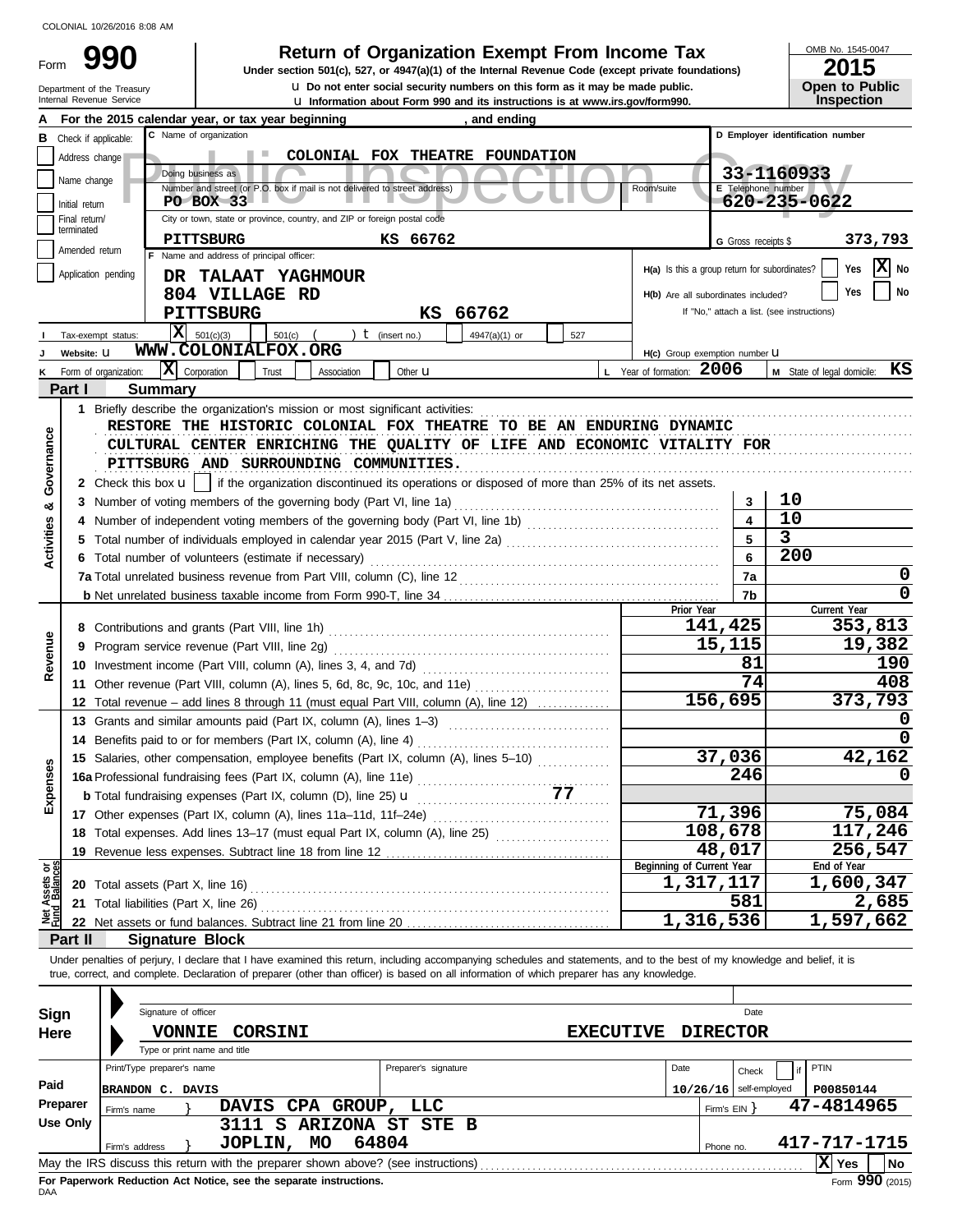|              | Form 990 (2015) COLONIAL FOX THEATRE FOUNDATION                                                                                |                                                |                        | 33-1160933    | Page 2                                                                                                                                                                                                                                                                         |
|--------------|--------------------------------------------------------------------------------------------------------------------------------|------------------------------------------------|------------------------|---------------|--------------------------------------------------------------------------------------------------------------------------------------------------------------------------------------------------------------------------------------------------------------------------------|
|              | <b>Statement of Program Service Accomplishments</b><br>Part III                                                                |                                                |                        |               |                                                                                                                                                                                                                                                                                |
|              |                                                                                                                                |                                                |                        |               | $\overline{\mathbf{x}}$                                                                                                                                                                                                                                                        |
| 1.           | Briefly describe the organization's mission:                                                                                   |                                                |                        |               |                                                                                                                                                                                                                                                                                |
|              | SEE SCHEDULE O                                                                                                                 |                                                |                        |               |                                                                                                                                                                                                                                                                                |
|              |                                                                                                                                |                                                |                        |               |                                                                                                                                                                                                                                                                                |
|              |                                                                                                                                |                                                |                        |               |                                                                                                                                                                                                                                                                                |
| $\mathbf{2}$ | Did the organization undertake any significant program services during the year which were not listed on the                   |                                                |                        |               |                                                                                                                                                                                                                                                                                |
|              | prior Form 990 or 990-EZ?                                                                                                      |                                                |                        |               | Yes $\overline{X}$ No                                                                                                                                                                                                                                                          |
|              | If "Yes," describe these new services on Schedule O.                                                                           |                                                |                        |               |                                                                                                                                                                                                                                                                                |
| 3            | Did the organization cease conducting, or make significant changes in how it conducts, any program                             |                                                |                        |               |                                                                                                                                                                                                                                                                                |
|              | services?                                                                                                                      |                                                |                        |               | Yes $X$ No                                                                                                                                                                                                                                                                     |
|              | If "Yes," describe these changes on Schedule O.                                                                                |                                                |                        |               |                                                                                                                                                                                                                                                                                |
| 4            | Describe the organization's program service accomplishments for each of its three largest program services, as measured by     |                                                |                        |               |                                                                                                                                                                                                                                                                                |
|              | expenses. Section 501(c)(3) and 501(c)(4) organizations are required to report the amount of grants and allocations to others, |                                                |                        |               |                                                                                                                                                                                                                                                                                |
|              | the total expenses, and revenue, if any, for each program service reported.                                                    |                                                |                        |               |                                                                                                                                                                                                                                                                                |
|              |                                                                                                                                |                                                |                        |               |                                                                                                                                                                                                                                                                                |
|              | 4a (Code:<br>) (Expenses \$                                                                                                    | $\frac{109}{109}$ , 491 including grants of \$ |                        | ) (Revenue \$ | 19,062                                                                                                                                                                                                                                                                         |
|              | TO ACQUIRE, MAINTAIN AND OPERATE THE HISTORICAL COLONIAL FOX THEATRE                                                           |                                                |                        |               |                                                                                                                                                                                                                                                                                |
|              | BUILDING IN PITTSBURG, KS, IN ORDER TO BE AN ENDURING DYNAMIC CULTURAL                                                         |                                                |                        |               |                                                                                                                                                                                                                                                                                |
|              | CENTER ENRICHING THE QUALITY OF LIFE AND AND ECONOMIC VITALITY FOR                                                             |                                                |                        |               |                                                                                                                                                                                                                                                                                |
|              | PITTSBURG AND SURROUNDING COMMUNITIES. TO PROMOTE, CONDUCT, AND CARRY ON                                                       |                                                |                        |               |                                                                                                                                                                                                                                                                                |
|              | CHARITABLE, CULTURAL, RECREATIONAL, AND EDUCATIONAL PROGRAMS FOR THE                                                           |                                                |                        |               |                                                                                                                                                                                                                                                                                |
|              | CITIZENS OF PITTSBURG, KS, AND THE SURROUNDING COMMUNITIES.                                                                    |                                                |                        |               | ALSO TO                                                                                                                                                                                                                                                                        |
|              | PROMOTE THE HISTORY AND HERITAGE OF THE COMMUNITY AND ITS LANDMARKS.                                                           |                                                |                        |               |                                                                                                                                                                                                                                                                                |
|              |                                                                                                                                |                                                |                        |               |                                                                                                                                                                                                                                                                                |
|              |                                                                                                                                |                                                |                        |               |                                                                                                                                                                                                                                                                                |
|              |                                                                                                                                |                                                |                        |               |                                                                                                                                                                                                                                                                                |
|              |                                                                                                                                |                                                |                        |               |                                                                                                                                                                                                                                                                                |
|              |                                                                                                                                |                                                |                        |               |                                                                                                                                                                                                                                                                                |
|              | 4b (Code:                                                                                                                      |                                                |                        |               | ) (Expenses $\frac{1}{2}$ (Expenses $\frac{1}{2}$ molume $\frac{1}{2}$ molume $\frac{1}{2}$ molume $\frac{1}{2}$ molume $\frac{1}{2}$ molecule $\frac{1}{2}$ molecule $\frac{1}{2}$ molecule $\frac{1}{2}$ molecule $\frac{1}{2}$ molecule $\frac{1}{2}$ molecule $\frac{1}{2$ |
|              |                                                                                                                                |                                                |                        |               |                                                                                                                                                                                                                                                                                |
|              |                                                                                                                                |                                                |                        |               |                                                                                                                                                                                                                                                                                |
|              |                                                                                                                                |                                                |                        |               |                                                                                                                                                                                                                                                                                |
|              |                                                                                                                                |                                                |                        |               |                                                                                                                                                                                                                                                                                |
|              |                                                                                                                                |                                                |                        |               |                                                                                                                                                                                                                                                                                |
|              |                                                                                                                                |                                                |                        |               |                                                                                                                                                                                                                                                                                |
|              |                                                                                                                                |                                                |                        |               |                                                                                                                                                                                                                                                                                |
|              |                                                                                                                                |                                                |                        |               |                                                                                                                                                                                                                                                                                |
|              |                                                                                                                                |                                                |                        |               |                                                                                                                                                                                                                                                                                |
|              |                                                                                                                                |                                                |                        |               |                                                                                                                                                                                                                                                                                |
|              |                                                                                                                                |                                                |                        |               |                                                                                                                                                                                                                                                                                |
|              |                                                                                                                                |                                                |                        |               |                                                                                                                                                                                                                                                                                |
|              | ) (Expenses \$<br>4c (Code:                                                                                                    |                                                | including grants of \$ | ) (Revenue \$ |                                                                                                                                                                                                                                                                                |
|              |                                                                                                                                |                                                |                        |               |                                                                                                                                                                                                                                                                                |
|              |                                                                                                                                |                                                |                        |               |                                                                                                                                                                                                                                                                                |
|              |                                                                                                                                |                                                |                        |               |                                                                                                                                                                                                                                                                                |
|              |                                                                                                                                |                                                |                        |               |                                                                                                                                                                                                                                                                                |
|              |                                                                                                                                |                                                |                        |               |                                                                                                                                                                                                                                                                                |
|              |                                                                                                                                |                                                |                        |               |                                                                                                                                                                                                                                                                                |
|              |                                                                                                                                |                                                |                        |               |                                                                                                                                                                                                                                                                                |
|              |                                                                                                                                |                                                |                        |               |                                                                                                                                                                                                                                                                                |
|              |                                                                                                                                |                                                |                        |               |                                                                                                                                                                                                                                                                                |
|              |                                                                                                                                |                                                |                        |               |                                                                                                                                                                                                                                                                                |
|              |                                                                                                                                |                                                |                        |               |                                                                                                                                                                                                                                                                                |
|              |                                                                                                                                |                                                |                        |               |                                                                                                                                                                                                                                                                                |
|              | 4d Other program services (Describe in Schedule O.)                                                                            |                                                |                        |               |                                                                                                                                                                                                                                                                                |
|              | (Expenses \$                                                                                                                   | including grants of \$                         |                        | (Revenue \$   |                                                                                                                                                                                                                                                                                |
|              | <b>4e</b> Total program service expenses <b>u</b>                                                                              | 109, 491                                       |                        |               |                                                                                                                                                                                                                                                                                |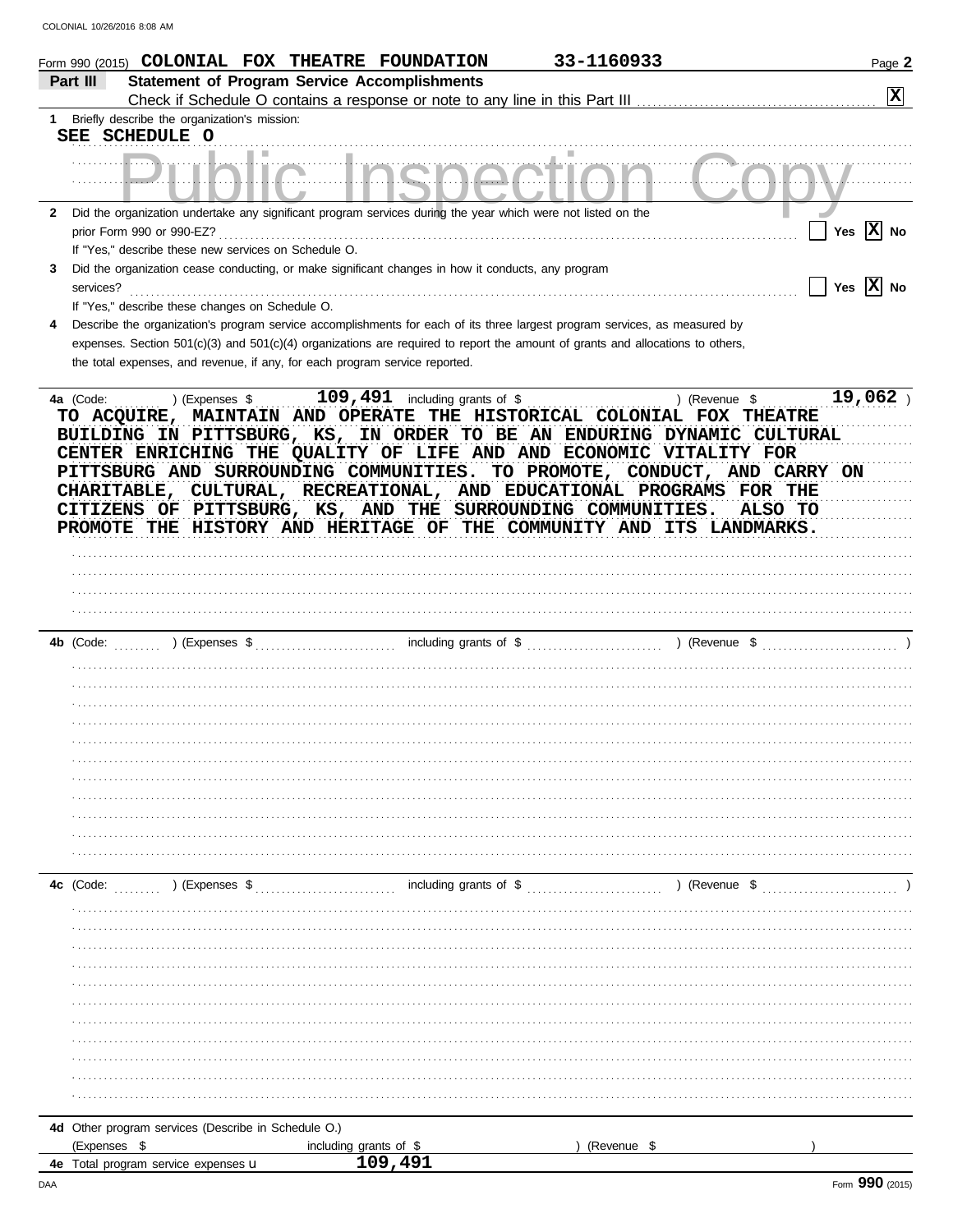DAA

| COLONIAL 10/26/2016 8:08 AM |  |  |
|-----------------------------|--|--|
|                             |  |  |

|         | Form 990 (2015) <b>COLONIAL FOX</b>    | <b>THEATRE</b> | <b>FOUNDATION</b> | 33-1160933 |     | Page 3    |
|---------|----------------------------------------|----------------|-------------------|------------|-----|-----------|
| Part IV | <b>Checklist of Required Schedules</b> |                |                   |            |     |           |
|         |                                        |                |                   |            | Yes | <b>No</b> |

| 1   | Is the organization described in section $501(c)(3)$ or $4947(a)(1)$ (other than a private foundation)? If "Yes,"                                                                                 |                 | <b>Yes</b>  | No              |
|-----|---------------------------------------------------------------------------------------------------------------------------------------------------------------------------------------------------|-----------------|-------------|-----------------|
|     | complete Schedule A                                                                                                                                                                               | 1               | x           |                 |
| 2   | .<br>Is the organization required to complete Schedule B, Schedule of Contributors (see instructions)?                                                                                            | $\mathbf{2}$    | $\mathbf x$ |                 |
| 3   | Did the organization engage in direct or indirect political campaign activities on behalf of or in opposition to                                                                                  |                 |             |                 |
|     |                                                                                                                                                                                                   | 3               |             | X               |
| 4   | Section 501(c)(3) organizations. Did the organization engage in lobbying activities, or have a section 501(h)                                                                                     |                 |             |                 |
|     | election in effect during the tax year? If "Yes," complete Schedule C, Part II                                                                                                                    | 4               |             | X.              |
| 5   | Is the organization a section $501(c)(4)$ , $501(c)(5)$ , or $501(c)(6)$ organization that receives membership dues,                                                                              |                 |             |                 |
|     | assessments, or similar amounts as defined in Revenue Procedure 98-19? If "Yes," complete Schedule C,                                                                                             |                 |             |                 |
|     | Part III                                                                                                                                                                                          | 5               |             | X               |
| 6   | Did the organization maintain any donor advised funds or any similar funds or accounts for which donors                                                                                           |                 |             |                 |
|     | have the right to provide advice on the distribution or investment of amounts in such funds or accounts? If                                                                                       |                 |             |                 |
|     | "Yes," complete Schedule D, Part I                                                                                                                                                                | 6               |             | X               |
| 7   | Did the organization receive or hold a conservation easement, including easements to preserve open space,                                                                                         |                 |             |                 |
|     |                                                                                                                                                                                                   | 7               |             | X.              |
| 8   | Did the organization maintain collections of works of art, historical treasures, or other similar assets? If "Yes,"                                                                               |                 |             |                 |
|     | complete Schedule D, Part III                                                                                                                                                                     | 8               |             | X               |
| 9   | Did the organization report an amount in Part X, line 21, for escrow or custodial account liability, serve as a                                                                                   |                 |             |                 |
|     | custodian for amounts not listed in Part X; or provide credit counseling, debt management, credit repair, or                                                                                      |                 |             |                 |
|     | debt negotiation services? If "Yes," complete Schedule D, Part IV                                                                                                                                 | 9               |             | X               |
| 10  | Did the organization, directly or through a related organization, hold assets in temporarily restricted                                                                                           |                 |             | X               |
|     | endowments, permanent endowments, or quasi-endowments? If "Yes," complete Schedule D, Part V                                                                                                      | 10              |             |                 |
| 11  | If the organization's answer to any of the following questions is "Yes," then complete Schedule D, Parts VI,<br>VII, VIII, IX, or X as applicable.                                                |                 |             |                 |
| a   | Did the organization report an amount for land, buildings, and equipment in Part X, line 10? If "Yes,"                                                                                            |                 |             |                 |
|     | complete Schedule D, Part VI                                                                                                                                                                      | 11a             | x           |                 |
| b   | Did the organization report an amount for investments—other securities in Part X, line 12 that is 5% or more                                                                                      |                 |             |                 |
|     | of its total assets reported in Part X, line 16? If "Yes," complete Schedule D, Part VII                                                                                                          | 11b             |             | X.              |
| c   | Did the organization report an amount for investments-program related in Part X, line 13 that is 5% or more                                                                                       |                 |             |                 |
|     | of its total assets reported in Part X, line 16? If "Yes," complete Schedule D, Part VIII                                                                                                         | 11c             |             | X               |
| d   | Did the organization report an amount for other assets in Part X, line 15 that is 5% or more of its total assets                                                                                  |                 |             |                 |
|     | reported in Part X, line 16? If "Yes," complete Schedule D, Part IX                                                                                                                               | 11d             |             | X               |
| е   | Did the organization report an amount for other liabilities in Part X, line 25? If "Yes," complete Schedule D, Part X                                                                             | 11e             |             | $\mathbf x$     |
| f   | Did the organization's separate or consolidated financial statements for the tax year include a footnote that addresses                                                                           |                 |             |                 |
|     | the organization's liability for uncertain tax positions under FIN 48 (ASC 740)? If "Yes," complete Schedule D, Part X                                                                            | 11f             |             | X               |
|     | 12a Did the organization obtain separate, independent audited financial statements for the tax year? If "Yes," complete                                                                           |                 |             |                 |
|     |                                                                                                                                                                                                   | 12a             |             | X.              |
| b   | Was the organization included in consolidated, independent audited financial statements for the tax year? If                                                                                      |                 |             |                 |
|     |                                                                                                                                                                                                   | 12 <sub>b</sub> |             | X               |
| 13  |                                                                                                                                                                                                   | 13              |             | $\mathbf x$     |
| 14a |                                                                                                                                                                                                   | 14a             |             | X               |
| b   | Did the organization have aggregate revenues or expenses of more than \$10,000 from grantmaking,                                                                                                  |                 |             |                 |
|     | fundraising, business, investment, and program service activities outside the United States, or aggregate                                                                                         |                 |             |                 |
|     | foreign investments valued at \$100,000 or more? If "Yes," complete Schedule F, Parts I and IV [[[[[[[[[[[[[[[[                                                                                   | 14b             |             | X               |
| 15  | Did the organization report on Part IX, column (A), line 3, more than \$5,000 of grants or other assistance to or<br>for any foreign organization? If "Yes," complete Schedule F, Parts II and IV | 15              |             | X,              |
| 16  | Did the organization report on Part IX, column (A), line 3, more than \$5,000 of aggregate grants or other                                                                                        |                 |             |                 |
|     | assistance to or for foreign individuals? If "Yes," complete Schedule F, Parts III and IV                                                                                                         | 16              |             | X,              |
| 17  | Did the organization report a total of more than \$15,000 of expenses for professional fundraising services on                                                                                    |                 |             |                 |
|     |                                                                                                                                                                                                   | 17              |             | X               |
| 18  | Did the organization report more than \$15,000 total of fundraising event gross income and contributions on                                                                                       |                 |             |                 |
|     | Part VIII, lines 1c and 8a? If "Yes," complete Schedule G, Part II                                                                                                                                | 18              |             | X.              |
| 19  | Did the organization report more than \$15,000 of gross income from gaming activities on Part VIII, line 9a?                                                                                      |                 |             |                 |
|     |                                                                                                                                                                                                   | 19              |             | X.              |
|     |                                                                                                                                                                                                   |                 |             | Form 990 (2015) |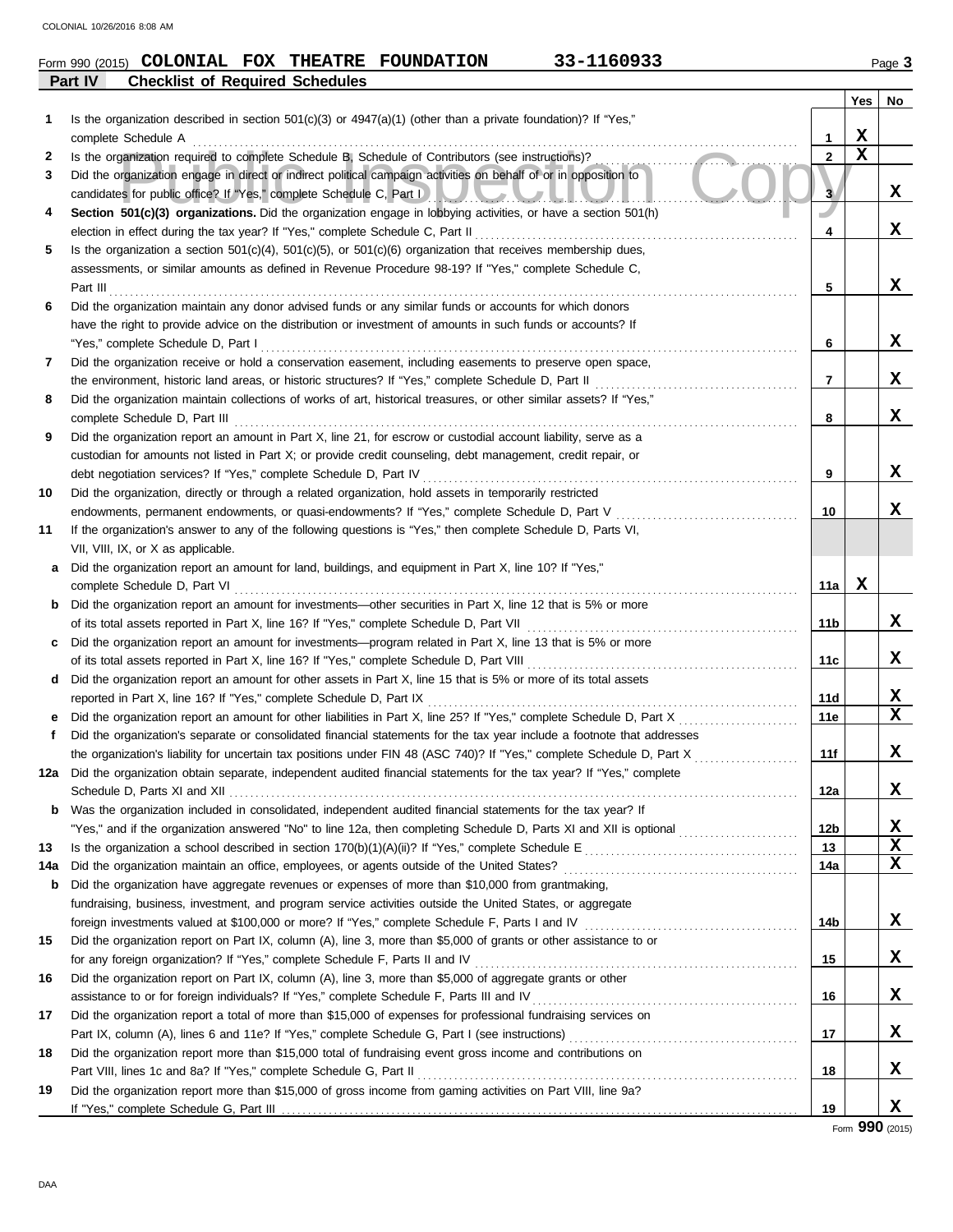|     | Part IV<br><b>Checklist of Required Schedules (continued)</b>                                                    |                 |     |                         |
|-----|------------------------------------------------------------------------------------------------------------------|-----------------|-----|-------------------------|
|     |                                                                                                                  |                 | Yes | No                      |
| 20a | Did the organization operate one or more hospital facilities? If "Yes," complete Schedule H                      | 20a             |     | $\mathbf x$             |
| b   |                                                                                                                  | 20b             |     |                         |
| 21  | Did the organization report more than \$5,000 of grants or other assistance to any domestic organization or      |                 |     |                         |
|     | domestic government on Part IX, column (A), line 1? If "Yes," complete Schedule I, Parts I and II                | 21              |     | x                       |
| 22  | Did the organization report more than \$5,000 of grants or other assistance to or for domestic individuals on    |                 |     |                         |
|     | Part IX, column (A), line 2? If "Yes," complete Schedule I, Parts I and III                                      | 22              |     | x                       |
| 23  | Did the organization answer "Yes" to Part VII, Section A, line 3, 4, or 5 about compensation of the              |                 |     |                         |
|     | organization's current and former officers, directors, trustees, key employees, and highest compensated          |                 |     |                         |
|     | employees? If "Yes," complete Schedule J                                                                         | 23              |     | x                       |
| 24a | Did the organization have a tax-exempt bond issue with an outstanding principal amount of more than              |                 |     |                         |
|     | \$100,000 as of the last day of the year, that was issued after December 31, 2002? If "Yes," answer lines 24b    |                 |     |                         |
|     | through 24d and complete Schedule K. If "No," go to line 25a                                                     | 24a             |     | x                       |
| b   | Did the organization invest any proceeds of tax-exempt bonds beyond a temporary period exception?                | 24b             |     |                         |
| c   | Did the organization maintain an escrow account other than a refunding escrow at any time during the year        |                 |     |                         |
|     | to defease any tax-exempt bonds?                                                                                 | 24c             |     |                         |
| d   |                                                                                                                  | 24d             |     |                         |
| 25a | Section 501(c)(3), 501(c)(4), and 501(c)(29) organizations. Did the organization engage in an excess benefit     |                 |     |                         |
|     | transaction with a disqualified person during the year? If "Yes," complete Schedule L, Part I                    | 25a             |     | x                       |
| b   | Is the organization aware that it engaged in an excess benefit transaction with a disqualified person in a prior |                 |     |                         |
|     | year, and that the transaction has not been reported on any of the organization's prior Forms 990 or 990-EZ?     |                 |     |                         |
|     | If "Yes," complete Schedule L, Part I                                                                            | 25b             |     | x                       |
| 26  | Did the organization report any amount on Part X, line 5, 6, or 22 for receivables from or payables to any       |                 |     |                         |
|     | current or former officers, directors, trustees, key employees, highest compensated employees, or                |                 |     |                         |
|     | disqualified persons? If "Yes," complete Schedule L, Part II                                                     | 26              |     | x                       |
| 27  | Did the organization provide a grant or other assistance to an officer, director, trustee, key employee,         |                 |     |                         |
|     | substantial contributor or employee thereof, a grant selection committee member, or to a 35% controlled          |                 |     |                         |
|     | entity or family member of any of these persons? If "Yes," complete Schedule L, Part III                         | 27              |     | X                       |
| 28  | Was the organization a party to a business transaction with one of the following parties (see Schedule L,        |                 |     |                         |
|     | Part IV instructions for applicable filing thresholds, conditions, and exceptions):                              |                 |     |                         |
| а   | A current or former officer, director, trustee, or key employee? If "Yes," complete Schedule L, Part IV          | 28a             |     | X                       |
| b   | A family member of a current or former officer, director, trustee, or key employee? If "Yes," complete           |                 |     |                         |
|     | Schedule L, Part IV                                                                                              | 28b             |     | X                       |
| c   | An entity of which a current or former officer, director, trustee, or key employee (or a family member thereof)  |                 |     |                         |
|     | was an officer, director, trustee, or direct or indirect owner? If "Yes," complete Schedule L, Part IV           | 28c             |     | X                       |
| 29  |                                                                                                                  | 29              |     | $\overline{\mathbf{x}}$ |
| 30  | Did the organization receive contributions of art, historical treasures, or other similar assets, or qualified   |                 |     |                         |
|     |                                                                                                                  | 30              |     | X                       |
| 31  | Did the organization liquidate, terminate, or dissolve and cease operations? If "Yes," complete Schedule N,      |                 |     |                         |
|     |                                                                                                                  | 31              |     | X                       |
| 32  | Did the organization sell, exchange, dispose of, or transfer more than 25% of its net assets? If "Yes,"          |                 |     |                         |
|     |                                                                                                                  | 32              |     | X                       |
| 33  | Did the organization own 100% of an entity disregarded as separate from the organization under Regulations       |                 |     |                         |
|     |                                                                                                                  | 33              |     | X                       |
| 34  | Was the organization related to any tax-exempt or taxable entity? If "Yes," complete Schedule R, Parts II, III,  |                 |     |                         |
|     | or IV, and Part V, line 1                                                                                        | 34              |     | X                       |
| 35a |                                                                                                                  | 35a             |     | $\overline{\mathbf{x}}$ |
| b   | If "Yes" to line 35a, did the organization receive any payment from or engage in any transaction with a          |                 |     |                         |
|     |                                                                                                                  | 35 <sub>b</sub> |     |                         |
| 36  | Section 501(c)(3) organizations. Did the organization make any transfers to an exempt non-charitable             |                 |     |                         |
|     |                                                                                                                  | 36              |     | X                       |
| 37  | Did the organization conduct more than 5% of its activities through an entity that is not a related organization |                 |     |                         |
|     | and that is treated as a partnership for federal income tax purposes? If "Yes," complete Schedule R,             |                 |     |                         |
|     | Part VI                                                                                                          | 37              |     | x                       |
| 38  | Did the organization complete Schedule O and provide explanations in Schedule O for Part VI, lines 11b and       |                 |     |                         |
|     | 19? Note. All Form 990 filers are required to complete Schedule O.                                               | 38              | х   |                         |

| <b>COLONIAL FOX</b><br><b>THEATRE</b><br><b>FOUNDATION</b><br>Form 990 (2015) | 33-1160933 | Page 4 |
|-------------------------------------------------------------------------------|------------|--------|
|-------------------------------------------------------------------------------|------------|--------|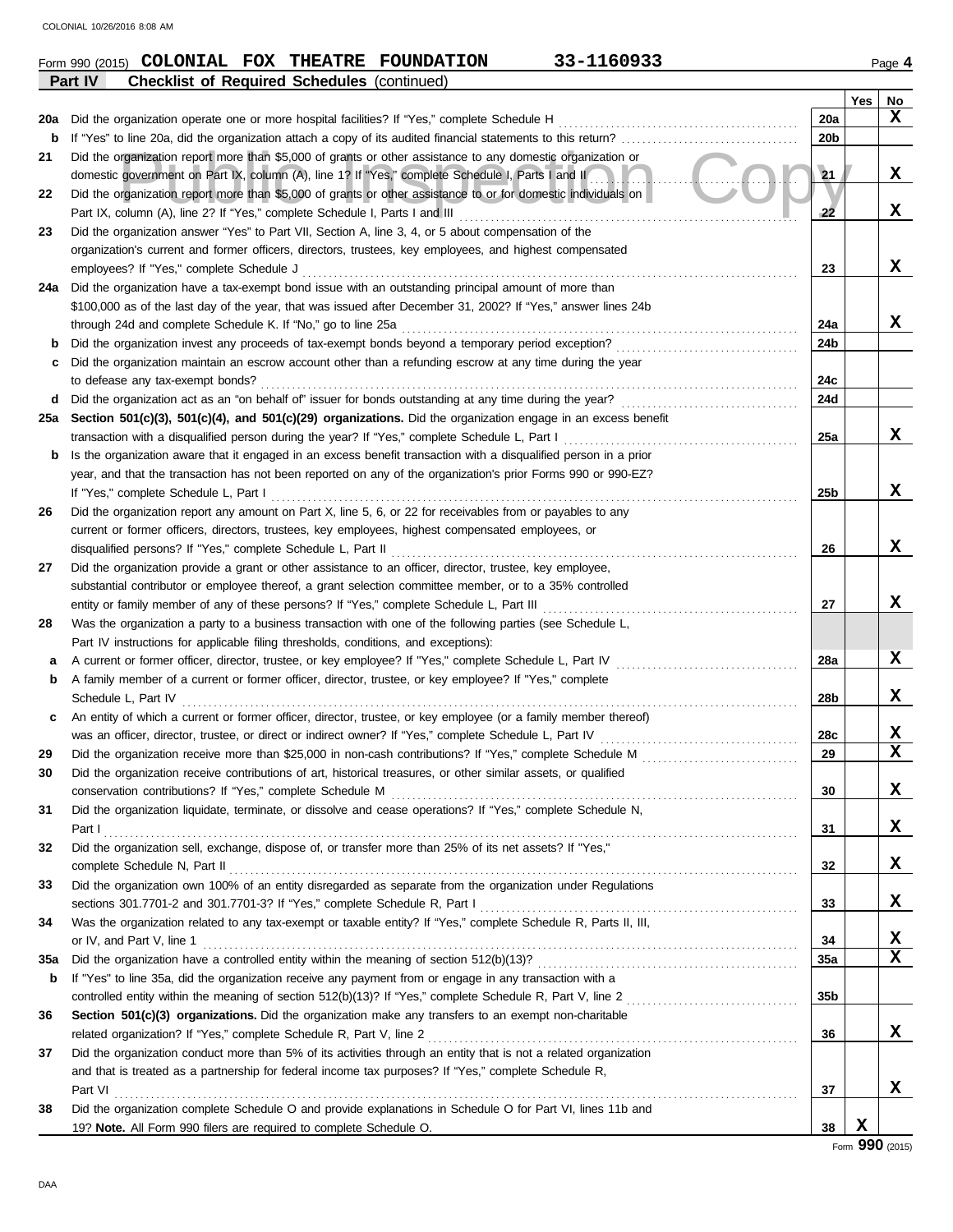|         | 33-1160933<br>Form 990 (2015) COLONIAL FOX THEATRE FOUNDATION                                                                                                                               |                |             | Page 5      |
|---------|---------------------------------------------------------------------------------------------------------------------------------------------------------------------------------------------|----------------|-------------|-------------|
|         | Statements Regarding Other IRS Filings and Tax Compliance<br>Part V                                                                                                                         |                |             |             |
|         |                                                                                                                                                                                             |                |             |             |
|         |                                                                                                                                                                                             |                | Yes         | No          |
| 1а      | 3<br>Enter the number reported in Box 3 of Form 1096. Enter -0- if not applicable<br>1a<br>$\overline{0}$                                                                                   |                |             |             |
| b       | 1 <sub>b</sub><br>Enter the number of Forms W-2G included in line 1a. Enter -0- if not applicable                                                                                           |                |             |             |
| c       | Did the organization comply with backup withholding rules for reportable payments to vendors and                                                                                            |                | $\mathbf x$ |             |
|         | reportable gaming (gambling) winnings to prize winners? New York Contract in the set of the set of the set of                                                                               | 1c             |             |             |
| 2a      | Enter the number of employees reported on Form W-3, Transmittal of Wage and Tax<br>3<br>2a<br>Statements, filed for the calendar year ending with or within the year covered by this return |                |             |             |
| b       | If at least one is reported on line 2a, did the organization file all required federal employment tax returns?                                                                              | 2b             | X           |             |
|         | Note. If the sum of lines 1a and 2a is greater than 250, you may be required to e-file (see instructions)                                                                                   |                |             |             |
| За      | Did the organization have unrelated business gross income of \$1,000 or more during the year?                                                                                               | 3a             |             | x           |
| b       | If "Yes," has it filed a Form 990-T for this year? If "No" to line 3b, provide an explanation in Schedule O                                                                                 | 3b             |             |             |
| 4а      | At any time during the calendar year, did the organization have an interest in, or a signature or other authority                                                                           |                |             |             |
|         | over, a financial account in a foreign country (such as a bank account, securities account, or other financial                                                                              |                |             |             |
|         | account)?                                                                                                                                                                                   | 4a             |             | x           |
| b       | If "Yes," enter the name of the foreign country: u                                                                                                                                          |                |             |             |
|         | See instructions for filing requirements for FinCEN Form 114, Report of Foreign Bank and Financial Accounts                                                                                 |                |             |             |
|         | (FBAR).                                                                                                                                                                                     |                |             |             |
| 5a      | Was the organization a party to a prohibited tax shelter transaction at any time during the tax year?                                                                                       | 5a             |             | X           |
| b       | Did any taxable party notify the organization that it was or is a party to a prohibited tax shelter transaction?                                                                            | 5 <sub>b</sub> |             | $\mathbf x$ |
| c       | If "Yes" to line 5a or 5b, did the organization file Form 8886-T?                                                                                                                           | 5c             |             |             |
| 6а      | Does the organization have annual gross receipts that are normally greater than \$100,000, and did the                                                                                      |                |             |             |
|         | organization solicit any contributions that were not tax deductible as charitable contributions?                                                                                            | 6a             |             | x           |
| b       | If "Yes," did the organization include with every solicitation an express statement that such contributions or                                                                              |                |             |             |
| 7       | gifts were not tax deductible?<br>Organizations that may receive deductible contributions under section 170(c).                                                                             | 6b             |             |             |
| a       | Did the organization receive a payment in excess of \$75 made partly as a contribution and partly for goods                                                                                 |                |             |             |
|         | and services provided to the payor?                                                                                                                                                         | 7a             |             | x           |
| b       | If "Yes," did the organization notify the donor of the value of the goods or services provided?                                                                                             | 7b             |             |             |
| c       | Did the organization sell, exchange, or otherwise dispose of tangible personal property for which it was                                                                                    |                |             |             |
|         | required to file Form 8282?                                                                                                                                                                 | 7c             |             | x           |
| d       | <b>7d</b>                                                                                                                                                                                   |                |             |             |
|         | Did the organization receive any funds, directly or indirectly, to pay premiums on a personal benefit contract?                                                                             | 7e             |             | X           |
|         | Did the organization, during the year, pay premiums, directly or indirectly, on a personal benefit contract?                                                                                | 7f             |             | $\mathbf x$ |
|         | If the organization received a contribution of qualified intellectual property, did the organization file Form 8899 as required?                                                            | 7g             |             |             |
|         | If the organization received a contribution of cars, boats, airplanes, or other vehicles, did the organization file a Form 1098-C?                                                          | 7h             |             |             |
| 8       | Sponsoring organizations maintaining donor advised funds. Did a donor advised fund maintained by the                                                                                        |                |             |             |
|         | sponsoring organization have excess business holdings at any time during the year?                                                                                                          | 8              |             |             |
| 9       | Sponsoring organizations maintaining donor advised funds.                                                                                                                                   |                |             |             |
| a       | Did the sponsoring organization make any taxable distributions under section 4966?                                                                                                          | 9a             |             |             |
| b       | Did the sponsoring organization make a distribution to a donor, donor advisor, or related person?                                                                                           | 9b             |             |             |
| 10      | Section 501(c)(7) organizations. Enter:                                                                                                                                                     |                |             |             |
| а       | 10a<br>10 <sub>b</sub>                                                                                                                                                                      |                |             |             |
| b       | Gross receipts, included on Form 990, Part VIII, line 12, for public use of club facilities<br>Section 501(c)(12) organizations. Enter:                                                     |                |             |             |
| 11<br>а | 11a<br>Gross income from members or shareholders                                                                                                                                            |                |             |             |
| b       | Gross income from other sources (Do not net amounts due or paid to other sources                                                                                                            |                |             |             |
|         | 11 <sub>b</sub><br>against amounts due or received from them.)                                                                                                                              |                |             |             |
| 12a     | Section 4947(a)(1) non-exempt charitable trusts. Is the organization filing Form 990 in lieu of Form 1041?                                                                                  | 12a            |             |             |
| b       | 12 <sub>b</sub><br>If "Yes," enter the amount of tax-exempt interest received or accrued during the year                                                                                    |                |             |             |
| 13      | Section 501(c)(29) qualified nonprofit health insurance issuers.                                                                                                                            |                |             |             |
| a       | Is the organization licensed to issue qualified health plans in more than one state?                                                                                                        | 13а            |             |             |
|         | Note. See the instructions for additional information the organization must report on Schedule O.                                                                                           |                |             |             |
| b       | Enter the amount of reserves the organization is required to maintain by the states in which                                                                                                |                |             |             |
|         | 13 <sub>b</sub>                                                                                                                                                                             |                |             |             |
| c       | 13c<br>Enter the amount of reserves on hand                                                                                                                                                 |                |             |             |
| 14a     | Did the organization receive any payments for indoor tanning services during the tax year?                                                                                                  | 14a            |             | $\mathbf x$ |
|         |                                                                                                                                                                                             | 14b            |             |             |

DAA Form **990** (2015)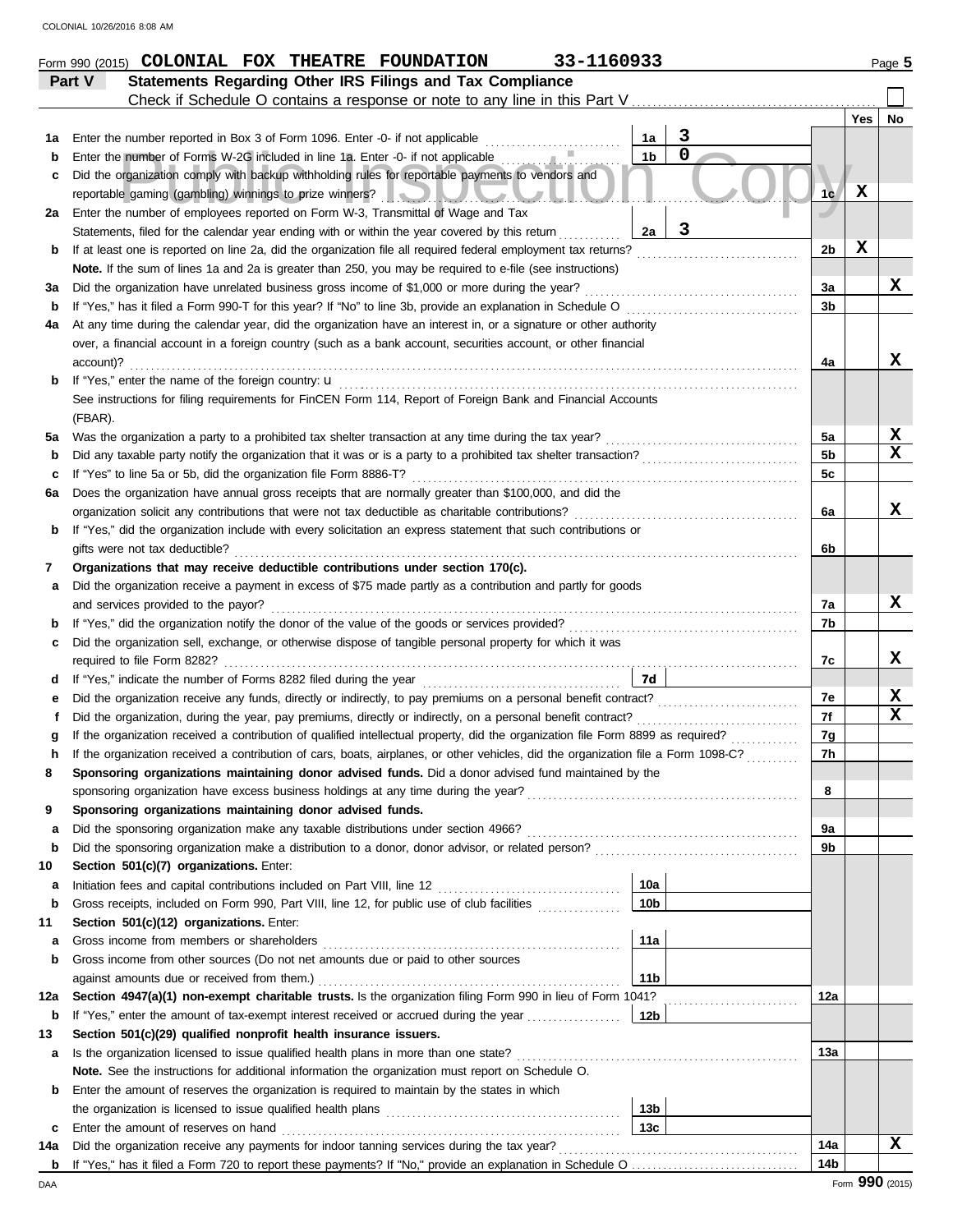|     | 33-1160933<br>Form 990 (2015) COLONIAL FOX THEATRE FOUNDATION                                                                       |                 |     | Page 6                  |
|-----|-------------------------------------------------------------------------------------------------------------------------------------|-----------------|-----|-------------------------|
|     | Part VI<br>Governance, Management, and Disclosure For each "Yes" response to lines 2 through 7b below, and for a "No"               |                 |     |                         |
|     | response to line 8a, 8b, or 10b below, describe the circumstances, processes, or changes in Schedule O. See instructions.           |                 |     |                         |
|     |                                                                                                                                     |                 |     | $\overline{\mathbf{x}}$ |
|     | Section A. Governing Body and Management                                                                                            |                 |     |                         |
|     | ٠                                                                                                                                   |                 | Yes | No                      |
| 1а  | <b>10</b><br>1a<br>Enter the number of voting members of the governing body at the end of the tax year                              |                 |     |                         |
|     | If there are material differences in voting rights among members of the governing body, or                                          |                 |     |                         |
|     | if the governing body delegated broad authority to an executive committee or similar                                                |                 |     |                         |
|     | committee, explain in Schedule O.                                                                                                   |                 |     |                         |
| b   | 10<br>1b<br>Enter the number of voting members included in line 1a, above, who are independent                                      |                 |     |                         |
| 2   | Did any officer, director, trustee, or key employee have a family relationship or a business relationship with                      |                 |     |                         |
|     | any other officer, director, trustee, or key employee?                                                                              | $\mathbf{2}$    |     | x                       |
| 3   | Did the organization delegate control over management duties customarily performed by or under the direct                           |                 |     |                         |
|     |                                                                                                                                     | 3               |     | X                       |
|     | supervision of officers, directors, or trustees, or key employees to a management company or other person?<br>.                     | 4               |     | $\mathbf x$             |
| 4   | Did the organization make any significant changes to its governing documents since the prior Form 990 was filed?                    |                 |     | X                       |
| 5   | Did the organization become aware during the year of a significant diversion of the organization's assets?                          | 5               |     |                         |
| 6   | Did the organization have members or stockholders?                                                                                  | 6               | X   |                         |
| 7a  | Did the organization have members, stockholders, or other persons who had the power to elect or appoint                             |                 |     |                         |
|     | one or more members of the governing body?                                                                                          | 7а              | X   |                         |
| b   | Are any governance decisions of the organization reserved to (or subject to approval by) members,                                   |                 |     |                         |
|     | stockholders, or persons other than the governing body?                                                                             | 7b              | x   |                         |
| 8   | Did the organization contemporaneously document the meetings held or written actions undertaken during the year by the following:   |                 |     |                         |
| а   | The governing body?                                                                                                                 | 8a              | X   |                         |
| b   | Each committee with authority to act on behalf of the governing body?                                                               | 8b              | X   |                         |
| 9   | Is there any officer, director, trustee, or key employee listed in Part VII, Section A, who cannot be reached at                    |                 |     |                         |
|     |                                                                                                                                     | 9               |     | x                       |
|     | Section B. Policies (This Section B requests information about policies not required by the Internal Revenue Code.)                 |                 |     |                         |
|     |                                                                                                                                     |                 | Yes | No                      |
| 10a | Did the organization have local chapters, branches, or affiliates?                                                                  | 10a             |     | х                       |
| b   | If "Yes," did the organization have written policies and procedures governing the activities of such chapters,                      |                 |     |                         |
|     |                                                                                                                                     | 10b             |     |                         |
| 11a | Has the organization provided a complete copy of this Form 990 to all members of its governing body before filing the form?         | 11a             | х   |                         |
|     | Describe in Schedule O the process, if any, used by the organization to review this Form 990.                                       |                 |     |                         |
| b   |                                                                                                                                     |                 | X   |                         |
| 12a | Did the organization have a written conflict of interest policy? If "No," go to line 13                                             | 12a             | X   |                         |
| b   | Were officers, directors, or trustees, and key employees required to disclose annually interests that could give rise to conflicts? | 12 <sub>b</sub> |     |                         |
| c   | Did the organization regularly and consistently monitor and enforce compliance with the policy? If "Yes,"                           |                 |     |                         |
|     | describe in Schedule O how this was done                                                                                            | 12c             | X   |                         |
| 13  | Did the organization have a written whistleblower policy?                                                                           | 13              | X   |                         |
| 14  | Did the organization have a written document retention and destruction policy?                                                      | 14              | х   |                         |
| 15  | Did the process for determining compensation of the following persons include a review and approval by                              |                 |     |                         |
|     | independent persons, comparability data, and contemporaneous substantiation of the deliberation and decision?                       |                 |     |                         |
| а   | The organization's CEO, Executive Director, or top management official                                                              | 15a             |     | X                       |
| b   | Other officers or key employees of the organization                                                                                 | 15b             |     | х                       |
|     | If "Yes" to line 15a or 15b, describe the process in Schedule O (see instructions).                                                 |                 |     |                         |
| 16a | Did the organization invest in, contribute assets to, or participate in a joint venture or similar arrangement                      |                 |     |                         |
|     | with a taxable entity during the year?                                                                                              | 16a             |     | х                       |
| b   | If "Yes," did the organization follow a written policy or procedure requiring the organization to evaluate its                      |                 |     |                         |
|     | participation in joint venture arrangements under applicable federal tax law, and take steps to safeguard the                       |                 |     |                         |
|     |                                                                                                                                     | 16b             |     |                         |
|     | <b>Section C. Disclosure</b>                                                                                                        |                 |     |                         |
| 17  | List the states with which a copy of this Form 990 is required to be filed $\mathbf u$<br><b>NONE</b>                               |                 |     |                         |
|     |                                                                                                                                     |                 |     |                         |
| 18  | Section 6104 requires an organization to make its Forms 1023 (or 1024 if applicable), 990, and 990-T (Section 501(c)(3)s only)      |                 |     |                         |
|     | available for public inspection. Indicate how you made these available. Check all that apply.                                       |                 |     |                         |
|     | Another's website $ X $ Upon request<br>Other (explain in Schedule O)<br>Own website                                                |                 |     |                         |
| 19  | Describe in Schedule O whether (and if so, how) the organization made its governing documents, conflict of interest policy, and     |                 |     |                         |
|     | financial statements available to the public during the tax year.                                                                   |                 |     |                         |
| 20  | State the name, address, and telephone number of the person who possesses the organization's books and records: <b>u</b>            |                 |     |                         |
|     | WHEELER & MITCHELSON, CHTD.<br>4TH & BROADWAY                                                                                       |                 |     |                         |
|     | 66762<br>кs<br><b>PITTSBURG</b>                                                                                                     | 620-231-4650    |     |                         |
| DAA |                                                                                                                                     |                 |     | Form 990 (2015)         |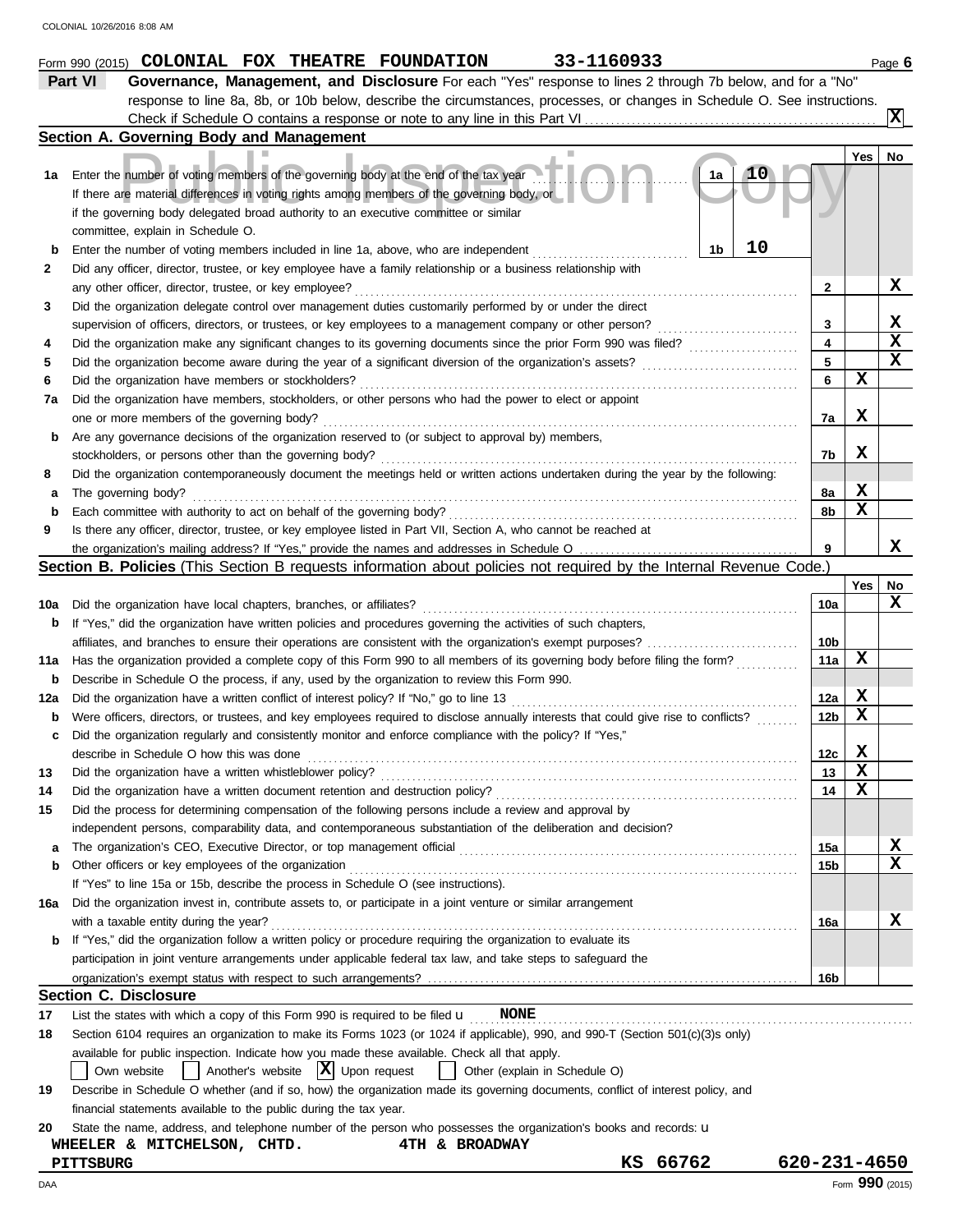### his table for all persons required to be listed. Report compensation for the calendar year ending with or within the<br>ax year.<br>Fithe organization's **current** officers, directors, trustees (whether individuals or organizatio **Section A. Independent Contractors Part VII Compensation of Officers, Directors, Trustees, Key Employees, Highest Compensated Employees, and Form 990 (2015) COLONIAL FOX THEATRE FOUNDATION** 33-1160933 **Officers, Directors, Trustees, Key Employees, and Highest Compensated Employees 1a** Complete this table for all persons required to be listed. Report compensation for the calendar year ending with or within the ■ List all of the organization's **current** officers, directors, trustees (whether individuals or organizations), regardless of amount of compensation. Enter -0- in columns (D), (E), and (F) if no compensation was paid. ● List all of the organization's **current** key employees, if any. See instructions for definition of "key employee." organization's tax year. Check if Schedule O contains a response or note to any line in this Part VII

who received reportable compensation (Box 5 of Form W-2 and/or Box 7 of Form 1099-MISC) of more than \$100,000 from the organization and any related organizations. ■ List the organization's five **current** highest compensated employees (other than an officer, director, trustee, or key employee)<br> **•** Pregiund reportable compensation (Box 5 of Ferm W 2 and/or Box 7 of Ferm 1000 MISC) o

■ List all of the organization's **former** officers, key employees, and highest compensated employees who received more than<br> **•** 00.000 of reportable compensation from the examization and any related erganizations \$100,000 of reportable compensation from the organization and any related organizations.

■ List all of the organization's **former directors or trustees** that received, in the capacity as a former director or trustee of the practization more than \$10,000 of reportable compensation from the organization and any organization, more than \$10,000 of reportable compensation from the organization and any related organizations. List persons in the following order: individual trustees or directors; institutional trustees; officers; key employees; highest

compensated employees; and former such persons.

Check this box if neither the organization nor any related organization compensated any current officer, director, or trustee. **X**

| (A)<br>Name and Title                | (B)<br>Average                |                           |                             |             | (C)<br>Position               |                                 |        | (D)<br>Reportable   | (E)<br>Reportable                | (F)<br>Estimated             |                              |                    |
|--------------------------------------|-------------------------------|---------------------------|-----------------------------|-------------|-------------------------------|---------------------------------|--------|---------------------|----------------------------------|------------------------------|------------------------------|--------------------|
|                                      | hours per<br>week             |                           | (do not check more than one |             | box, unless person is both an |                                 |        |                     |                                  | compensation<br>from         | compensation from<br>related | amount of<br>other |
|                                      | (list any                     |                           |                             |             |                               | officer and a director/trustee) |        | the<br>organization | organizations<br>(W-2/1099-MISC) | compensation<br>from the     |                              |                    |
|                                      | hours for<br>related          | Individual<br>or director |                             | Officer     |                               |                                 | Former | (W-2/1099-MISC)     |                                  | organization                 |                              |                    |
|                                      | organizations<br>below dotted |                           | nstitutional                |             |                               |                                 |        |                     |                                  | and related<br>organizations |                              |                    |
|                                      | line)                         | trustee                   |                             |             | Key employee                  |                                 |        |                     |                                  |                              |                              |                    |
|                                      |                               |                           | trustee                     |             |                               | Highest compensated<br>employee |        |                     |                                  |                              |                              |                    |
| $(1)$ DR GINA PINAMONTI              |                               |                           |                             |             |                               |                                 |        |                     |                                  |                              |                              |                    |
|                                      | 2.00                          |                           |                             |             |                               |                                 |        |                     |                                  |                              |                              |                    |
| PRESIDENT                            | 0.00                          | $\mathbf x$               |                             | $\mathbf x$ |                               |                                 |        | 0                   | 0                                | $\mathbf 0$                  |                              |                    |
| (2) GREG SHAW                        |                               |                           |                             |             |                               |                                 |        |                     |                                  |                              |                              |                    |
|                                      | 2.00                          |                           |                             |             |                               |                                 |        |                     |                                  |                              |                              |                    |
| VICE PRESIDENT                       | 0.00                          | X                         |                             | $\mathbf x$ |                               |                                 |        | 0                   | 0                                | 0                            |                              |                    |
| (3) STELLA HASTINGS                  |                               |                           |                             |             |                               |                                 |        |                     |                                  |                              |                              |                    |
|                                      | 2.00                          |                           |                             |             |                               |                                 |        |                     |                                  |                              |                              |                    |
| <b>SECRETARY</b>                     | 0.00                          | $\mathbf x$               |                             | X           |                               |                                 |        | 0                   | 0                                | 0                            |                              |                    |
| (4) DR TALAAT YAGHMOUR               |                               |                           |                             |             |                               |                                 |        |                     |                                  |                              |                              |                    |
|                                      | 3.00                          |                           |                             |             |                               |                                 |        |                     |                                  |                              |                              |                    |
| <b>TREASURER</b>                     | 0.00                          | $\mathbf x$               |                             | X           |                               |                                 |        | 0                   | 0                                | 0                            |                              |                    |
| (5) BRENT CASTAGNO                   |                               |                           |                             |             |                               |                                 |        |                     |                                  |                              |                              |                    |
|                                      | 1.00                          |                           |                             |             |                               |                                 |        |                     |                                  |                              |                              |                    |
| <b>DIRECTOR</b>                      | 0.00                          | $\mathbf x$               |                             |             |                               |                                 |        | 0                   | 0                                | 0                            |                              |                    |
| (6) JOE LEVENS                       |                               |                           |                             |             |                               |                                 |        |                     |                                  |                              |                              |                    |
|                                      | 1.00                          |                           |                             |             |                               |                                 |        |                     |                                  |                              |                              |                    |
| <b>DIRECTOR</b>                      | 0.00                          | X                         |                             |             |                               |                                 |        | 0                   | 0                                | 0                            |                              |                    |
| (7) CHANTAL MARJI                    |                               |                           |                             |             |                               |                                 |        |                     |                                  |                              |                              |                    |
|                                      | 1.00                          |                           |                             |             |                               |                                 |        |                     |                                  |                              |                              |                    |
| <b>DIRECTOR</b>                      | 0.00                          | X                         |                             |             |                               |                                 |        | 0                   | 0                                | 0                            |                              |                    |
| (8) JEANNETTE MINNIS                 |                               |                           |                             |             |                               |                                 |        |                     |                                  |                              |                              |                    |
|                                      | 1.00                          |                           |                             |             |                               |                                 |        |                     |                                  |                              |                              |                    |
| <b>DIRECTOR</b>                      | 0.00                          | $\mathbf x$               |                             |             |                               |                                 |        | 0                   | 0                                | 0                            |                              |                    |
| (9) SARAH RUNYON                     |                               |                           |                             |             |                               |                                 |        |                     |                                  |                              |                              |                    |
|                                      | 1.00                          |                           |                             |             |                               |                                 |        |                     |                                  |                              |                              |                    |
| <b>DIRECTOR</b>                      | 0.00                          | х                         |                             |             |                               |                                 |        | 0                   | 0                                | 0                            |                              |                    |
| (10) RAY RYAN                        |                               |                           |                             |             |                               |                                 |        |                     |                                  |                              |                              |                    |
|                                      | 1.00                          |                           |                             |             |                               |                                 |        |                     |                                  |                              |                              |                    |
| <b>DIRECTOR</b>                      | 0.00                          | $\mathbf x$               |                             |             |                               |                                 |        | 0                   | 0                                | 0                            |                              |                    |
| (11) <b>VONNIE</b><br><b>CORSINI</b> |                               |                           |                             |             |                               |                                 |        |                     |                                  |                              |                              |                    |
|                                      | 60.00                         |                           |                             |             |                               |                                 |        |                     |                                  |                              |                              |                    |
| EXECUTIVE DIRECTOR                   | 0.00                          |                           |                             | $\mathbf x$ |                               |                                 |        | 0                   | 0                                | 0                            |                              |                    |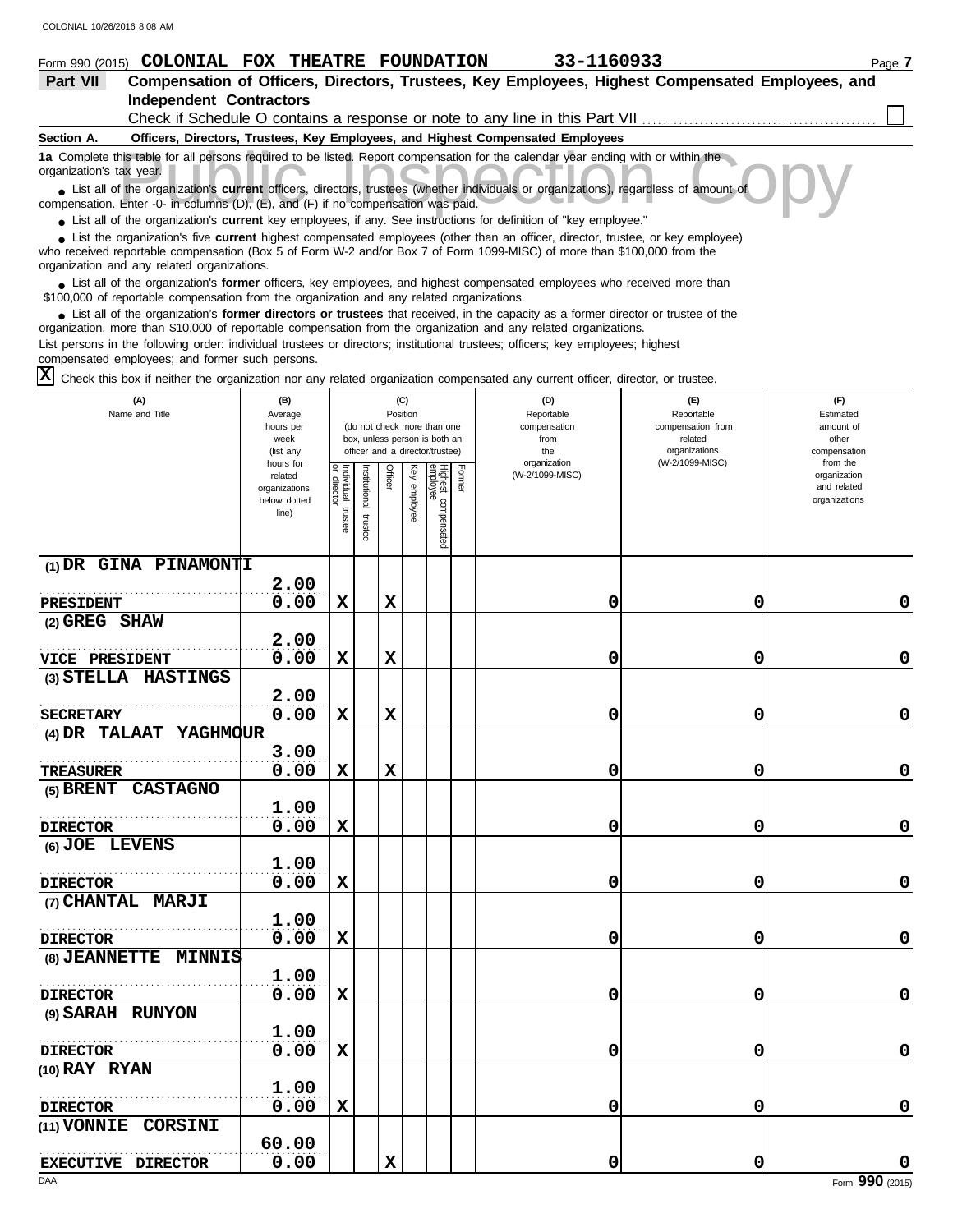|                                                                                                                                                                      | COLONIAL 10/26/2016 8:08 AM<br>Form 990 (2015) COLONIAL FOX THEATRE FOUNDATION<br>Part VII                                                                                                                                                                                                                                                                                                                                                                                                                                                                              |                                                                |                                   |                      |                |                 |                                                                                                 |                                | 33-1160933<br>Section A. Officers, Directors, Trustees, Key Employees, and Highest Compensated Employees (continued) |                                                                    |                                                          |     | Page 8       |
|----------------------------------------------------------------------------------------------------------------------------------------------------------------------|-------------------------------------------------------------------------------------------------------------------------------------------------------------------------------------------------------------------------------------------------------------------------------------------------------------------------------------------------------------------------------------------------------------------------------------------------------------------------------------------------------------------------------------------------------------------------|----------------------------------------------------------------|-----------------------------------|----------------------|----------------|-----------------|-------------------------------------------------------------------------------------------------|--------------------------------|----------------------------------------------------------------------------------------------------------------------|--------------------------------------------------------------------|----------------------------------------------------------|-----|--------------|
|                                                                                                                                                                      | (A)<br>Name and title                                                                                                                                                                                                                                                                                                                                                                                                                                                                                                                                                   | (B)<br>Average<br>hours per<br>week<br>(list any               |                                   |                      |                | (C)<br>Position | (do not check more than one<br>box, unless person is both an<br>officer and a director/trustee) |                                | (D)<br>Reportable<br>compensation<br>from<br>the                                                                     | (E)<br>Reportable<br>compensation from<br>related<br>organizations | (F)<br>Estimated<br>amount of<br>other<br>compensation   |     |              |
|                                                                                                                                                                      |                                                                                                                                                                                                                                                                                                                                                                                                                                                                                                                                                                         | hours for<br>related<br>organizations<br>below dotted<br>line) | Individual trustee<br>or director | nstitutional trustee | <b>Officer</b> | Ķey<br>employee | Highest compensated<br>employee                                                                 | Former                         | organization<br>(W-2/1099-MISC)                                                                                      | (W-2/1099-MISC)                                                    | from the<br>organization<br>and related<br>organizations |     |              |
|                                                                                                                                                                      |                                                                                                                                                                                                                                                                                                                                                                                                                                                                                                                                                                         |                                                                |                                   |                      |                |                 |                                                                                                 |                                |                                                                                                                      |                                                                    |                                                          |     |              |
|                                                                                                                                                                      |                                                                                                                                                                                                                                                                                                                                                                                                                                                                                                                                                                         |                                                                |                                   |                      |                |                 |                                                                                                 |                                |                                                                                                                      |                                                                    |                                                          |     |              |
|                                                                                                                                                                      |                                                                                                                                                                                                                                                                                                                                                                                                                                                                                                                                                                         |                                                                |                                   |                      |                |                 |                                                                                                 |                                |                                                                                                                      |                                                                    |                                                          |     |              |
|                                                                                                                                                                      |                                                                                                                                                                                                                                                                                                                                                                                                                                                                                                                                                                         |                                                                |                                   |                      |                |                 |                                                                                                 |                                |                                                                                                                      |                                                                    |                                                          |     |              |
|                                                                                                                                                                      |                                                                                                                                                                                                                                                                                                                                                                                                                                                                                                                                                                         |                                                                |                                   |                      |                |                 |                                                                                                 |                                |                                                                                                                      |                                                                    |                                                          |     |              |
|                                                                                                                                                                      |                                                                                                                                                                                                                                                                                                                                                                                                                                                                                                                                                                         |                                                                |                                   |                      |                |                 |                                                                                                 |                                |                                                                                                                      |                                                                    |                                                          |     |              |
|                                                                                                                                                                      |                                                                                                                                                                                                                                                                                                                                                                                                                                                                                                                                                                         |                                                                |                                   |                      |                |                 |                                                                                                 |                                |                                                                                                                      |                                                                    |                                                          |     |              |
|                                                                                                                                                                      |                                                                                                                                                                                                                                                                                                                                                                                                                                                                                                                                                                         |                                                                |                                   |                      |                |                 |                                                                                                 |                                |                                                                                                                      |                                                                    |                                                          |     |              |
| c<br>d                                                                                                                                                               | Total from continuation sheets to Part VII, Section A                                                                                                                                                                                                                                                                                                                                                                                                                                                                                                                   |                                                                |                                   |                      |                |                 |                                                                                                 | u<br>u<br>u                    |                                                                                                                      |                                                                    |                                                          |     |              |
| $\mathbf{2}$                                                                                                                                                         | Total number of individuals (including but not limited to those listed above) who received more than \$100,000 of<br>reportable compensation from the organization $\mathbf{u} \quad \mathbf{0}$                                                                                                                                                                                                                                                                                                                                                                        |                                                                |                                   |                      |                |                 |                                                                                                 |                                |                                                                                                                      |                                                                    |                                                          |     |              |
| 3<br>4                                                                                                                                                               | Did the organization list any former officer, director, or trustee, key employee, or highest compensated<br>For any individual listed on line 1a, is the sum of reportable compensation and other compensation from the<br>organization and related organizations greater than \$150,000? If "Yes," complete Schedule J for such<br>individual <b>construction in the construction of the construction</b> in the construction of the construction of the construction of the construction of the construction of the construction of the construction of the construct |                                                                |                                   |                      |                |                 |                                                                                                 |                                |                                                                                                                      |                                                                    | 3<br>4                                                   | Yes | No<br>x<br>x |
| 5                                                                                                                                                                    | Did any person listed on line 1a receive or accrue compensation from any unrelated organization or individual<br>for services rendered to the organization? If "Yes," complete Schedule J for such person                                                                                                                                                                                                                                                                                                                                                               |                                                                |                                   |                      |                |                 |                                                                                                 |                                |                                                                                                                      |                                                                    | 5                                                        |     | X            |
| 1                                                                                                                                                                    | Section B. Independent Contractors<br>Complete this table for your five highest compensated independent contractors that received more than \$100,000 of                                                                                                                                                                                                                                                                                                                                                                                                                |                                                                |                                   |                      |                |                 |                                                                                                 |                                |                                                                                                                      |                                                                    |                                                          |     |              |
| compensation from the organization. Report compensation for the calendar year ending with or within the organization's tax year.<br>(A)<br>Name and business address |                                                                                                                                                                                                                                                                                                                                                                                                                                                                                                                                                                         |                                                                |                                   |                      |                |                 |                                                                                                 | (B)<br>Description of services |                                                                                                                      | (C)<br>Compensation                                                |                                                          |     |              |
|                                                                                                                                                                      |                                                                                                                                                                                                                                                                                                                                                                                                                                                                                                                                                                         |                                                                |                                   |                      |                |                 |                                                                                                 |                                |                                                                                                                      |                                                                    |                                                          |     |              |
|                                                                                                                                                                      |                                                                                                                                                                                                                                                                                                                                                                                                                                                                                                                                                                         |                                                                |                                   |                      |                |                 |                                                                                                 |                                |                                                                                                                      |                                                                    |                                                          |     |              |
|                                                                                                                                                                      |                                                                                                                                                                                                                                                                                                                                                                                                                                                                                                                                                                         |                                                                |                                   |                      |                |                 |                                                                                                 |                                |                                                                                                                      |                                                                    |                                                          |     |              |
|                                                                                                                                                                      |                                                                                                                                                                                                                                                                                                                                                                                                                                                                                                                                                                         |                                                                |                                   |                      |                |                 |                                                                                                 |                                |                                                                                                                      |                                                                    |                                                          |     |              |
| 2                                                                                                                                                                    | Total number of independent contractors (including but not limited to those listed above) who<br>received more than \$100,000 of compensation from the organization u                                                                                                                                                                                                                                                                                                                                                                                                   |                                                                |                                   |                      |                |                 |                                                                                                 |                                |                                                                                                                      | 0                                                                  |                                                          |     |              |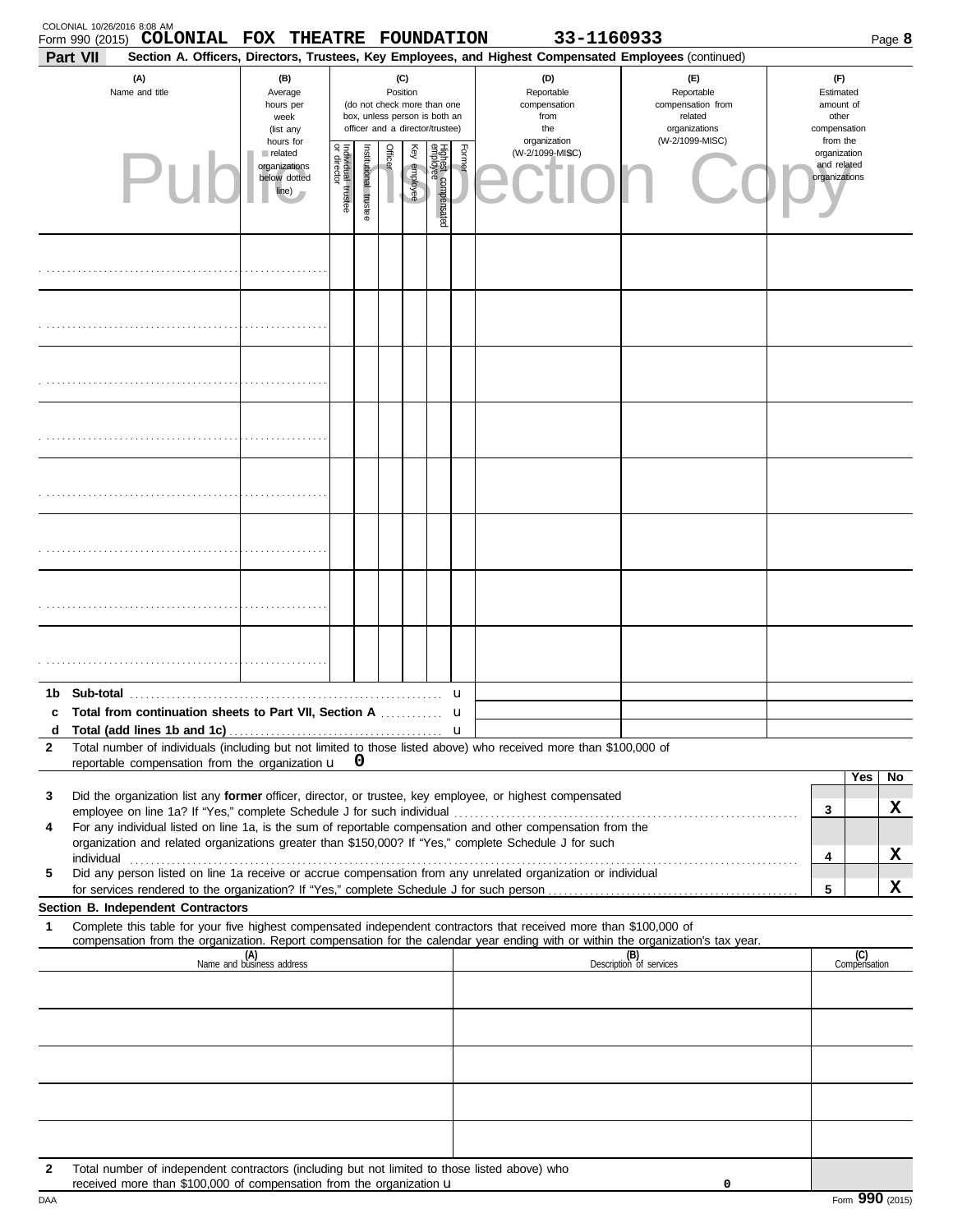# **Form 990 (2015) COLONIAL FOX THEATRE FOUNDATION** 33-1160933 Page 9 **Part VIII Statement of Revenue**<br>Check if Schedule O contains

|--|--|

|                                                           |         |                                                                                                                         |                      | (A)<br>Total revenue | (B)<br>Related or<br>exempt<br>function<br>T.<br>revenue | (C)<br>Unrelated<br>business<br>revenue | (D)<br>Revenue<br>excluded from tax<br>under sections<br>512-514 |
|-----------------------------------------------------------|---------|-------------------------------------------------------------------------------------------------------------------------|----------------------|----------------------|----------------------------------------------------------|-----------------------------------------|------------------------------------------------------------------|
| Contributions, Gifts, Grants<br>and Other Similar Amounts |         | 1a Federated campaigns<br>1a<br><b>b</b> Membership dues<br>1b<br>c Fundraising events<br>1c                            |                      |                      |                                                          |                                         |                                                                  |
|                                                           |         | d Related organizations<br>1d<br>e Government grants (contributions)<br>1е<br>f All other contributions, gifts, grants, |                      |                      |                                                          |                                         |                                                                  |
|                                                           |         | and similar amounts not included above<br>1f<br>g Noncash contributions included in lines 1a-1f:                        | 353,813              |                      |                                                          |                                         |                                                                  |
|                                                           |         |                                                                                                                         | $\mathbf{u}$         | 353,813              |                                                          |                                         |                                                                  |
| Service Revenue                                           | 2a<br>b | PROGRAM SERVICE REVENUE                                                                                                 | Busn. Code<br>711110 | 19,382               | 19,382                                                   |                                         |                                                                  |
|                                                           | с       |                                                                                                                         |                      |                      |                                                          |                                         |                                                                  |
|                                                           | d       |                                                                                                                         |                      |                      |                                                          |                                         |                                                                  |
|                                                           |         |                                                                                                                         |                      |                      |                                                          |                                         |                                                                  |
| Program <sup>s</sup>                                      |         | f All other program service revenue                                                                                     |                      |                      |                                                          |                                         |                                                                  |
|                                                           |         |                                                                                                                         |                      | 19,382               |                                                          |                                         |                                                                  |
|                                                           |         | 3 Investment income (including dividends, interest,                                                                     |                      |                      |                                                          |                                         |                                                                  |
|                                                           |         |                                                                                                                         | u                    | 190                  |                                                          |                                         | 190                                                              |
|                                                           | 4       | Income from investment of tax-exempt bond proceeds <b>u</b>                                                             |                      |                      |                                                          |                                         |                                                                  |
|                                                           | 5       |                                                                                                                         |                      |                      |                                                          |                                         |                                                                  |
|                                                           |         | (i) Real                                                                                                                | (ii) Personal        |                      |                                                          |                                         |                                                                  |
|                                                           | 6a      | Gross rents                                                                                                             |                      |                      |                                                          |                                         |                                                                  |
|                                                           | b       | Less: rental exps.                                                                                                      |                      |                      |                                                          |                                         |                                                                  |
|                                                           |         | Rental inc. or (loss)                                                                                                   |                      |                      |                                                          |                                         |                                                                  |
|                                                           | d       |                                                                                                                         | u                    |                      |                                                          |                                         |                                                                  |
|                                                           |         | <b>7a</b> Gross amount from<br>(i) Securities<br>sales of assets                                                        | (ii) Other           |                      |                                                          |                                         |                                                                  |
|                                                           |         | other than inventory                                                                                                    |                      |                      |                                                          |                                         |                                                                  |
|                                                           | b       | Less: cost or other                                                                                                     |                      |                      |                                                          |                                         |                                                                  |
|                                                           |         | basis & sales exps.                                                                                                     |                      |                      |                                                          |                                         |                                                                  |
|                                                           |         | c Gain or (loss)                                                                                                        |                      |                      |                                                          |                                         |                                                                  |
|                                                           |         |                                                                                                                         | u                    |                      |                                                          |                                         |                                                                  |
| $\omega$                                                  |         | 8a Gross income from fundraising events                                                                                 |                      |                      |                                                          |                                         |                                                                  |
| Other Revenu                                              |         | (not including \$                                                                                                       |                      |                      |                                                          |                                         |                                                                  |
|                                                           |         | of contributions reported on line 1c).                                                                                  |                      |                      |                                                          |                                         |                                                                  |
|                                                           |         | See Part IV, line $18$<br>a                                                                                             |                      |                      |                                                          |                                         |                                                                  |
|                                                           |         | <b>b</b> Less: direct expenses $\ldots$<br>b                                                                            |                      |                      |                                                          |                                         |                                                                  |
|                                                           |         | c Net income or (loss) from fundraising events  u                                                                       |                      |                      |                                                          |                                         |                                                                  |
|                                                           |         | 9a Gross income from gaming activities.                                                                                 |                      |                      |                                                          |                                         |                                                                  |
|                                                           |         | See Part IV, line $19$<br>a                                                                                             |                      |                      |                                                          |                                         |                                                                  |
|                                                           |         | <b>b</b> Less: direct expenses<br>b                                                                                     |                      |                      |                                                          |                                         |                                                                  |
|                                                           |         | c Net income or (loss) from gaming activities  u                                                                        |                      |                      |                                                          |                                         |                                                                  |
|                                                           |         | 10a Gross sales of inventory, less                                                                                      |                      |                      |                                                          |                                         |                                                                  |
|                                                           |         | returns and allowances<br>a                                                                                             |                      |                      |                                                          |                                         |                                                                  |
|                                                           |         | <b>b</b> Less: cost of goods sold<br>b                                                                                  |                      |                      |                                                          |                                         |                                                                  |
|                                                           |         | <b>c</b> Net income or (loss) from sales of inventory <b>u</b>                                                          |                      |                      |                                                          |                                         |                                                                  |
|                                                           |         | Miscellaneous Revenue                                                                                                   | <b>Busn. Code</b>    |                      |                                                          |                                         |                                                                  |
|                                                           |         | 11a $MISC$                                                                                                              |                      | 408                  | 408                                                      |                                         |                                                                  |
|                                                           | b       |                                                                                                                         |                      |                      |                                                          |                                         |                                                                  |
|                                                           | c       |                                                                                                                         |                      |                      |                                                          |                                         |                                                                  |
|                                                           |         | d All other revenue                                                                                                     |                      | 408                  |                                                          |                                         |                                                                  |
|                                                           |         |                                                                                                                         | $\mathbf{u}$         | 373,793              | 19,790                                                   | 0                                       | 190                                                              |
|                                                           |         |                                                                                                                         | $\mathbf{u}$         |                      |                                                          |                                         |                                                                  |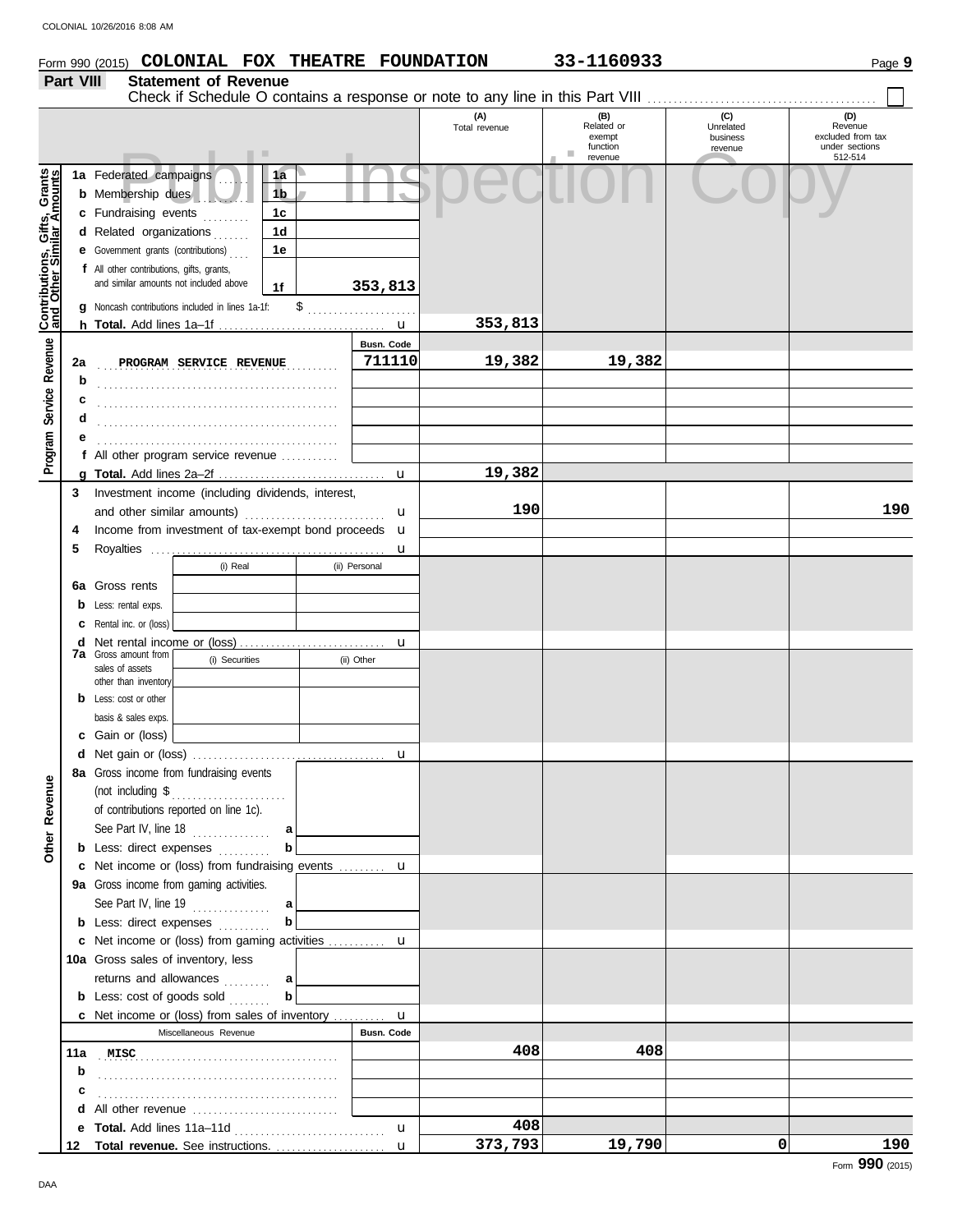### d 10b of Part VIII.<br>
expenses expenses and other assistance to domestic organizations<br>
Inspection Copyrighten Copyrighten Copyrighten Copyrighten Copyrighten Copyrighten Copyrighten Copyrighten Copyrighten Copyrighten Copy **Part IX Statement of Functional Expenses** Form 990 (2015) **COLONIAL FOX THEATRE FOUNDATION** 33-1160933 Section 501(c)(3) and 501(c)(4) organizations must complete all columns. All other organizations must complete column (A). **Do not include amounts reported on lines 6b, 7b, 8b, 9b, and 10b of Part VIII. 1 2 3 4 5 6 7 8 9 10 11 a** Management . . . . . . . . . . . . . . . . . . . . . . . . . . . . . . . . . **b** Grants and other assistance to domestic organizations and domestic governments. See Part IV, line 21 Grants and other assistance to domestic individuals. See Part IV, line 22 . . . . . . . . . . . . . Grants and other assistance to foreign organizations, foreign governments, and foreign individuals. See Part IV, lines 15 and 16 Benefits paid to or for members . . . . . . . . . . . . . . . . Compensation of current officers, directors, trustees, and key employees . . . . . . . . . . . . . . . . . Compensation not included above, to disqualified persons (as defined under section 4958(f)(1)) and persons described in section 4958(c)(3)(B) . . . . . . . . Other salaries and wages . . . . . . . . . . . . . . . . . . . . Pension plan accruals and contributions (include section 401(k) and 403(b) employer contributions) Other employee benefits ..................... Payroll taxes . . . . . . . . . . . . . . . . . . . . . . . . . . . . . . . . . Fees for services (non-employees): Legal . . . . . . . . . . . . . . . . . . . . . . . . . . . . . . . . . . . . . . . . . **(A) (B) (C) (D)** Total expenses **Program service** Management and expenses expenses Fundraising expenses Check if Schedule O contains a response or note to any line in this Part IX **31,686 30,346 1,334 6 10,476 10,033 441 2 450 450 2,500 2,500** COLONIAL 10/26/2016 8:08 AM

**6,692 6,423 262 7 7,411 7,090 312 9 33,419 31,972 1,407 40 837 801 35 1**

**14,564 13,948 613 3**

**5,853 5,600 246 7**

**117,246 109,491 7,678 77**

**333 319 14**

**23 22 1**

**1,510 1,510**

**c** Accounting . . . . . . . . . . . . . . . . . . . . . . . . . . . . . . . . . . .

Lobbying . . . . . . . . . . . . . . . . . . . . . . . . . . . . . . . . . . . . . Professional fundraising services. See Part IV, line 17 Investment management fees ................

**g** Other. (If line 11g amount exceeds 10% of line 25, column

**12** Advertising and promotion . . . . . . . . . . . . . . . . . . .

Office expenses . . . . . . . . . . . . . . . . . . . . . . . . . . . . . . Information technology . . . . . . . . . . . . . . . . . . . . . . . Royalties . . . . . . . . . . . . . . . . . . . . . . . . . . . . . . . . . . . . . Occupancy . . . . . . . . . . . . . . . . . . . . . . . . . . . . . . . . . . . Travel . . . . . . . . . . . . . . . . . . . . . . . . . . . . . . . . . . . . . . . . Payments of travel or entertainment expenses for any federal, state, or local public officials Conferences, conventions, and meetings Interest . . . . . . . . . . . . . . . . . . . . . . . . . . . . . . . . . . . . . . Payments to affiliates . . . . . . . . . . . . . . . . . . . . . . . . Depreciation, depletion, and amortization Insurance . . . . . . . . . . . . . . . . . . . . . . . . . . . . . . . . . . . . Other expenses. Itemize expenses not covered above (List miscellaneous expenses in line 24e. If line 24e amount exceeds 10% of line 25, column (A) amount, list line 24e expenses on Schedule O.)

(A) amount, list line 11g expenses on Schedule O.) . . . . . . . . .

**d e f**

**a**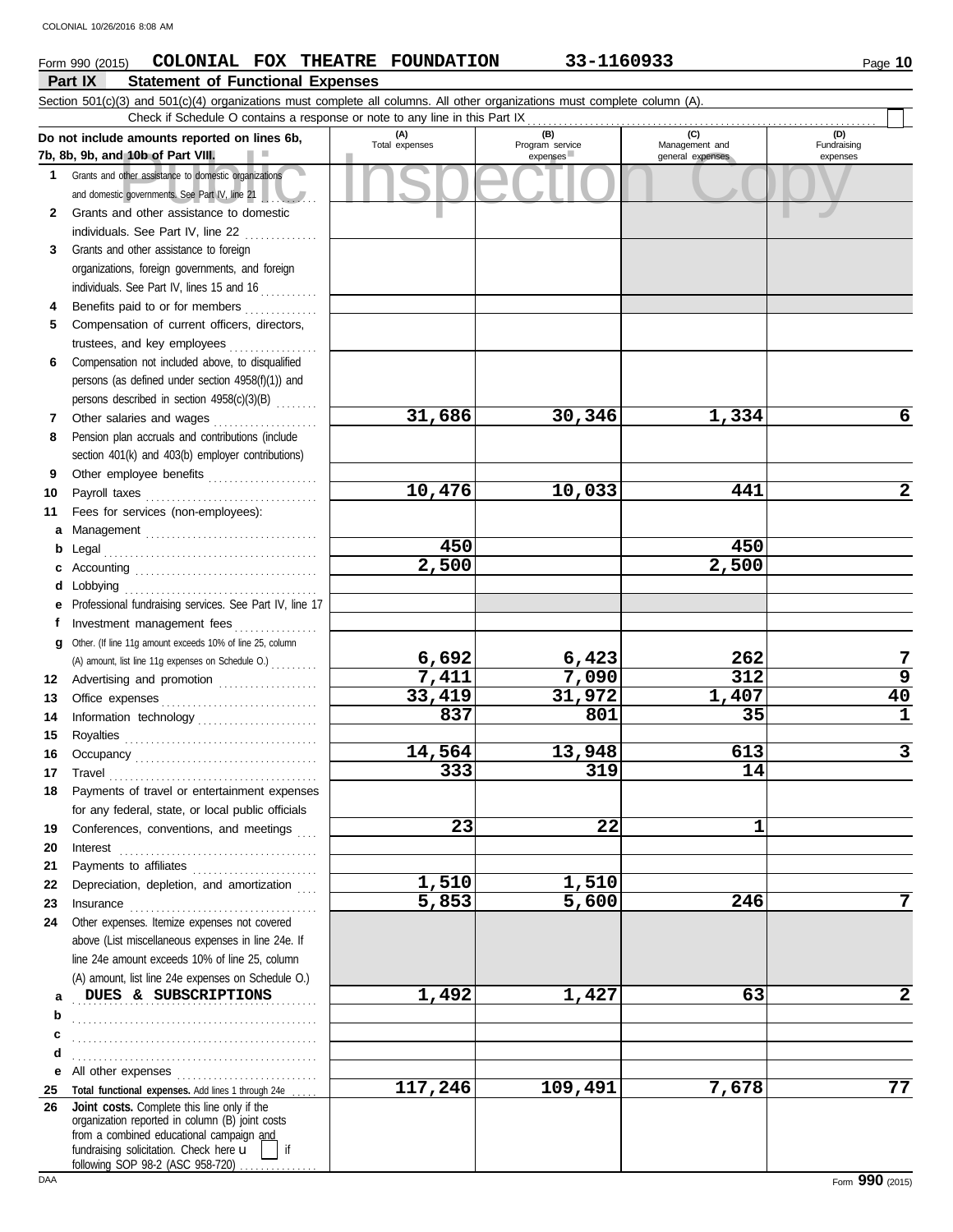## Form 990 (2015) **COLONIAL FOX THEATRE FOUNDATION** 33-1160933

|                 | Part X   | <b>Balance Sheet</b>                                                                                                                                                                                                                                                                    |     |                 |                          |                         |             |
|-----------------|----------|-----------------------------------------------------------------------------------------------------------------------------------------------------------------------------------------------------------------------------------------------------------------------------------------|-----|-----------------|--------------------------|-------------------------|-------------|
|                 |          |                                                                                                                                                                                                                                                                                         |     |                 |                          |                         |             |
|                 |          |                                                                                                                                                                                                                                                                                         |     |                 | (A)                      |                         | (B)         |
|                 |          |                                                                                                                                                                                                                                                                                         |     |                 | Beginning of year        |                         | End of year |
|                 | 1        | Cash-non-interest bearing                                                                                                                                                                                                                                                               |     | <b>Includes</b> | 6,390                    | 1                       | 9,398       |
|                 | 2        | Cash—non-interest bearing<br>Savings and temporary cash investments                                                                                                                                                                                                                     |     |                 | 177,448                  | $\overline{2}$          | 377,859     |
|                 | 3        | Pledges and grants receivable, net <b>with a set of the set of the set of the set of the set of the set of the set of the set of the set of the set of the set of the set of the set of the set of the set of the set of the set</b>                                                    |     |                 |                          | $\overline{\mathbf{3}}$ |             |
|                 | 4        |                                                                                                                                                                                                                                                                                         |     |                 |                          | 4                       |             |
|                 | 5        | Loans and other receivables from current and former officers, directors,                                                                                                                                                                                                                |     |                 |                          |                         |             |
|                 |          | trustees, key employees, and highest compensated employees.                                                                                                                                                                                                                             |     |                 |                          |                         |             |
|                 |          | Complete Part II of Schedule L                                                                                                                                                                                                                                                          |     |                 |                          | 5                       |             |
|                 | 6        | Loans and other receivables from other disqualified persons (as defined under section                                                                                                                                                                                                   |     |                 |                          |                         |             |
|                 |          | $4958(f)(1)$ , persons described in section $4958(c)(3)(B)$ , and contributing employers and                                                                                                                                                                                            |     |                 |                          |                         |             |
|                 |          | sponsoring organizations of section 501(c)(9) voluntary employees' beneficiary                                                                                                                                                                                                          |     |                 |                          |                         |             |
|                 |          | organizations (see instructions). Complete Part II of Schedule L [1111111111111111111111111111111111                                                                                                                                                                                    |     |                 | 6                        |                         |             |
| ssets           | 7        |                                                                                                                                                                                                                                                                                         |     |                 |                          | $\overline{7}$          |             |
| ⋖               | 8        |                                                                                                                                                                                                                                                                                         |     |                 |                          | 8                       |             |
|                 | 9        |                                                                                                                                                                                                                                                                                         |     |                 |                          | 9                       |             |
|                 |          | 10a Land, buildings, and equipment: cost or                                                                                                                                                                                                                                             |     |                 |                          |                         |             |
|                 |          | other basis. Complete Part VI of Schedule D<br>b Less: accumulated depreciation<br>$\begin{array}{ c c c c c }\n\hline\n\text{10a} & \text{1,219,374} \\ \hline\n\text{10b} & \text{6,284}\n\end{array}$                                                                                |     |                 |                          |                         |             |
|                 |          |                                                                                                                                                                                                                                                                                         |     |                 | 1,133,279                | 10 <sub>c</sub>         | 1,213,090   |
|                 | 11       |                                                                                                                                                                                                                                                                                         |     |                 |                          | 11                      |             |
|                 | 12       |                                                                                                                                                                                                                                                                                         |     |                 | 12                       |                         |             |
|                 | 13       |                                                                                                                                                                                                                                                                                         |     |                 | 13                       |                         |             |
|                 | 14       | Intangible assets                                                                                                                                                                                                                                                                       |     |                 | 14                       |                         |             |
|                 | 15       |                                                                                                                                                                                                                                                                                         |     |                 |                          | 15                      |             |
|                 | 16       |                                                                                                                                                                                                                                                                                         |     |                 | 1,317,117                | 16                      | 1,600,347   |
|                 | 17       |                                                                                                                                                                                                                                                                                         | 581 | 17              | 2,685                    |                         |             |
|                 | 18       |                                                                                                                                                                                                                                                                                         |     |                 | 18                       |                         |             |
|                 | 19       | Deferred revenue contains and all the container and all the container and all the container and all the containing of the containing of the containing of the containing of the containing of the containing of the containing                                                          |     |                 | 19                       |                         |             |
|                 | 20       |                                                                                                                                                                                                                                                                                         |     |                 |                          | 20<br>21                |             |
|                 | 21<br>22 | Escrow or custodial account liability. Complete Part IV of Schedule D<br>Loans and other payables to current and former officers, directors,                                                                                                                                            |     |                 |                          |                         |             |
|                 |          | trustees, key employees, highest compensated employees, and                                                                                                                                                                                                                             |     |                 |                          |                         |             |
| Liabilities     |          | disqualified persons. Complete Part II of Schedule L                                                                                                                                                                                                                                    |     |                 |                          | 22                      |             |
|                 | 23       | Secured mortgages and notes payable to unrelated third parties                                                                                                                                                                                                                          |     |                 |                          | 23                      |             |
|                 | 24       | Unsecured notes and loans payable to unrelated third parties [[[[[[[[[[[[[[[[[[[[[[[[[]]]]]]]]]]]                                                                                                                                                                                       |     |                 |                          | 24                      |             |
|                 | 25       | Other liabilities (including federal income tax, payables to related third                                                                                                                                                                                                              |     |                 |                          |                         |             |
|                 |          | parties, and other liabilities not included on lines 17-24). Complete Part X                                                                                                                                                                                                            |     |                 |                          |                         |             |
|                 |          | of Schedule D                                                                                                                                                                                                                                                                           |     |                 |                          | 25                      |             |
|                 | 26       |                                                                                                                                                                                                                                                                                         |     |                 | 581                      | 26                      | 2,685       |
|                 |          | Organizations that follow SFAS 117 (ASC 958), check here u                                                                                                                                                                                                                              |     | and             |                          |                         |             |
|                 |          | complete lines 27 through 29, and lines 33 and 34.                                                                                                                                                                                                                                      |     |                 |                          |                         |             |
| <b>Balances</b> | 27       |                                                                                                                                                                                                                                                                                         |     |                 |                          | 27                      |             |
|                 | 28       |                                                                                                                                                                                                                                                                                         |     |                 |                          | 28                      |             |
| Fund            | 29       | Permanently restricted net assets<br>$\frac{1}{2}$ and $\frac{1}{2}$ and $\frac{1}{2}$ and $\frac{1}{2}$ and $\frac{1}{2}$ and $\frac{1}{2}$ and $\frac{1}{2}$ and $\frac{1}{2}$ and $\frac{1}{2}$ and $\frac{1}{2}$ and $\frac{1}{2}$ and $\frac{1}{2}$ and $\frac{1}{2}$ and $\frac{$ |     |                 |                          | 29                      |             |
|                 |          |                                                                                                                                                                                                                                                                                         |     |                 |                          |                         |             |
| ð               |          | complete lines 30 through 34.                                                                                                                                                                                                                                                           |     |                 |                          |                         |             |
| Assets          | 30       | Capital stock or trust principal, or current funds                                                                                                                                                                                                                                      |     |                 | 30                       |                         |             |
|                 | 31       | Paid-in or capital surplus, or land, building, or equipment fund                                                                                                                                                                                                                        |     |                 |                          | 31                      |             |
| ğ               | 32       | Retained earnings, endowment, accumulated income, or other funds                                                                                                                                                                                                                        |     |                 | 1,316,536                | 32                      | 1,597,662   |
|                 | 33       | Total net assets or fund balances                                                                                                                                                                                                                                                       |     |                 | $\overline{1,}$ 316, 536 | 33                      | 1,597,662   |
|                 | 34       |                                                                                                                                                                                                                                                                                         |     | 1,317,117       | 34                       | 1,600,347               |             |

Form **990** (2015)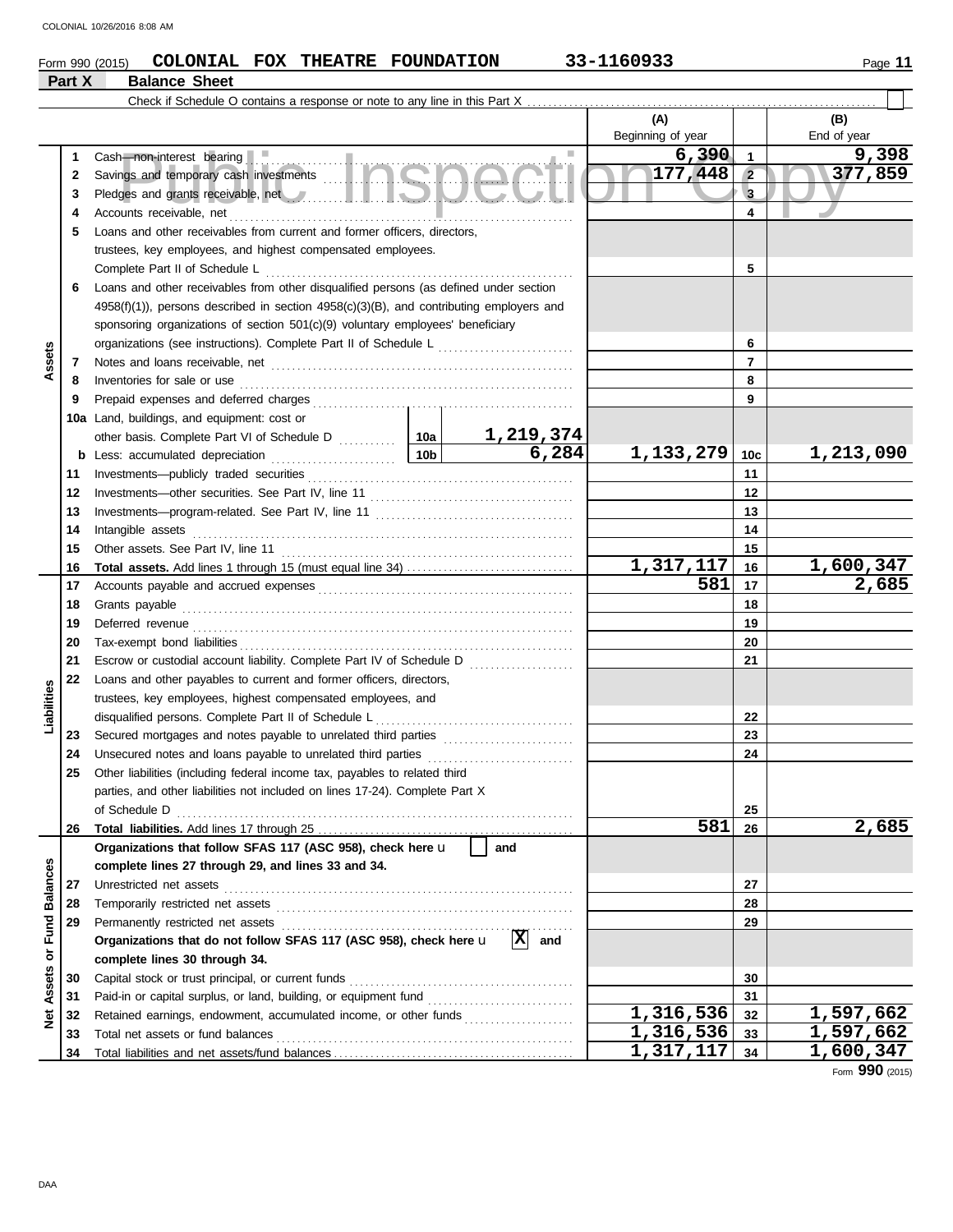|          |                                                                                                                       |                    | Form 990 (2015) COLONIAL FOX THEATRE FOUNDATION | 33-1160933                                                                                                                                      |                |           |         | Page 12   |
|----------|-----------------------------------------------------------------------------------------------------------------------|--------------------|-------------------------------------------------|-------------------------------------------------------------------------------------------------------------------------------------------------|----------------|-----------|---------|-----------|
| Part XI  | <b>Reconciliation of Net Assets</b>                                                                                   |                    |                                                 |                                                                                                                                                 |                |           |         |           |
|          |                                                                                                                       |                    |                                                 |                                                                                                                                                 |                |           |         |           |
| 1        |                                                                                                                       |                    |                                                 |                                                                                                                                                 | $\mathbf{1}$   |           | 373,793 |           |
| 2        |                                                                                                                       |                    |                                                 |                                                                                                                                                 | $\overline{2}$ |           | 117,246 |           |
| 3        |                                                                                                                       |                    |                                                 | Revenue less expenses. Subtract line 2 from line 1<br>Net assets or fund balances at beginning of year (must equal Part X, line 33, column (A)) | 3              |           | 256,547 |           |
| 4        |                                                                                                                       |                    |                                                 |                                                                                                                                                 | $\overline{4}$ | 1,316,536 |         |           |
| 5        |                                                                                                                       |                    |                                                 |                                                                                                                                                 | 5              |           |         |           |
| 6        |                                                                                                                       |                    |                                                 | Donated services and use of facilities <b>constructs</b> and the service of facilities <b>constructs</b> and use of facilities                  | 6              |           | 24,579  |           |
| 7        | Investment expenses                                                                                                   |                    |                                                 |                                                                                                                                                 | $\overline{7}$ |           |         |           |
| 8        | Prior period adjustments                                                                                              |                    |                                                 |                                                                                                                                                 | 8              |           |         |           |
| 9        |                                                                                                                       |                    |                                                 |                                                                                                                                                 | 9              |           |         |           |
| 10       | Net assets or fund balances at end of year. Combine lines 3 through 9 (must equal Part X, line                        |                    |                                                 |                                                                                                                                                 |                |           |         |           |
|          |                                                                                                                       |                    |                                                 |                                                                                                                                                 | 10             | 1,597,662 |         |           |
| Part XII | <b>Financial Statements and Reporting</b>                                                                             |                    |                                                 |                                                                                                                                                 |                |           |         |           |
|          |                                                                                                                       |                    |                                                 |                                                                                                                                                 |                |           |         |           |
|          |                                                                                                                       |                    |                                                 |                                                                                                                                                 |                |           | Yes     | <b>No</b> |
| 1        | Accounting method used to prepare the Form 990:                                                                       |                    | ΙX<br>Cash<br>Accrual                           | Other                                                                                                                                           |                |           |         |           |
|          | If the organization changed its method of accounting from a prior year or checked "Other," explain in                 |                    |                                                 |                                                                                                                                                 |                |           |         |           |
|          | Schedule O.                                                                                                           |                    |                                                 |                                                                                                                                                 |                |           |         |           |
|          | 2a Were the organization's financial statements compiled or reviewed by an independent accountant?                    |                    |                                                 |                                                                                                                                                 |                | 2a        |         | x         |
|          | If "Yes," check a box below to indicate whether the financial statements for the year were compiled or                |                    |                                                 |                                                                                                                                                 |                |           |         |           |
|          | reviewed on a separate basis, consolidated basis, or both:                                                            |                    |                                                 |                                                                                                                                                 |                |           |         |           |
|          | Separate basis                                                                                                        | Consolidated basis | Both consolidated and separate basis            |                                                                                                                                                 |                |           |         |           |
|          | <b>b</b> Were the organization's financial statements audited by an independent accountant?                           |                    |                                                 |                                                                                                                                                 |                | 2b        |         | x         |
|          | If "Yes," check a box below to indicate whether the financial statements for the year were audited on a               |                    |                                                 |                                                                                                                                                 |                |           |         |           |
|          | separate basis, consolidated basis, or both:                                                                          |                    |                                                 |                                                                                                                                                 |                |           |         |           |
|          | Separate basis                                                                                                        | Consolidated basis | Both consolidated and separate basis            |                                                                                                                                                 |                |           |         |           |
|          | c If "Yes" to line 2a or 2b, does the organization have a committee that assumes responsibility for oversight         |                    |                                                 |                                                                                                                                                 |                |           |         |           |
|          | of the audit, review, or compilation of its financial statements and selection of an independent accountant?          |                    |                                                 |                                                                                                                                                 |                | 2c        |         |           |
|          | If the organization changed either its oversight process or selection process during the tax year, explain in         |                    |                                                 |                                                                                                                                                 |                |           |         |           |
|          | Schedule O.                                                                                                           |                    |                                                 |                                                                                                                                                 |                |           |         |           |
|          | 3a As a result of a federal award, was the organization required to undergo an audit or audits as set forth in        |                    |                                                 |                                                                                                                                                 |                |           |         |           |
|          | the Single Audit Act and OMB Circular A-133?                                                                          |                    |                                                 |                                                                                                                                                 |                | За        |         | x         |
|          | <b>b</b> If "Yes," did the organization undergo the required audit or audits? If the organization did not undergo the |                    |                                                 |                                                                                                                                                 |                |           |         |           |
|          |                                                                                                                       |                    |                                                 | required audit or audits, explain why in Schedule O and describe any steps taken to undergo such audits.                                        |                | 3b        |         |           |

Form **990** (2015)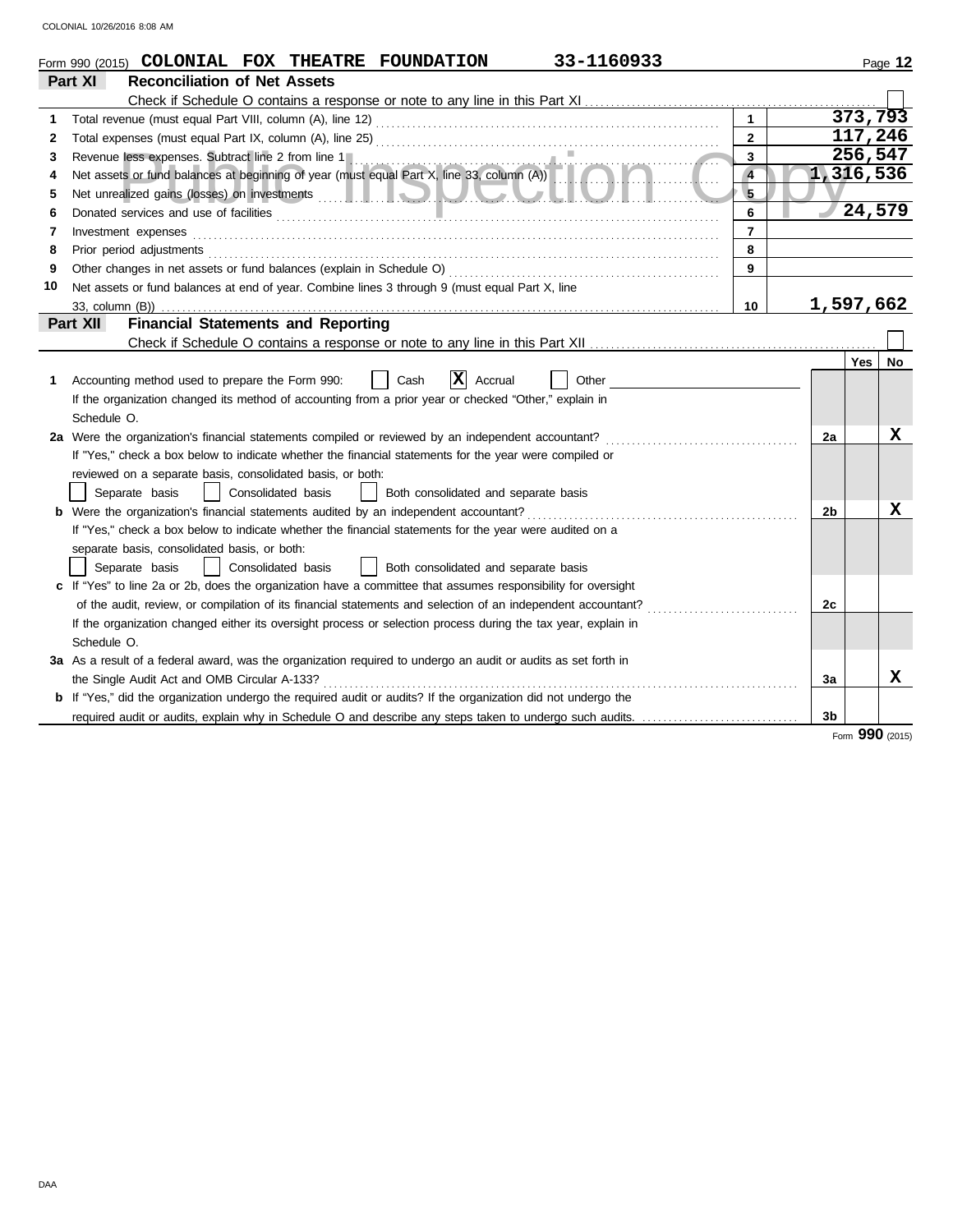| <b>SCHEDULE A</b>                                      |                                                                                                                                                   | <b>Public Charity Status and Public Support</b>                                                                                                                                                                                                                       |                          |                          |                                | OMB No. 1545-0047                   |  |  |  |  |
|--------------------------------------------------------|---------------------------------------------------------------------------------------------------------------------------------------------------|-----------------------------------------------------------------------------------------------------------------------------------------------------------------------------------------------------------------------------------------------------------------------|--------------------------|--------------------------|--------------------------------|-------------------------------------|--|--|--|--|
| (Form 990 or 990-EZ)                                   |                                                                                                                                                   | Complete if the organization is a section $501(c)(3)$ organization or a section                                                                                                                                                                                       |                          |                          |                                |                                     |  |  |  |  |
|                                                        |                                                                                                                                                   | 4947(a)(1) nonexempt charitable trust.                                                                                                                                                                                                                                |                          |                          |                                |                                     |  |  |  |  |
| Department of the Treasury<br>Internal Revenue Service |                                                                                                                                                   | u Attach to Form 990 or Form 990-EZ.<br><b>u</b> Information about Schedule A (Form 990 or 990-EZ) and its instructions is at www.irs.gov/form990.                                                                                                                    |                          |                          |                                | Open to Public<br><b>Inspection</b> |  |  |  |  |
| Name of the organization                               |                                                                                                                                                   |                                                                                                                                                                                                                                                                       |                          |                          | Employer identification number |                                     |  |  |  |  |
|                                                        |                                                                                                                                                   | COLONIAL FOX THEATRE FOUNDATION                                                                                                                                                                                                                                       |                          |                          | 33-1160933                     |                                     |  |  |  |  |
| Part I                                                 |                                                                                                                                                   | Reason for Public Charity Status (All organizations must complete this part.)                                                                                                                                                                                         |                          |                          | See instructions.              |                                     |  |  |  |  |
| 1                                                      |                                                                                                                                                   | The organization is not a private foundation because it is: (For lines 1 through 11, check only one box.)<br>A church, convention of churches, or association of churches described in section 170(b)(1)(A)(i).                                                       |                          |                          |                                |                                     |  |  |  |  |
| 2                                                      |                                                                                                                                                   | A school described in <b>section 170(b)(1)(A)(ii).</b> (Attach Schedule E (Form 990 or 990-EZ).)                                                                                                                                                                      |                          |                          |                                |                                     |  |  |  |  |
| 3                                                      |                                                                                                                                                   | A hospital or a cooperative hospital service organization described in section 170(b)(1)(A)(iii).                                                                                                                                                                     |                          |                          |                                |                                     |  |  |  |  |
| 4                                                      |                                                                                                                                                   | A medical research organization operated in conjunction with a hospital described in section 170(b)(1)(A)(iii). Enter the hospital's name,                                                                                                                            |                          |                          |                                |                                     |  |  |  |  |
| city, and state:                                       |                                                                                                                                                   |                                                                                                                                                                                                                                                                       |                          |                          |                                |                                     |  |  |  |  |
|                                                        | 5<br>An organization operated for the benefit of a college or university owned or operated by a governmental unit described in                    |                                                                                                                                                                                                                                                                       |                          |                          |                                |                                     |  |  |  |  |
| 6                                                      | section 170(b)(1)(A)(iv). (Complete Part II.)<br>A federal, state, or local government or governmental unit described in section 170(b)(1)(A)(v). |                                                                                                                                                                                                                                                                       |                          |                          |                                |                                     |  |  |  |  |
| x<br>7                                                 |                                                                                                                                                   | An organization that normally receives a substantial part of its support from a governmental unit or from the general public                                                                                                                                          |                          |                          |                                |                                     |  |  |  |  |
|                                                        | described in section 170(b)(1)(A)(vi). (Complete Part II.)                                                                                        |                                                                                                                                                                                                                                                                       |                          |                          |                                |                                     |  |  |  |  |
| 8<br>9                                                 |                                                                                                                                                   | A community trust described in section 170(b)(1)(A)(vi). (Complete Part II.)<br>An organization that normally receives: (1) more than 33 1/3% of its support from contributions, membership fees, and gross                                                           |                          |                          |                                |                                     |  |  |  |  |
|                                                        |                                                                                                                                                   | receipts from activities related to its exempt functions—subject to certain exceptions, and (2) no more than 33 1/3% of its                                                                                                                                           |                          |                          |                                |                                     |  |  |  |  |
|                                                        |                                                                                                                                                   | support from gross investment income and unrelated business taxable income (less section 511 tax) from businesses                                                                                                                                                     |                          |                          |                                |                                     |  |  |  |  |
|                                                        |                                                                                                                                                   | acquired by the organization after June 30, 1975. See section 509(a)(2). (Complete Part III.)                                                                                                                                                                         |                          |                          |                                |                                     |  |  |  |  |
| 10                                                     |                                                                                                                                                   | An organization organized and operated exclusively to test for public safety. See section 509(a)(4).                                                                                                                                                                  |                          |                          |                                |                                     |  |  |  |  |
| 11                                                     |                                                                                                                                                   | An organization organized and operated exclusively for the benefit of, to perform the functions of, or to carry out the purposes of<br>one or more publicly supported organizations described in section 509(a)(1) or section 509(a)(2). See section 509(a)(3). Check |                          |                          |                                |                                     |  |  |  |  |
|                                                        |                                                                                                                                                   | the box in lines 11a through 11d that describes the type of supporting organization and complete lines 11e, 11f, and 11g.                                                                                                                                             |                          |                          |                                |                                     |  |  |  |  |
| a                                                      |                                                                                                                                                   | Type I. A supporting organization operated, supervised, or controlled by its supported organization(s), typically by giving                                                                                                                                           |                          |                          |                                |                                     |  |  |  |  |
|                                                        |                                                                                                                                                   | the supported organization(s) the power to regularly appoint or elect a majority of the directors or trustees of the supporting                                                                                                                                       |                          |                          |                                |                                     |  |  |  |  |
|                                                        | organization. You must complete Part IV, Sections A and B.                                                                                        |                                                                                                                                                                                                                                                                       |                          |                          |                                |                                     |  |  |  |  |
| b                                                      |                                                                                                                                                   | Type II. A supporting organization supervised or controlled in connection with its supported organization(s), by having<br>control or management of the supporting organization vested in the same persons that control or manage the supported                       |                          |                          |                                |                                     |  |  |  |  |
|                                                        | organization(s). You must complete Part IV, Sections A and C.                                                                                     |                                                                                                                                                                                                                                                                       |                          |                          |                                |                                     |  |  |  |  |
| c                                                      |                                                                                                                                                   | Type III functionally integrated. A supporting organization operated in connection with, and functionally integrated with,                                                                                                                                            |                          |                          |                                |                                     |  |  |  |  |
|                                                        |                                                                                                                                                   | its supported organization(s) (see instructions). You must complete Part IV, Sections A, D, and E.                                                                                                                                                                    |                          |                          |                                |                                     |  |  |  |  |
| d                                                      |                                                                                                                                                   | Type III non-functionally integrated. A supporting organization operated in connection with its supported organization(s)<br>that is not functionally integrated. The organization generally must satisfy a distribution requirement and an attentiveness             |                          |                          |                                |                                     |  |  |  |  |
|                                                        |                                                                                                                                                   | requirement (see instructions). You must complete Part IV, Sections A and D, and Part V.                                                                                                                                                                              |                          |                          |                                |                                     |  |  |  |  |
| е                                                      |                                                                                                                                                   | Check this box if the organization received a written determination from the IRS that it is a Type I, Type II, Type III                                                                                                                                               |                          |                          |                                |                                     |  |  |  |  |
|                                                        |                                                                                                                                                   | functionally integrated, or Type III non-functionally integrated supporting organization.                                                                                                                                                                             |                          |                          |                                |                                     |  |  |  |  |
| g                                                      | Enter the number of supported organizations<br>Provide the following information about the supported organization(s).                             |                                                                                                                                                                                                                                                                       |                          |                          |                                |                                     |  |  |  |  |
| (i) Name of supported                                  | (ii) EIN                                                                                                                                          | (iii) Type of organization                                                                                                                                                                                                                                            | (iv) Is the organization |                          | (v) Amount of monetary         | (vi) Amount of                      |  |  |  |  |
| organization                                           |                                                                                                                                                   | (described on lines 1-9                                                                                                                                                                                                                                               | document?                | listed in your governing | support (see                   | other support (see                  |  |  |  |  |
|                                                        |                                                                                                                                                   | above (see instructions))                                                                                                                                                                                                                                             |                          |                          | instructions)                  | instructions)                       |  |  |  |  |
|                                                        |                                                                                                                                                   |                                                                                                                                                                                                                                                                       | Yes                      | No                       |                                |                                     |  |  |  |  |
| (A)                                                    |                                                                                                                                                   |                                                                                                                                                                                                                                                                       |                          |                          |                                |                                     |  |  |  |  |
| (B)                                                    |                                                                                                                                                   |                                                                                                                                                                                                                                                                       |                          |                          |                                |                                     |  |  |  |  |
|                                                        |                                                                                                                                                   |                                                                                                                                                                                                                                                                       |                          |                          |                                |                                     |  |  |  |  |
| (C)                                                    |                                                                                                                                                   |                                                                                                                                                                                                                                                                       |                          |                          |                                |                                     |  |  |  |  |
| (D)                                                    |                                                                                                                                                   |                                                                                                                                                                                                                                                                       |                          |                          |                                |                                     |  |  |  |  |
| (E)                                                    |                                                                                                                                                   |                                                                                                                                                                                                                                                                       |                          |                          |                                |                                     |  |  |  |  |
|                                                        |                                                                                                                                                   |                                                                                                                                                                                                                                                                       |                          |                          |                                |                                     |  |  |  |  |
| Total                                                  |                                                                                                                                                   |                                                                                                                                                                                                                                                                       |                          |                          |                                |                                     |  |  |  |  |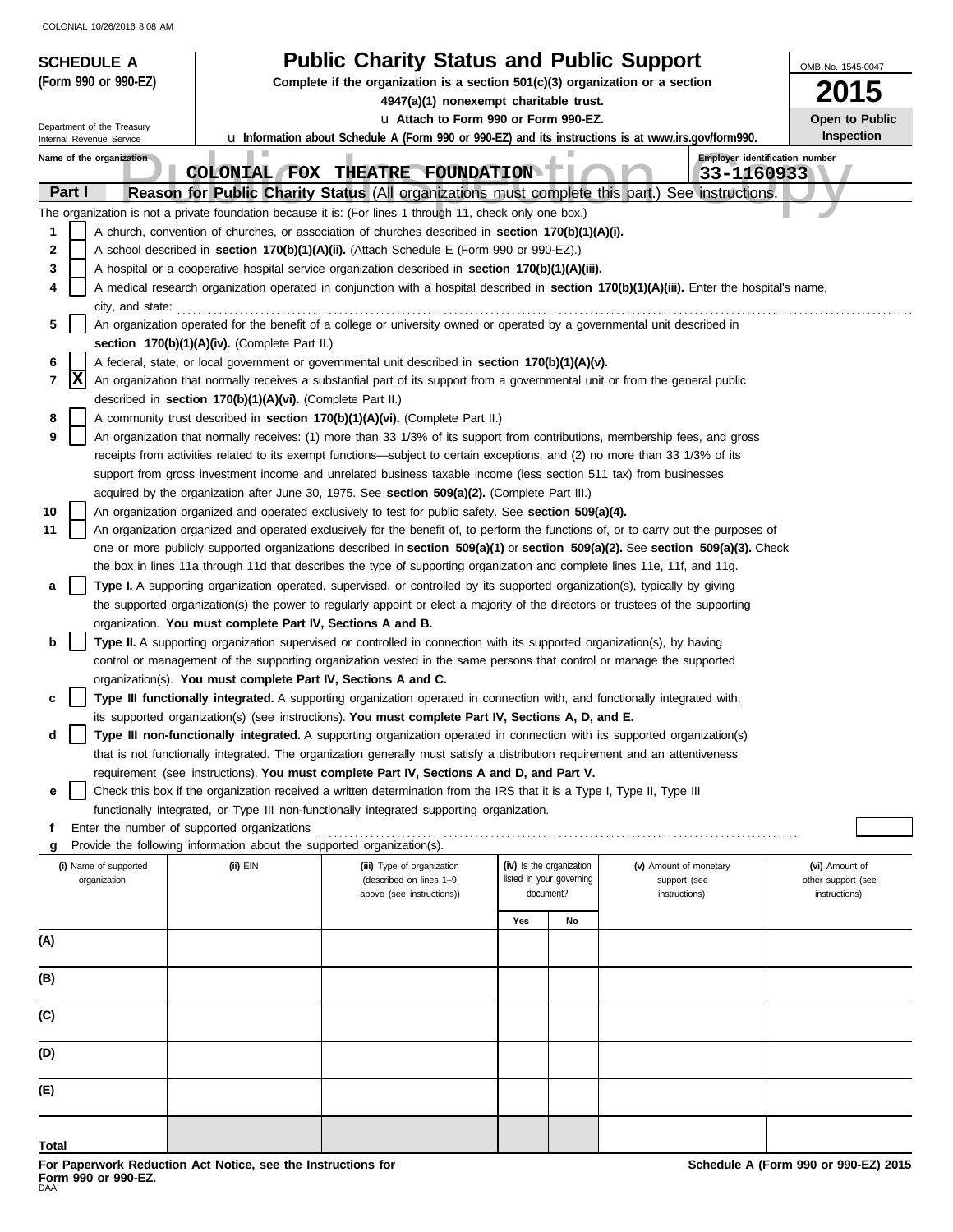### Schedule A (Form 990 or 990-EZ) 2015 **COLONIAL FOX THEATRE FOUNDATION** 33-1160933 Page 2 **Part II Support Schedule for Organizations Described in Sections 170(b)(1)(A)(iv) and 170(b)(1)(A)(vi)** (Complete only if you checked the box on line 5, 7, or 8 of Part I or if the organization failed to qualify under Part III. If the organization fails to qualify under the tests listed below, please complete Part III.) **Section A. Public Support** (or fiscal year beginning in) **u** (a) 2011 (b) 2012 (c) 2013 (d) 2014 (e) 2015 (f)<br>ants, contributions, and<br>ship fees received. (Do not 277, 142 303, 499 330, 112 141, 425 353, 813 1 **Calendar year (or fiscal year beginning in)** u **(f)** Total **(a)** 2011 **(b)** 2012 **(c)** 2013 **(d)** 2014 **(e)** 2015 Gifts, grants, contributions, and **1** membership fees received. (Do not include any "unusual grants.") . . . . . . . . . . . **277,142 303,499 330,112 141,425 353,813 1,405,991 2** Tax revenues levied for the organization's benefit and either paid to or expended on its behalf ............. **3** The value of services or facilities furnished by a governmental unit to the organization without charge .............. **Total.** Add lines 1 through 3 **4 277,142 303,499 330,112 141,425 353,813 1,405,991 5** The portion of total contributions by each person (other than a governmental unit or publicly supported organization) included on line 1 that exceeds 2% of the amount shown on line 11, column  $(f)$   $\ldots$   $\ldots$  . . . . . . . **482,741 Public support.** Subtract line 5 from line 4. **923,250 6 Section B. Total Support Calendar year (or fiscal year beginning in)** u **(f)** Total **(a)** 2011 **(b)** 2012 **(c)** 2013 **(d)** 2014 **(e)** 2015 Amounts from line 4 . . . . . . . . . . . . . . . . . . . . . **7 277,142 303,499 330,112 141,425 353,813 1,405,991** Gross income from interest, dividends, **8** payments received on securities loans. rents, royalties and income from similar sources . . . . . . . . . . . . . . . . . . . . . . . . . . . . . . . . . . **2,134 297 67 81 190 2,769 9** Net income from unrelated business activities, whether or not the business is regularly carried on . . . . . . . . . . . . . . . . . . . . **10** Other income. Do not include gain or loss from the sale of capital assets (Explain in Part VI.) . . . . . . . . . . . . . . . . . . . . . . **11 Total support.** Add lines 7 through 10 **1,408,760 12 12 19,790** Gross receipts from related activities, etc. (see instructions) . . . . . . . . . . . . . . . . . . . . . . . . . . . . . . . . . . . . . . . . . . . . . . . . . . . . . . . . . . . . . . . . . . . . . . . **13 First five years.** If the Form 990 is for the organization's first, second, third, fourth, or fifth tax year as a section 501(c)(3) organization, check this box and stop here ▶ **Section C. Computation of Public Support Percentage 14** Public support percentage for 2015 (line 6, column (f) divided by line 11, column (f)) . . . . . . . . . . . . . . . . . . . . . . . . . . . . . . . . . . . . . . . . . . . . . . **14 % 65.54** Public support percentage from 2014 Schedule A, Part II, line 14 . . . . . . . . . . . . . . . . . . . . . . . . . . . . . . . . . . . . . . . . . . . . . . . . . . . . . . . . . . . . . . . . . . **15 15 % 66.62 16a 33 1/3% support test—2015.** If the organization did not check the box on line 13, and line 14 is 33 1/3% or more, check this box and **stop here.** The organization qualifies as a publicly supported organization . . . . . . . . . . . . . . . . . . . . . . . . . . . . . . . . . . . . . . . . . . . . . . . . . . . . . . . . . . . . . . . . . . . **X b 33 1/3% support test—2014.** If the organization did not check a box on line 13 or 16a, and line 15 is 33 1/3% or more, check this box and **stop here.** The organization qualifies as a publicly supported organization . . . . . . . . . . . . . . . . . . . . . . . . . . . . . . . . . . . . . . . . . . . . . . . . . . . . . . . . **17a 10%-facts-and-circumstances test—2015.** If the organization did not check a box on line 13, 16a, or 16b, and line 14 is 10% or more, and if the organization meets the "facts-and-circumstances" test, check this box and **stop here.** Explain in Part VI how the organization meets the "facts-and-circumstances" test. The organization qualifies as a publicly supported organization . . . . . . . . . . . . . . . . . . . . . . . . . . . . . . . . . . . . . . . . . . . . . . . . . . . . . . . . . . . . . . . . . . . . . . . . . . . . . . . . . . . . . . . . . . . . . . . . . . . . . . . . . . . . . . . . . . . . . . . . . . . . . . . . . . . . . . . . . . . **b 10%-facts-and-circumstances test—2014.** If the organization did not check a box on line 13, 16a, 16b, or 17a, and line 15 is 10% or more, and if the organization meets the "facts-and-circumstances" test, check this box and **stop here.**

**18 Private foundation.** If the organization did not check a box on line 13, 16a, 16b, 17a, or 17b, check this box and see supported organization with the contract of the contract of the contract of the contract of the contract of the contract of the contract of the contract of the contract of the contract of the contract of the contract of th **instructions** 

Explain in Part VI how the organization meets the "facts-and-circumstances" test. The organization qualifies as a publicly

**Schedule A (Form 990 or 990-EZ) 2015**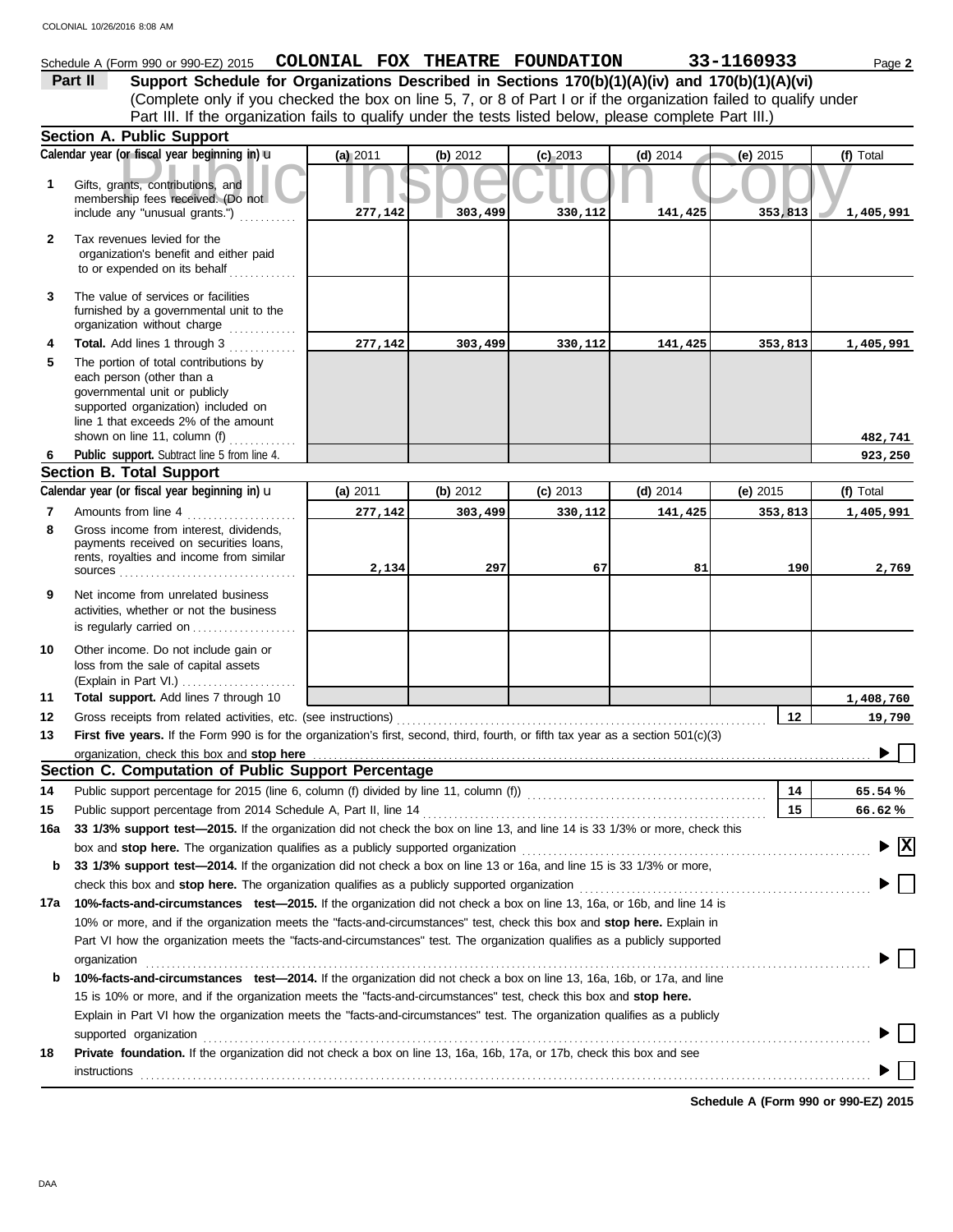## Schedule A (Form 990 or 990-EZ) 2015 COLONIAL FOX THEATRE FOUNDATION 33-1160933 Page 3

## **Part III Support Schedule for Organizations Described in Section 509(a)(2)**

(Complete only if you checked the box on line 9 of Part I or if the organization failed to qualify under Part II. If the organization fails to qualify under the tests listed below, please complete Part II.)

|              | <b>Section A. Public Support</b>                                                                                                                                                                                                     |          |          |            |            |            |           |
|--------------|--------------------------------------------------------------------------------------------------------------------------------------------------------------------------------------------------------------------------------------|----------|----------|------------|------------|------------|-----------|
|              | Calendar year (or fiscal year beginning in) u                                                                                                                                                                                        | (a) 2011 | (b) 2012 | $(c)$ 2013 | $(d)$ 2014 | (e) 2015   | (f) Total |
| $\mathbf 1$  | Gifts, grants, contributions, and membership<br>fees received. (Do not include any "unusual<br>grants.") $\frac{1}{2}$                                                                                                               |          |          |            |            |            |           |
| $\mathbf{2}$ | Gross receipts from admissions, merchandise<br>sold or services performed, or facilities<br>furnished in any activity that is related to the<br>organization's tax-exempt purpose                                                    |          |          |            |            |            |           |
| 3            | Gross receipts from activities that are not an<br>unrelated trade or business under section 513                                                                                                                                      |          |          |            |            |            |           |
| 4            | Tax revenues levied for the<br>organization's benefit and either paid<br>to or expended on its behalf                                                                                                                                |          |          |            |            |            |           |
| 5            | The value of services or facilities<br>furnished by a governmental unit to the<br>organization without charge                                                                                                                        |          |          |            |            |            |           |
| 6            | Total. Add lines 1 through 5                                                                                                                                                                                                         |          |          |            |            |            |           |
| 7а           | Amounts included on lines 1, 2, and 3<br>received from disqualified persons                                                                                                                                                          |          |          |            |            |            |           |
| b            | Amounts included on lines 2 and 3<br>received from other than disqualified<br>persons that exceed the greater of \$5,000<br>or 1% of the amount on line 13 for the year $\ldots$                                                     |          |          |            |            |            |           |
| c            | Add lines 7a and 7b                                                                                                                                                                                                                  |          |          |            |            |            |           |
| 8            | Public support. (Subtract line 7c from                                                                                                                                                                                               |          |          |            |            |            |           |
|              | <b>Section B. Total Support</b>                                                                                                                                                                                                      |          |          |            |            |            |           |
|              | Calendar year (or fiscal year beginning in) $\mathbf u$                                                                                                                                                                              |          |          |            |            |            | (f) Total |
|              |                                                                                                                                                                                                                                      | (a) 2011 | (b) 2012 | $(c)$ 2013 | $(d)$ 2014 | (e) $2015$ |           |
| 9            | Amounts from line 6                                                                                                                                                                                                                  |          |          |            |            |            |           |
| 10a          | Gross income from interest, dividends,<br>payments received on securities loans, rents,<br>royalties and income from similar sources                                                                                                 |          |          |            |            |            |           |
| b            | Unrelated business taxable income (less<br>section 511 taxes) from businesses<br>acquired after June 30, 1975                                                                                                                        |          |          |            |            |            |           |
| c            | Add lines 10a and 10b                                                                                                                                                                                                                |          |          |            |            |            |           |
| 11           | Net income from unrelated business<br>activities not included in line 10b, whether<br>or not the business is regularly carried on                                                                                                    |          |          |            |            |            |           |
| 12           | Other income. Do not include gain or<br>loss from the sale of capital assets<br>(Explain in Part VI.)                                                                                                                                |          |          |            |            |            |           |
| 13           | Total support. (Add lines 9, 10c, 11,<br>and 12.)                                                                                                                                                                                    |          |          |            |            |            |           |
| 14           | First five years. If the Form 990 is for the organization's first, second, third, fourth, or fifth tax year as a section 501(c)(3)                                                                                                   |          |          |            |            |            |           |
|              | organization, check this box and stop here <i>manual content of the content of the set of the content of the set of the content of the content of the set of the content of the content of the content of the content of the con</i> |          |          |            |            |            |           |
|              | Section C. Computation of Public Support Percentage                                                                                                                                                                                  |          |          |            |            |            |           |
| 15           |                                                                                                                                                                                                                                      |          |          |            |            | 15         | %         |
| 16           |                                                                                                                                                                                                                                      |          |          |            |            | 16         | %         |
|              | Section D. Computation of Investment Income Percentage                                                                                                                                                                               |          |          |            |            |            |           |
| 17           |                                                                                                                                                                                                                                      |          |          |            |            | 17         | %         |
| 18           | Investment income percentage from 2014 Schedule A, Part III, line 17                                                                                                                                                                 |          |          |            |            | 18         | %         |
| 19a          | 33 1/3% support tests-2015. If the organization did not check the box on line 14, and line 15 is more than 33 1/3%, and line                                                                                                         |          |          |            |            |            |           |
|              | 17 is not more than 33 1/3%, check this box and stop here. The organization qualifies as a publicly supported organization                                                                                                           |          |          |            |            |            |           |
| b            | 33 1/3% support tests—2014. If the organization did not check a box on line 14 or line 19a, and line 16 is more than 33 1/3%, and                                                                                                    |          |          |            |            |            |           |
|              | line 18 is not more than 33 1/3%, check this box and stop here. The organization qualifies as a publicly supported organization                                                                                                      |          |          |            |            |            |           |
| 20           | Private foundation. If the organization did not check a box on line 14, 19a, or 19b, check this box and see instructions                                                                                                             |          |          |            |            |            |           |

**Schedule A (Form 990 or 990-EZ) 2015**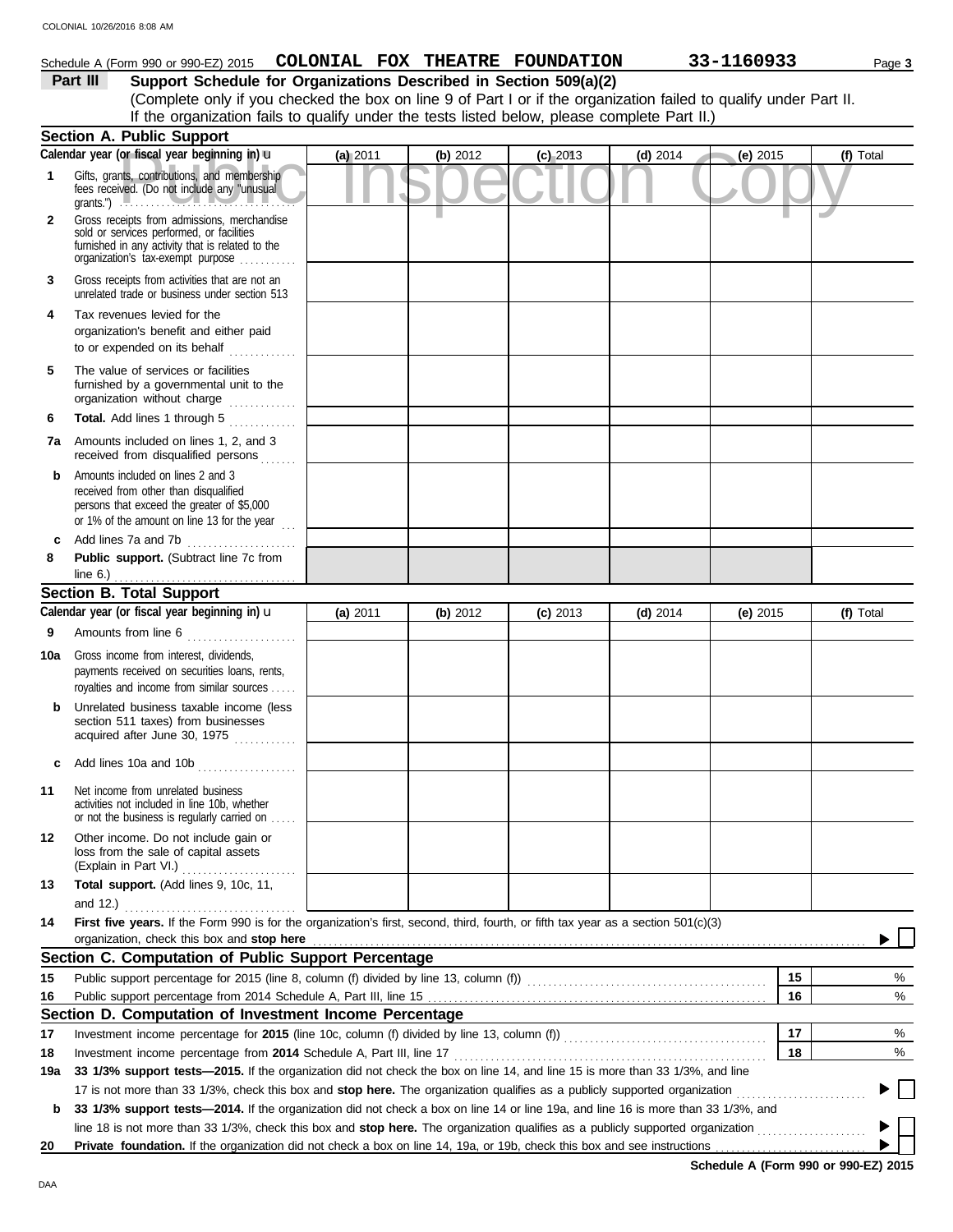|     | Schedule A (Form 990 or 990-EZ) 2015 COLONIAL FOX THEATRE FOUNDATION                                                                                                                                    | 33-1160933      | Page 4 |
|-----|---------------------------------------------------------------------------------------------------------------------------------------------------------------------------------------------------------|-----------------|--------|
|     | Part IV<br><b>Supporting Organizations</b>                                                                                                                                                              |                 |        |
|     | (Complete only if you checked a box in line 11 on Part I. If you checked 11a of Part I, complete Sections A                                                                                             |                 |        |
|     | and B. If you checked 11b of Part I, complete Sections A and C. If you checked 11c of Part I, complete                                                                                                  |                 |        |
|     | Sections A, D, and E. If you checked 11d of Part I, complete Sections A and D, and complete Part V.)                                                                                                    |                 |        |
|     | Section A. All Supporting Organizations                                                                                                                                                                 |                 |        |
|     |                                                                                                                                                                                                         | Yes             | No     |
| 1   | Are all of the organization's supported organizations listed by name in the organization's governing                                                                                                    |                 |        |
|     | documents? If "No," describe in Part VI how the supported organizations are designated. If designated by                                                                                                |                 |        |
|     | class or purpose, describe the designation. If historic and continuing relationship, explain.                                                                                                           | 1               |        |
| 2   | Did the organization have any supported organization that does not have an IRS determination of status                                                                                                  |                 |        |
|     | under section 509(a)(1) or (2)? If "Yes," explain in <b>Part VI</b> how the organization determined that the supported                                                                                  |                 |        |
|     | organization was described in section 509(a)(1) or (2).                                                                                                                                                 | $\mathbf{2}$    |        |
| За  | Did the organization have a supported organization described in section $501(c)(4)$ , $(5)$ , or $(6)$ ? If "Yes," answer                                                                               |                 |        |
|     | (b) and (c) below.                                                                                                                                                                                      | За              |        |
| b   | Did the organization confirm that each supported organization qualified under section $501(c)(4)$ , (5), or (6) and                                                                                     |                 |        |
|     | satisfied the public support tests under section $509(a)(2)$ ? If "Yes," describe in <b>Part VI</b> when and how the                                                                                    |                 |        |
|     | organization made the determination.                                                                                                                                                                    | 3b              |        |
| c   | Did the organization ensure that all support to such organizations was used exclusively for section $170(c)(2)(B)$                                                                                      |                 |        |
|     | purposes? If "Yes," explain in Part VI what controls the organization put in place to ensure such use.                                                                                                  | 3c              |        |
| 4a  | Was any supported organization not organized in the United States ("foreign supported organization")? If                                                                                                |                 |        |
|     | "Yes," and if you checked 11a or 11b in Part I, answer (b) and (c) below.                                                                                                                               | 4a              |        |
| b   | Did the organization have ultimate control and discretion in deciding whether to make grants to the foreign                                                                                             |                 |        |
|     | supported organization? If "Yes," describe in Part VI how the organization had such control and discretion                                                                                              |                 |        |
| c   | despite being controlled or supervised by or in connection with its supported organizations.<br>Did the organization support any foreign supported organization that does not have an IRS determination | 4b              |        |
|     | under sections $501(c)(3)$ and $509(a)(1)$ or (2)? If "Yes," explain in Part VI what controls the organization used                                                                                     |                 |        |
|     | to ensure that all support to the foreign supported organization was used exclusively for section $170(c)(2)(B)$                                                                                        |                 |        |
|     | purposes.                                                                                                                                                                                               | 4c              |        |
| 5a  | Did the organization add, substitute, or remove any supported organizations during the tax year? If "Yes,"                                                                                              |                 |        |
|     | answer (b) and (c) below (if applicable). Also, provide detail in Part VI, including (i) the names and EIN                                                                                              |                 |        |
|     | numbers of the supported organizations added, substituted, or removed; (ii) the reasons for each such action;                                                                                           |                 |        |
|     | (iii) the authority under the organization's organizing document authorizing such action; and (iv) how the action                                                                                       |                 |        |
|     | was accomplished (such as by amendment to the organizing document).                                                                                                                                     | 5a              |        |
| b   | Type I or Type II only. Was any added or substituted supported organization part of a class already                                                                                                     |                 |        |
|     | designated in the organization's organizing document?                                                                                                                                                   | 5b              |        |
| c   | Substitutions only. Was the substitution the result of an event beyond the organization's control?                                                                                                      | 5c              |        |
| 6   | Did the organization provide support (whether in the form of grants or the provision of services or facilities) to                                                                                      |                 |        |
|     | anyone other than (i) its supported organizations, (ii) individuals that are part of the charitable class benefited                                                                                     |                 |        |
|     | by one or more of its supported organizations, or (iii) other supporting organizations that also support or                                                                                             |                 |        |
|     | benefit one or more of the filing organization's supported organizations? If "Yes," provide detail in Part VI.                                                                                          | 6               |        |
| 7   | Did the organization provide a grant, loan, compensation, or other similar payment to a substantial contributor                                                                                         |                 |        |
|     | (defined in section 4958(c)(3)(C)), a family member of a substantial contributor, or a 35% controlled entity with                                                                                       |                 |        |
| 8   | regard to a substantial contributor? If "Yes," complete Part I of Schedule L (Form 990 or 990-EZ).                                                                                                      | 7               |        |
|     | Did the organization make a loan to a disqualified person (as defined in section 4958) not described in line 7?<br>If "Yes," complete Part I of Schedule L (Form 990 or 990-EZ).                        | 8               |        |
| 9a  | Was the organization controlled directly or indirectly at any time during the tax year by one or more                                                                                                   |                 |        |
|     | disqualified persons as defined in section 4946 (other than foundation managers and organizations described                                                                                             |                 |        |
|     | in section $509(a)(1)$ or $(2)$ ? If "Yes," provide detail in <b>Part VI.</b>                                                                                                                           | 9а              |        |
| b   | Did one or more disqualified persons (as defined in line 9a) hold a controlling interest in any entity in which                                                                                         |                 |        |
|     | the supporting organization had an interest? If "Yes," provide detail in Part VI.                                                                                                                       | 9b              |        |
| c   | Did a disqualified person (as defined in line 9a) have an ownership interest in, or derive any personal benefit                                                                                         |                 |        |
|     | from, assets in which the supporting organization also had an interest? If "Yes," provide detail in Part VI.                                                                                            | 9c              |        |
| 10a | Was the organization subject to the excess business holdings rules of section 4943 because of section                                                                                                   |                 |        |
|     | 4943(f) (regarding certain Type II supporting organizations, and all Type III non-functionally integrated                                                                                               |                 |        |
|     | supporting organizations)? If "Yes," answer 10b below.                                                                                                                                                  | 10a             |        |
| b   | Did the organization have any excess business holdings in the tax year? (Use Schedule C, Form 4720, to                                                                                                  |                 |        |
|     | determine whether the organization had excess business holdings.)                                                                                                                                       | 10 <sub>b</sub> |        |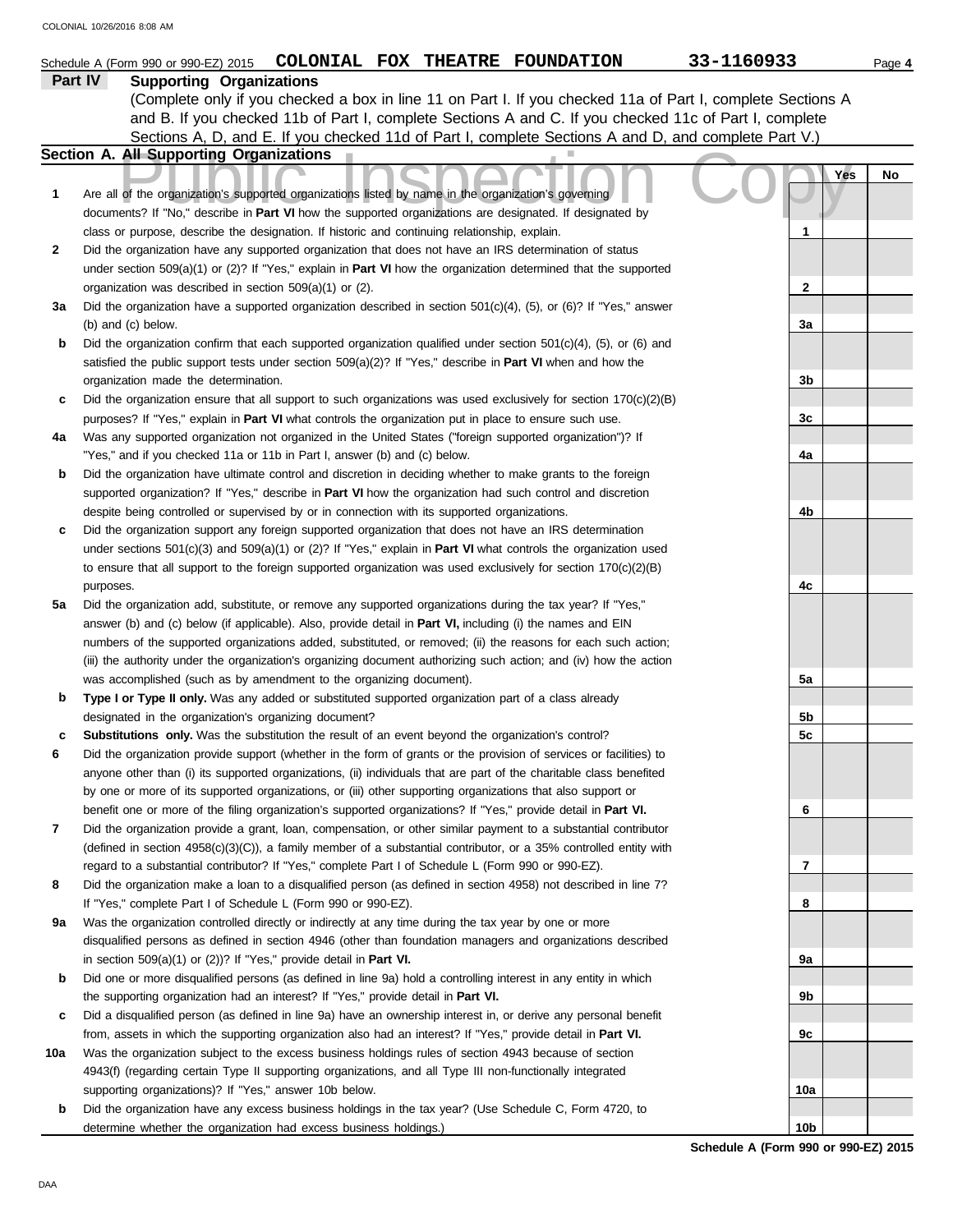|         | 33-1160933<br>Schedule A (Form 990 or 990-EZ) 2015 COLONIAL FOX THEATRE FOUNDATION                                                                                                                                        |                 |     | Page 5 |
|---------|---------------------------------------------------------------------------------------------------------------------------------------------------------------------------------------------------------------------------|-----------------|-----|--------|
| Part IV | <b>Supporting Organizations (continued)</b>                                                                                                                                                                               |                 |     |        |
|         |                                                                                                                                                                                                                           |                 | Yes | No     |
| 11      | Has the organization accepted a gift or contribution from any of the following persons?                                                                                                                                   |                 |     |        |
| а       | A person who directly or indirectly controls, either alone or together with persons described in (b) and (c)                                                                                                              |                 |     |        |
|         | below, the governing body of a supported organization?                                                                                                                                                                    | 11a             |     |        |
| b       | A family member of a person described in (a) above?                                                                                                                                                                       | 11 <sub>b</sub> |     |        |
| c       | A 35% controlled entity of a person described in (a) or (b) above? If "Yes" to a, b, or c, provide detail in Part VI.                                                                                                     | 11 <sub>c</sub> |     |        |
|         | Section B. Type I Supporting Organizations                                                                                                                                                                                |                 |     |        |
|         |                                                                                                                                                                                                                           |                 | Yes | No     |
| 1       | Did the directors, trustees, or membership of one or more supported organizations have the power to                                                                                                                       |                 |     |        |
|         | regularly appoint or elect at least a majority of the organization's directors or trustees at all times during the                                                                                                        |                 |     |        |
|         | tax year? If "No," describe in <b>Part VI</b> how the supported organization(s) effectively operated, supervised, or                                                                                                      |                 |     |        |
|         | controlled the organization's activities. If the organization had more than one supported organization,                                                                                                                   |                 |     |        |
|         | describe how the powers to appoint and/or remove directors or trustees were allocated among the supported                                                                                                                 |                 |     |        |
|         | organizations and what conditions or restrictions, if any, applied to such powers during the tax year.                                                                                                                    | 1               |     |        |
| 2       | Did the organization operate for the benefit of any supported organization other than the supported                                                                                                                       |                 |     |        |
|         | organization(s) that operated, supervised, or controlled the supporting organization? If "Yes," explain in Part<br>VI how providing such benefit carried out the purposes of the supported organization(s) that operated, |                 |     |        |
|         | supervised, or controlled the supporting organization.                                                                                                                                                                    | $\mathbf{2}$    |     |        |
|         | Section C. Type II Supporting Organizations                                                                                                                                                                               |                 |     |        |
|         |                                                                                                                                                                                                                           |                 | Yes | No     |
| 1       | Were a majority of the organization's directors or trustees during the tax year also a majority of the directors                                                                                                          |                 |     |        |
|         | or trustees of each of the organization's supported organization(s)? If "No," describe in <b>Part VI</b> how control                                                                                                      |                 |     |        |
|         | or management of the supporting organization was vested in the same persons that controlled or managed                                                                                                                    |                 |     |        |
|         | the supported organization(s).                                                                                                                                                                                            | 1               |     |        |
|         | Section D. All Type III Supporting Organizations                                                                                                                                                                          |                 |     |        |
|         |                                                                                                                                                                                                                           |                 | Yes | No     |
| 1       | Did the organization provide to each of its supported organizations, by the last day of the fifth month of the                                                                                                            |                 |     |        |
|         | organization's tax year, (i) a written notice describing the type and amount of support provided during the prior tax                                                                                                     |                 |     |        |
|         | year, (ii) a copy of the Form 990 that was most recently filed as of the date of notification, and (iii) copies of the                                                                                                    |                 |     |        |
|         | organization's governing documents in effect on the date of notification, to the extent not previously provided?                                                                                                          | 1               |     |        |
| 2       | Were any of the organization's officers, directors, or trustees either (i) appointed or elected by the supported                                                                                                          |                 |     |        |
|         | organization(s) or (ii) serving on the governing body of a supported organization? If "No," explain in <b>Part VI</b> how                                                                                                 |                 |     |        |
|         | the organization maintained a close and continuous working relationship with the supported organization(s).                                                                                                               | $\mathbf{2}$    |     |        |
| 3       | By reason of the relationship described in (2), did the organization's supported organizations have a                                                                                                                     |                 |     |        |
|         | significant voice in the organization's investment policies and in directing the use of the organization's                                                                                                                |                 |     |        |
|         | income or assets at all times during the tax year? If "Yes," describe in Part VI the role the organization's                                                                                                              |                 |     |        |
|         | supported organizations played in this regard.                                                                                                                                                                            | 3               |     |        |
|         | Section E. Type III Functionally-Integrated Supporting Organizations                                                                                                                                                      |                 |     |        |
| 1       | Check the box next to the method that the organization used to satisfy the Integral Part Test during the year (see instructions):                                                                                         |                 |     |        |
| a       | The organization satisfied the Activities Test. Complete line 2 below.                                                                                                                                                    |                 |     |        |
| b       | The organization is the parent of each of its supported organizations. Complete line 3 below.                                                                                                                             |                 |     |        |
| c       | The organization supported a governmental entity. Describe in Part VI how you supported a government entity (see instructions).                                                                                           |                 |     |        |
|         |                                                                                                                                                                                                                           |                 |     |        |
| 2       | Activities Test. Answer (a) and (b) below.                                                                                                                                                                                |                 | Yes | No     |
| а       | Did substantially all of the organization's activities during the tax year directly further the exempt purposes of                                                                                                        |                 |     |        |
|         | the supported organization(s) to which the organization was responsive? If "Yes," then in Part VI identify                                                                                                                |                 |     |        |
|         | those supported organizations and explain how these activities directly furthered their exempt purposes,                                                                                                                  |                 |     |        |
|         | how the organization was responsive to those supported organizations, and how the organization determined                                                                                                                 |                 |     |        |
|         | that these activities constituted substantially all of its activities.                                                                                                                                                    | 2a              |     |        |
| b       | Did the activities described in (a) constitute activities that, but for the organization's involvement, one or more                                                                                                       |                 |     |        |
|         | of the organization's supported organization(s) would have been engaged in? If "Yes," explain in Part VI the                                                                                                              |                 |     |        |
|         | reasons for the organization's position that its supported organization(s) would have engaged in these                                                                                                                    |                 |     |        |
|         | activities but for the organization's involvement.                                                                                                                                                                        | 2b              |     |        |
| 3       | Parent of Supported Organizations. Answer (a) and (b) below.                                                                                                                                                              |                 |     |        |
| а       | Did the organization have the power to regularly appoint or elect a majority of the officers, directors, or                                                                                                               |                 |     |        |
| b       | trustees of each of the supported organizations? Provide details in Part VI.<br>Did the organization exercise a substantial degree of direction over the policies, programs, and activities of each                       | За              |     |        |
|         | of its supported organizations? If "Yes," describe in Part VI the role played by the organization in this regard.                                                                                                         | 3b              |     |        |
|         |                                                                                                                                                                                                                           |                 |     |        |

DAA **Schedule A (Form 990 or 990-EZ) 2015**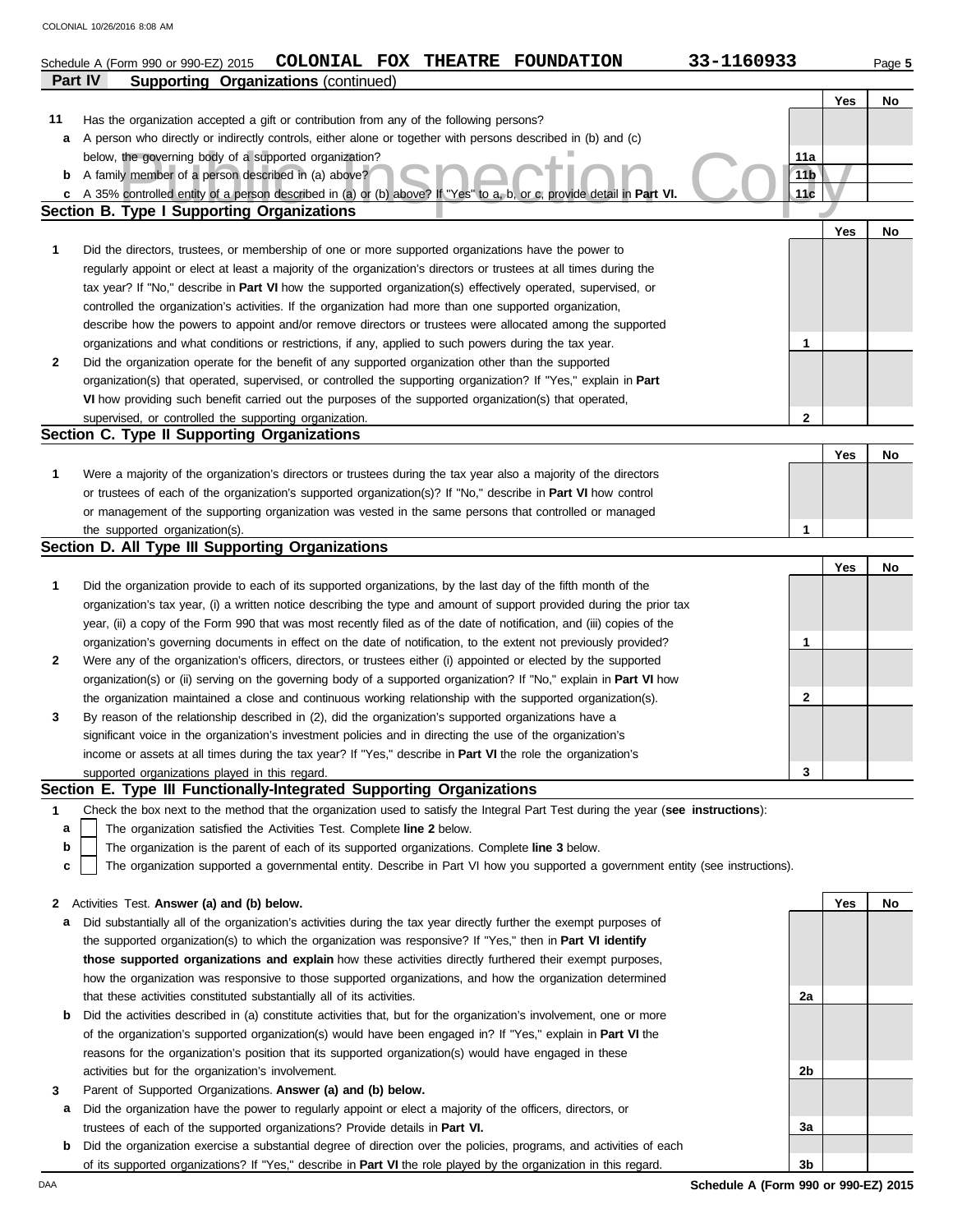| Schedule A (Form 990 or 990-EZ) 2015 COLONIAL FOX THEATRE FOUNDATION                                                               |                | 33-1160933     | Page 6                         |
|------------------------------------------------------------------------------------------------------------------------------------|----------------|----------------|--------------------------------|
| Type III Non-Functionally Integrated 509(a)(3) Supporting Organizations<br><b>Part V</b>                                           |                |                |                                |
| Check here if the organization satisfied the Integral Part Test as a qualifying trust on Nov. 20, 1970. See instructions. All<br>1 |                |                |                                |
| other Type III non-functionally integrated supporting organizations must complete Sections A through E.                            |                |                |                                |
| Section A - Adjusted Net Income<br>٠                                                                                               |                | (A) Prior Year | (B) Current Year<br>(optional) |
| Net short-term capital gain<br>1                                                                                                   | $\overline{1}$ |                |                                |
| $\mathbf{2}$<br>Recoveries of prior-year distributions                                                                             | $\mathbf{2}$   |                |                                |
| 3<br>Other gross income (see instructions)                                                                                         | 3              |                |                                |
| 4<br>Add lines 1 through 3                                                                                                         | 4              |                |                                |
| 5<br>Depreciation and depletion                                                                                                    | 5              |                |                                |
| 6<br>Portion of operating expenses paid or incurred for production or                                                              |                |                |                                |
| collection of gross income or for management, conservation, or                                                                     |                |                |                                |
| maintenance of property held for production of income (see instructions)                                                           | 6              |                |                                |
| Other expenses (see instructions)<br>$\mathbf{7}$                                                                                  | $\overline{7}$ |                |                                |
| 8<br>Adjusted Net Income (subtract lines 5, 6 and 7 from line 4)                                                                   | 8              |                |                                |
| Section B - Minimum Asset Amount                                                                                                   |                | (A) Prior Year | (B) Current Year<br>(optional) |
| Aggregate fair market value of all non-exempt-use assets (see<br>1                                                                 |                |                |                                |
| instructions for short tax year or assets held for part of year):                                                                  |                |                |                                |
| Average monthly value of securities<br>a                                                                                           | 1a             |                |                                |
| b<br>Average monthly cash balances                                                                                                 | 1 <sub>b</sub> |                |                                |
| Fair market value of other non-exempt-use assets<br>C                                                                              | 1c             |                |                                |
| <b>Total</b> (add lines 1a, 1b, and 1c)<br>d                                                                                       | 1d             |                |                                |
| <b>Discount</b> claimed for blockage or other<br>е                                                                                 |                |                |                                |
| factors (explain in detail in <b>Part VI)</b> :                                                                                    |                |                |                                |
| $\mathbf{2}$<br>Acquisition indebtedness applicable to non-exempt-use assets                                                       | $\mathbf{2}$   |                |                                |
| Subtract line 2 from line 1d<br>3                                                                                                  | 3              |                |                                |
| Cash deemed held for exempt use. Enter 1-1/2% of line 3 (for greater amount,<br>4                                                  |                |                |                                |
| see instructions).                                                                                                                 | 4              |                |                                |
| 5<br>Net value of non-exempt-use assets (subtract line 4 from line 3)                                                              | 5              |                |                                |
| 6<br>035. Multiply line 5 by                                                                                                       | 6              |                |                                |
| $\overline{7}$<br>Recoveries of prior-year distributions                                                                           | $\overline{7}$ |                |                                |
| Minimum Asset Amount (add line 7 to line 6)<br>8                                                                                   | 8              |                |                                |
| Section C - Distributable Amount                                                                                                   |                |                | <b>Current Year</b>            |
| Adjusted net income for prior year (from Section A, line 8, Column A)<br>1                                                         | $\mathbf{1}$   |                |                                |
| $\mathbf{2}$<br>Enter 85% of line 1                                                                                                | $\mathbf{2}$   |                |                                |
| 3<br>Minimum asset amount for prior year (from Section B, line 8, Column A)                                                        | 3              |                |                                |
| 4<br>Enter greater of line 2 or line 3                                                                                             | 4              |                |                                |
| 5<br>Income tax imposed in prior year                                                                                              | 5              |                |                                |
| Distributable Amount. Subtract line 5 from line 4, unless subject to<br>6                                                          |                |                |                                |
| emergency temporary reduction (see instructions)                                                                                   | 6              |                |                                |

**7** instructions). Check here if the current year is the organization's first as a non-functionally-integrated Type III supporting organization (see

**Schedule A (Form 990 or 990-EZ) 2015**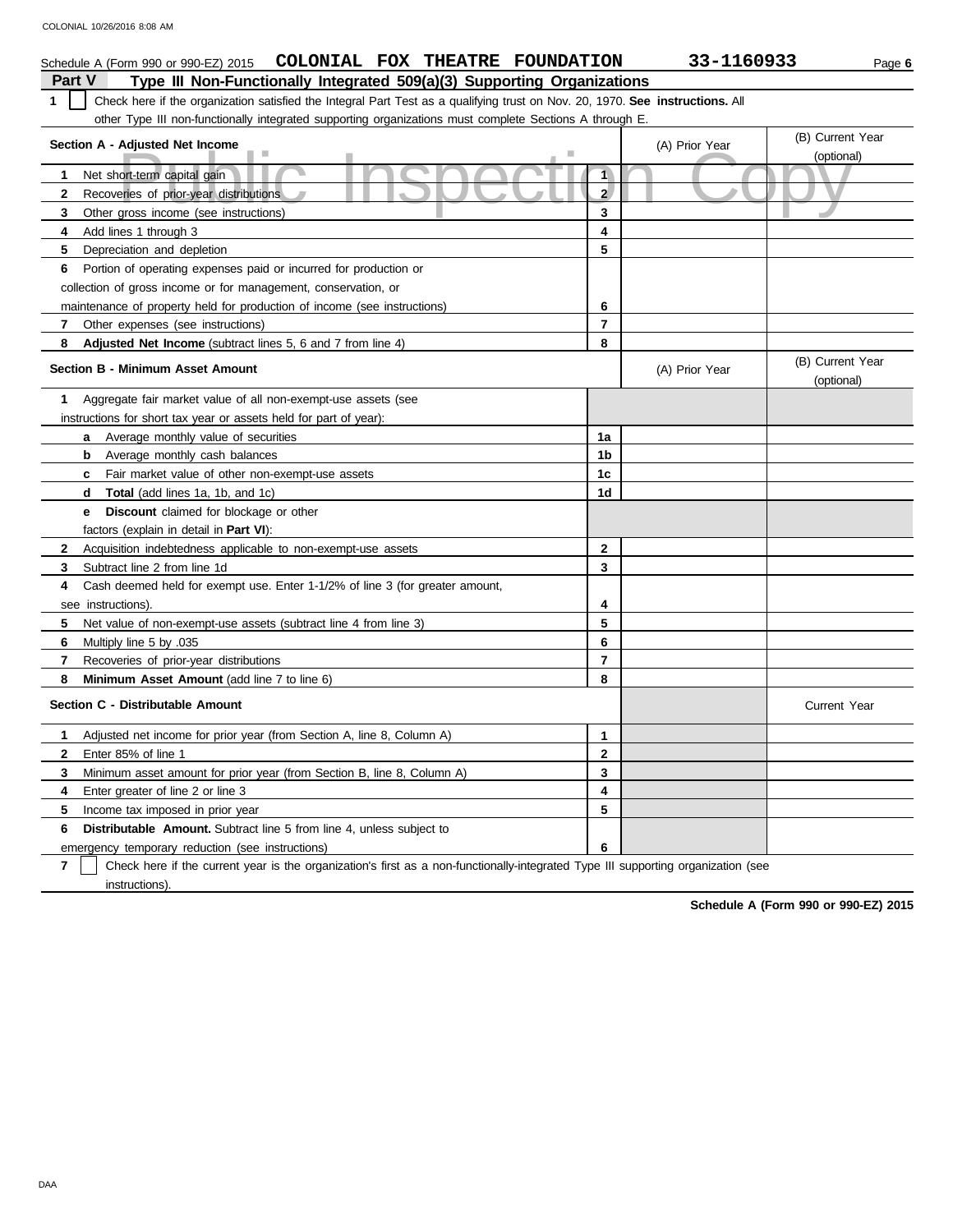|               | COLONIAL FOX THEATRE FOUNDATION<br>Schedule A (Form 990 or 990-EZ) 2015                    |                             | 33-1160933                | Page 7               |
|---------------|--------------------------------------------------------------------------------------------|-----------------------------|---------------------------|----------------------|
| <b>Part V</b> | Type III Non-Functionally Integrated 509(a)(3) Supporting Organizations (continued)        |                             |                           |                      |
|               | <b>Section D - Distributions</b>                                                           |                             |                           | <b>Current Year</b>  |
| 1             | Amounts paid to supported organizations to accomplish exempt purposes                      |                             |                           |                      |
| 2             | Amounts paid to perform activity that directly furthers exempt purposes of supported       |                             |                           |                      |
|               | organizations, in excess of income from activity                                           |                             |                           |                      |
| 3             | Administrative expenses paid to accomplish exempt purposes of supported organizations      |                             |                           |                      |
| 4             | Amounts paid to acquire exempt-use assets                                                  |                             |                           |                      |
| 5             | Qualified set-aside amounts (prior IRS approval required)                                  |                             |                           |                      |
| 6             | Other distributions (describe in Part VI). See instructions.                               |                             |                           |                      |
| 7             | Total annual distributions. Add lines 1 through 6.                                         |                             |                           |                      |
| 8             | Distributions to attentive supported organizations to which the organization is responsive |                             |                           |                      |
|               | (provide details in Part VI). See instructions.                                            |                             |                           |                      |
| 9             | Distributable amount for 2015 from Section C, line 6                                       |                             |                           |                      |
| 10            | Line 8 amount divided by Line 9 amount                                                     |                             |                           |                      |
|               |                                                                                            | (i)                         | (iii)                     | (iii)                |
|               | Section E - Distribution Allocations (see instructions)                                    | <b>Excess Distributions</b> | <b>Underdistributions</b> | <b>Distributable</b> |
|               |                                                                                            |                             | Pre-2015                  | Amount for 2015      |
| 1.            | Distributable amount for 2015 from Section C, line 6                                       |                             |                           |                      |
| $\mathbf{2}$  | Underdistributions, if any, for years prior to 2015                                        |                             |                           |                      |
|               | (reasonable cause required-see instructions)                                               |                             |                           |                      |
| 3             | Excess distributions carryover, if any, to 2015:                                           |                             |                           |                      |
| a             |                                                                                            |                             |                           |                      |
| b             |                                                                                            |                             |                           |                      |
| c             |                                                                                            |                             |                           |                      |
|               |                                                                                            |                             |                           |                      |
|               |                                                                                            |                             |                           |                      |
|               | f Total of lines 3a through e                                                              |                             |                           |                      |
|               | g Applied to underdistributions of prior years                                             |                             |                           |                      |
|               | h Applied to 2015 distributable amount                                                     |                             |                           |                      |
|               | <i>i</i> Carryover from 2010 not applied (see instructions)                                |                             |                           |                      |
|               | Remainder. Subtract lines 3g, 3h, and 3i from 3f.                                          |                             |                           |                      |
| 4             | Distributions for 2015 from Section                                                        |                             |                           |                      |
|               | \$<br>$D.$ line $7:$                                                                       |                             |                           |                      |
|               | a Applied to underdistributions of prior years                                             |                             |                           |                      |
|               | <b>b</b> Applied to 2015 distributable amount                                              |                             |                           |                      |
|               | c Remainder. Subtract lines 4a and 4b from 4.                                              |                             |                           |                      |
| 5             | Remaining underdistributions for years prior to 2015, if                                   |                             |                           |                      |
|               | any. Subtract lines 3g and 4a from line 2 (if amount                                       |                             |                           |                      |
|               | greater than zero, see instructions).                                                      |                             |                           |                      |
| 6             | Remaining underdistributions for 2015. Subtract lines 3h                                   |                             |                           |                      |
|               | and 4b from line 1 (if amount greater than zero, see                                       |                             |                           |                      |
|               | instructions).                                                                             |                             |                           |                      |
| 7             | Excess distributions carryover to 2016. Add lines 3j                                       |                             |                           |                      |
|               | and 4c.                                                                                    |                             |                           |                      |
| 8             | Breakdown of line 7:                                                                       |                             |                           |                      |
| a             |                                                                                            |                             |                           |                      |
| b             |                                                                                            |                             |                           |                      |
|               |                                                                                            |                             |                           |                      |
|               |                                                                                            |                             |                           |                      |
|               |                                                                                            |                             |                           |                      |

**Schedule A (Form 990 or 990-EZ) 2015**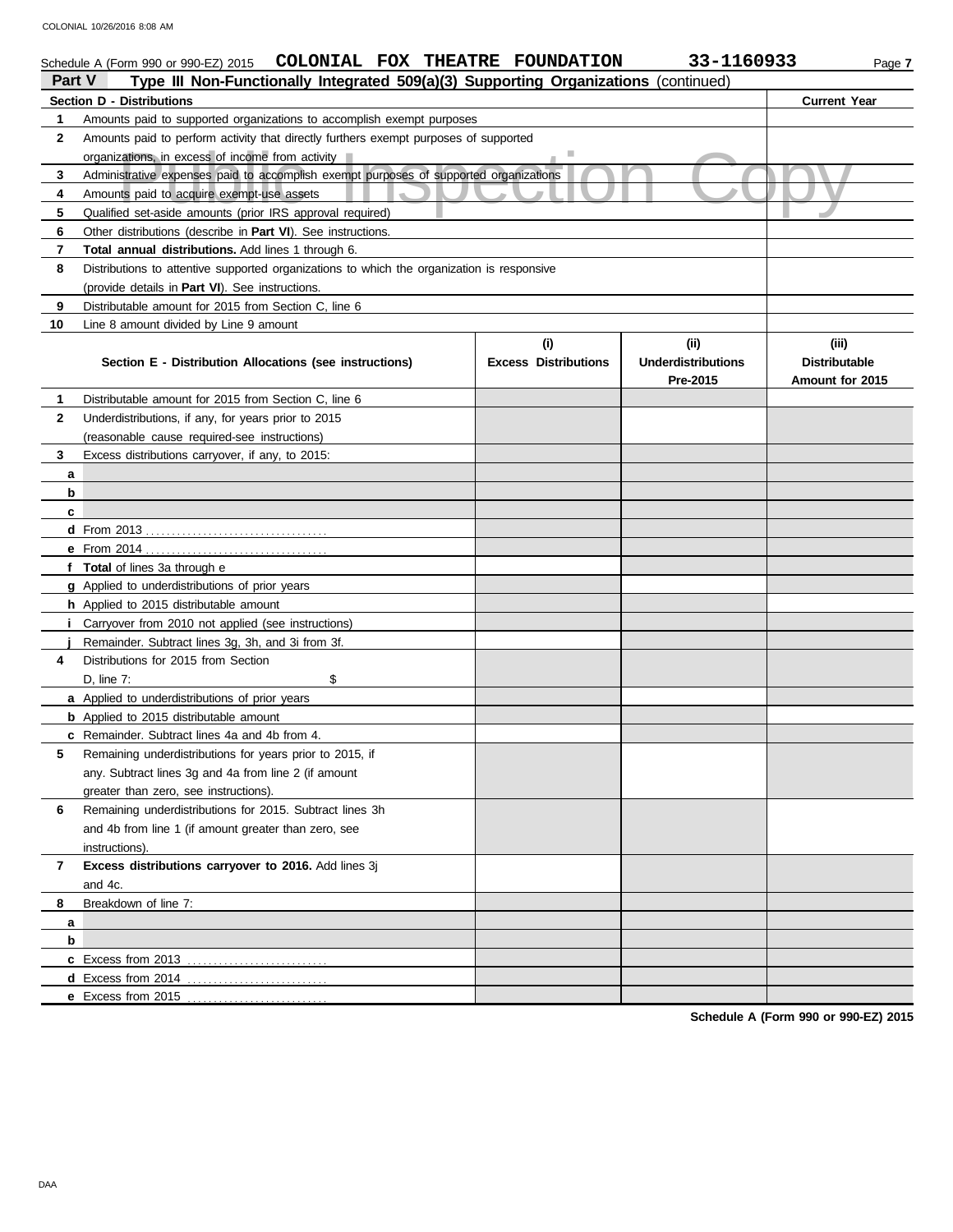|         | Schedule A (Form 990 or 990-EZ) 2015 COLONIAL FOX THEATRE FOUNDATION |  |  |                                                                                                | 33-1160933                                                                                                             | Page 8 |
|---------|----------------------------------------------------------------------|--|--|------------------------------------------------------------------------------------------------|------------------------------------------------------------------------------------------------------------------------|--------|
| Part VI |                                                                      |  |  |                                                                                                | Supplemental Information. Provide the explanations required by Part II, line 10; Part II, line 17a or 17b; Part        |        |
|         |                                                                      |  |  |                                                                                                | III, line 12; Part IV, Section A, lines 1, 2, 3b, 3c, 4b, 4c, 5a, 6, 9a, 9b, 9c, 11a, 11b, and 11c; Part IV, Section   |        |
|         |                                                                      |  |  |                                                                                                | B, lines 1 and 2; Part IV, Section C, line 1; Part IV, Section D, lines 2 and 3; Part IV, Section E, lines 1c, 2a, 2b, |        |
|         |                                                                      |  |  |                                                                                                | 3a and 3b; Part V, line 1; Part V, Section B, line 1e; Part V, Section D, lines 5, 6, and 8; and Part V, Section E,    |        |
|         |                                                                      |  |  | lines 2, 5, and 6. Also complete this part for any additional information. (See instructions.) |                                                                                                                        |        |
|         |                                                                      |  |  |                                                                                                |                                                                                                                        |        |
|         |                                                                      |  |  |                                                                                                |                                                                                                                        |        |
|         |                                                                      |  |  |                                                                                                |                                                                                                                        |        |
|         |                                                                      |  |  |                                                                                                |                                                                                                                        |        |
|         |                                                                      |  |  |                                                                                                |                                                                                                                        |        |
|         |                                                                      |  |  |                                                                                                |                                                                                                                        |        |
|         |                                                                      |  |  |                                                                                                |                                                                                                                        |        |
|         |                                                                      |  |  |                                                                                                |                                                                                                                        |        |
|         |                                                                      |  |  |                                                                                                |                                                                                                                        |        |
|         |                                                                      |  |  |                                                                                                |                                                                                                                        |        |
|         |                                                                      |  |  |                                                                                                |                                                                                                                        |        |
|         |                                                                      |  |  |                                                                                                |                                                                                                                        |        |
|         |                                                                      |  |  |                                                                                                |                                                                                                                        |        |
|         |                                                                      |  |  |                                                                                                |                                                                                                                        |        |
|         |                                                                      |  |  |                                                                                                |                                                                                                                        |        |
|         |                                                                      |  |  |                                                                                                |                                                                                                                        |        |
|         |                                                                      |  |  |                                                                                                |                                                                                                                        |        |
|         |                                                                      |  |  |                                                                                                |                                                                                                                        |        |
|         |                                                                      |  |  |                                                                                                |                                                                                                                        |        |
|         |                                                                      |  |  |                                                                                                |                                                                                                                        |        |
|         |                                                                      |  |  |                                                                                                |                                                                                                                        |        |
|         |                                                                      |  |  |                                                                                                |                                                                                                                        |        |
|         |                                                                      |  |  |                                                                                                |                                                                                                                        |        |
|         |                                                                      |  |  |                                                                                                |                                                                                                                        |        |
|         |                                                                      |  |  |                                                                                                |                                                                                                                        |        |
|         |                                                                      |  |  |                                                                                                |                                                                                                                        |        |
|         |                                                                      |  |  |                                                                                                |                                                                                                                        |        |
|         |                                                                      |  |  |                                                                                                |                                                                                                                        |        |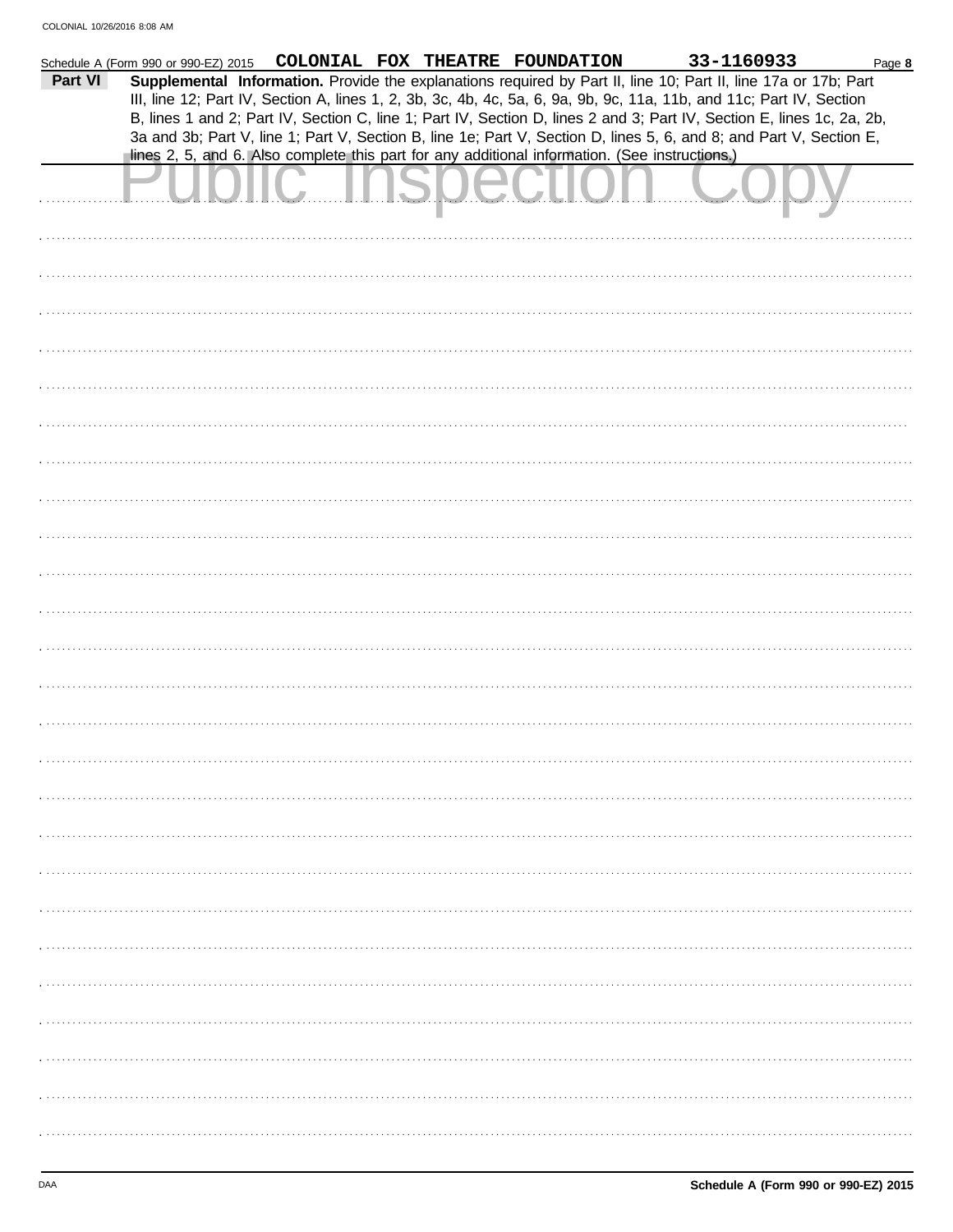| <b>Schedule B</b><br><b>Schedule of Contributors</b><br>(Form 990, 990-EZ,<br>or 990-PF)<br>u Attach to Form 990, Form 990-EZ, or Form 990-PF.<br>Department of the Treasury<br>Lu Information about Schedule B (Form 990, 990-EZ, or 990-PF) and its instructions is at www.irs.gov/form990.<br>Internal Revenue Service<br>Employer identification number<br>Name of the organization<br>п<br>33-1160933<br>FOUNDATION<br><b>COLONIAL</b><br>FOX.<br><b>THEATRE</b><br>Organization type (check one): |                                                                                                                                                                                                                                                              |  |  |
|---------------------------------------------------------------------------------------------------------------------------------------------------------------------------------------------------------------------------------------------------------------------------------------------------------------------------------------------------------------------------------------------------------------------------------------------------------------------------------------------------------|--------------------------------------------------------------------------------------------------------------------------------------------------------------------------------------------------------------------------------------------------------------|--|--|
| Filers of:                                                                                                                                                                                                                                                                                                                                                                                                                                                                                              | Section:                                                                                                                                                                                                                                                     |  |  |
| Form 990 or 990-EZ                                                                                                                                                                                                                                                                                                                                                                                                                                                                                      | X<br>) (enter number) organization<br>501(c)<br>3                                                                                                                                                                                                            |  |  |
|                                                                                                                                                                                                                                                                                                                                                                                                                                                                                                         | $4947(a)(1)$ nonexempt charitable trust not treated as a private foundation                                                                                                                                                                                  |  |  |
|                                                                                                                                                                                                                                                                                                                                                                                                                                                                                                         | 527 political organization                                                                                                                                                                                                                                   |  |  |
| Form 990-PF                                                                                                                                                                                                                                                                                                                                                                                                                                                                                             | 501(c)(3) exempt private foundation                                                                                                                                                                                                                          |  |  |
|                                                                                                                                                                                                                                                                                                                                                                                                                                                                                                         | 4947(a)(1) nonexempt charitable trust treated as a private foundation                                                                                                                                                                                        |  |  |
|                                                                                                                                                                                                                                                                                                                                                                                                                                                                                                         | 501(c)(3) taxable private foundation                                                                                                                                                                                                                         |  |  |
|                                                                                                                                                                                                                                                                                                                                                                                                                                                                                                         |                                                                                                                                                                                                                                                              |  |  |
| instructions.                                                                                                                                                                                                                                                                                                                                                                                                                                                                                           | Check if your organization is covered by the <b>General Rule</b> or a <b>Special Rule.</b><br><b>Note.</b> Only a section 501(c)(7), (8), or (10) organization can check boxes for both the General Rule and a Special Rule. See                             |  |  |
| <b>General Rule</b>                                                                                                                                                                                                                                                                                                                                                                                                                                                                                     |                                                                                                                                                                                                                                                              |  |  |
| X<br>contributor's total contributions.                                                                                                                                                                                                                                                                                                                                                                                                                                                                 | For an organization filing Form 990, 990-EZ, or 990-PF that received, during the year, contributions totaling \$5,000<br>or more (in money or property) from any one contributor. Complete Parts I and II. See instructions for determining a                |  |  |
| <b>Special Rules</b>                                                                                                                                                                                                                                                                                                                                                                                                                                                                                    |                                                                                                                                                                                                                                                              |  |  |
|                                                                                                                                                                                                                                                                                                                                                                                                                                                                                                         | For an organization described in section 501(c)(3) filing Form 990 or 990-EZ that met the 33 <sup>1</sup> /3 % support test of the<br>regulations under sections 509(a)(1) and 170(b)(1)(A)(vi), that checked Schedule A (Form 990 or 990-EZ), Part II, line |  |  |

| 13, 16a, or 16b, and that received from any one contributor, during the year, total contributions of the greater of (1)    |
|----------------------------------------------------------------------------------------------------------------------------|
| \$5,000 or (2) 2% of the amount on (i) Form 990, Part VIII, line 1h, or (ii) Form 990-EZ, line 1. Complete Parts I and II. |
| For an organization described in section 501(c)(7), (8), or (10) filing Form 990 or 990-EZ that received from any one      |

| $\vdash$ For an organization described in section 501(C)(7), (8), or (10) filling Form 990 or 990-EZ that received from any one |  |
|---------------------------------------------------------------------------------------------------------------------------------|--|
| contributor, during the year, total contributions of more than \$1,000 exclusively for religious, charitable, scientific,       |  |
| literary, or educational purposes, or for the prevention of cruelty to children or animals. Complete Parts I, II, and III.      |  |

For an organization described in section 501(c)(7), (8), or (10) filing Form 990 or 990-EZ that received from any one contributor, during the year, contributions exclusively for religious, charitable, etc., purposes, but no such contributions totaled more than \$1,000. If this box is checked, enter here the total contributions that were received during the year for an exclusively religious, charitable, etc., purpose. Do not complete any of the parts unless the **General Rule** applies to this organization because it received nonexclusively religious, charitable, etc., contributions totaling \$5,000 or more during the year . . . . . . . . . . . . . . . . . . . . . . . . . . . . . . . . . . . . . . . . . . . . . . . . . . . . . . . . . . . . . . . . . . . . . . . . . . . . . . . . .

990-EZ, or 990-PF), but it **must** answer "No" on Part IV, line 2, of its Form 990; or check the box on line H of its Form 990-EZ or on its Form 990-PF, Part I, line 2, to certify that it does not meet the filing requirements of Schedule B (Form 990, 990-EZ, or 990-PF). **Caution.** An organization that is not covered by the General Rule and/or the Special Rules does not file Schedule B (Form 990,

**For Paperwork Reduction Act Notice, see the Instructions for Form 990, 990-EZ, or 990-PF.**

\$ . . . . . . . . . . . . . . . . . . . . . . . . . . . .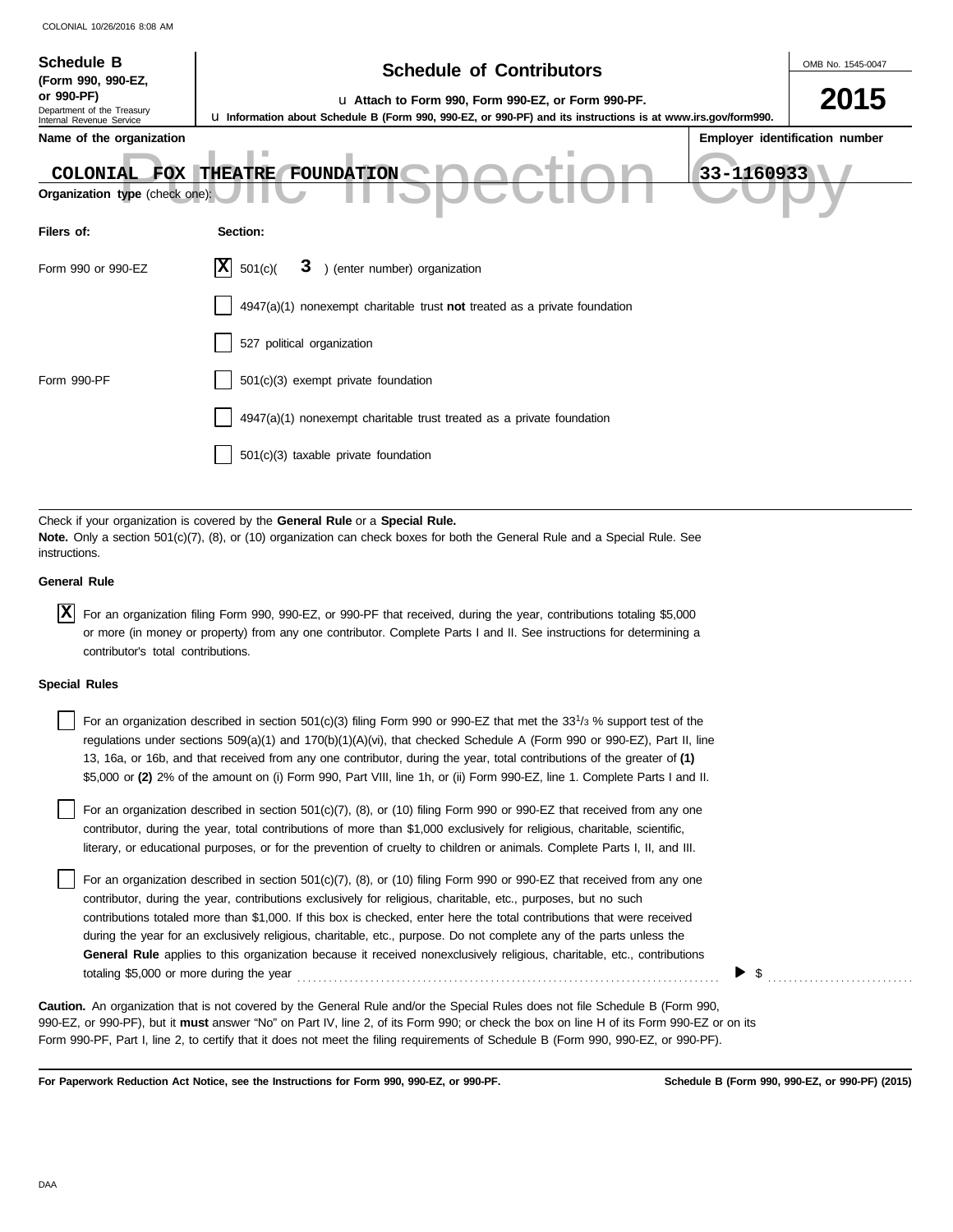|                        | COLONIAL 10/26/2016 8:08 AM<br>Schedule B (Form 990, 990-EZ, or 990-PF) (2015)<br>Name of organization<br>COLONIAL FOX THEATRE<br><b>FOUNDATION</b> |                                                               | PAGE 1 OF 2<br>Page 2<br>Employer identification number<br>33-1160933                                                 |
|------------------------|-----------------------------------------------------------------------------------------------------------------------------------------------------|---------------------------------------------------------------|-----------------------------------------------------------------------------------------------------------------------|
| Part I                 | Contributors (see instructions). Use duplicate copies of Part I if additional space is needed.                                                      |                                                               |                                                                                                                       |
| (a)<br>No.<br>ı        | (b)<br>Name, address, and ZIP + 4                                                                                                                   | (c)<br><b>Total contributions</b><br>5,000<br>\$              | (d)<br>Type of contribution<br>IX<br>Person<br>Payroll<br>Noncash<br>(Complete Part II for<br>noncash contributions.) |
| (a)<br>No.             | (b)<br>Name, address, and ZIP + 4                                                                                                                   | (c)<br><b>Total contributions</b>                             | (d)<br>Type of contribution                                                                                           |
| 2                      |                                                                                                                                                     | 6,000<br>\$                                                   | Person<br>Payroll<br><b>Noncash</b><br>(Complete Part II for<br>noncash contributions.)                               |
| (a)<br>No.             | (b)<br>Name, address, and ZIP + 4                                                                                                                   | (c)<br><b>Total contributions</b>                             | (d)<br>Type of contribution                                                                                           |
| 3                      |                                                                                                                                                     | 10,000<br>\$                                                  | X<br>Person<br>Payroll<br><b>Noncash</b><br>(Complete Part II for<br>noncash contributions.)                          |
| (a)                    | (b)                                                                                                                                                 | (c)                                                           | (d)                                                                                                                   |
| No.<br>$\frac{4}{\pi}$ | Name, address, and ZIP + 4                                                                                                                          | <b>Total contributions</b><br>5,000<br>$\mathfrak{s}_{\perp}$ | Type of contribution<br>Person<br>Payroll<br>Noncash<br>(Complete Part II for<br>noncash contributions.)              |

| No.    | Name, address, and ZIP + 4   | <b>Total contributions</b> | Type of contribution                                                                                |
|--------|------------------------------|----------------------------|-----------------------------------------------------------------------------------------------------|
| 5<br>. |                              | 8,000                      | X<br>Person<br><b>Payroll</b><br><b>Noncash</b><br>(Complete Part II for<br>noncash contributions.) |
| (a)    | (b)                          | (c)                        | (d)                                                                                                 |
| No.    | Name, address, and $ZIP + 4$ | <b>Total contributions</b> | Type of contribution                                                                                |
| 6<br>. |                              | 9,341                      | Person<br>Payroll<br>Noncash<br>(Complete Part II for<br>noncash contributions.)                    |

**(a) (b) (c) (d)**

**Schedule B (Form 990, 990-EZ, or 990-PF) (2015)**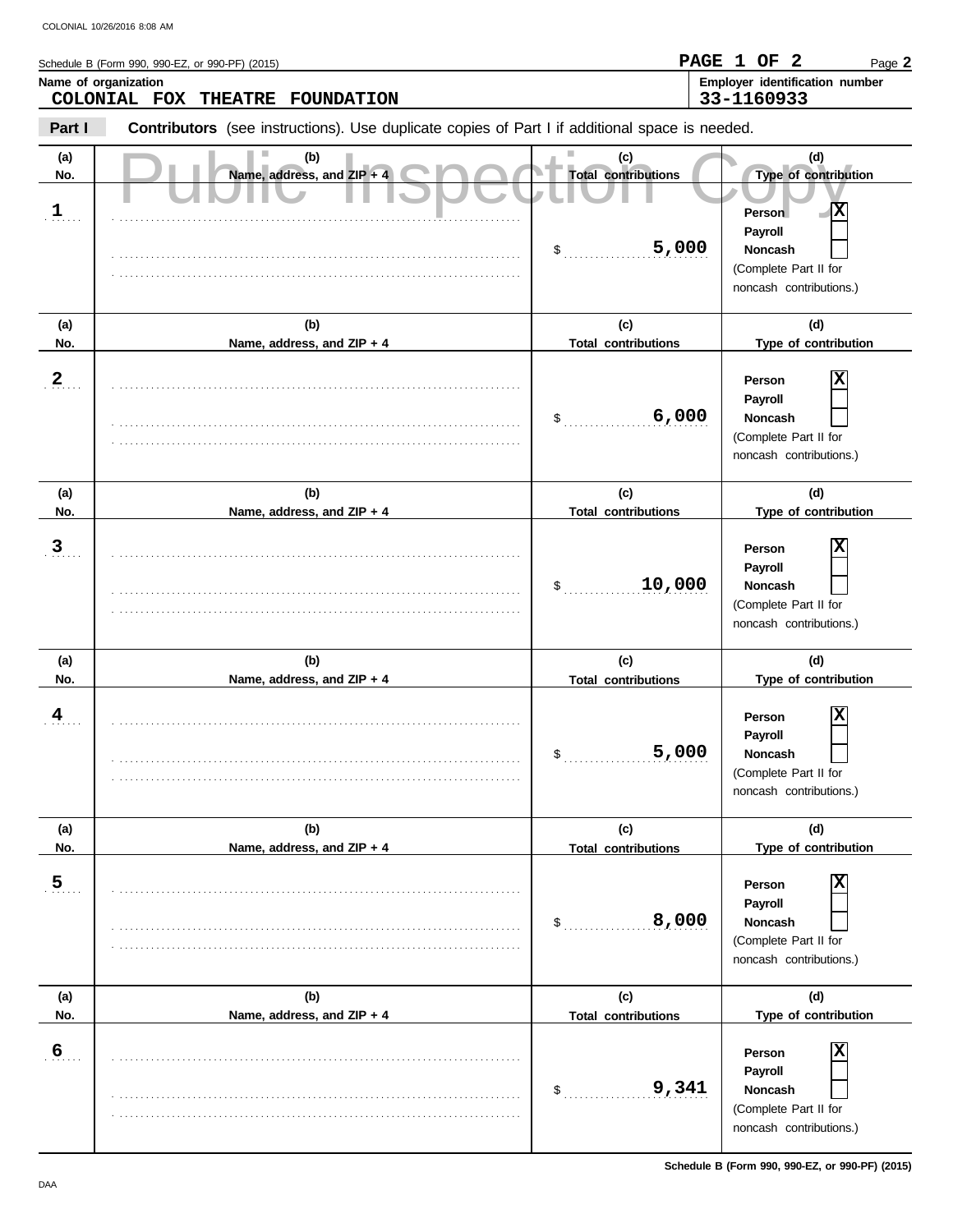|            | COLONIAL 10/26/2016 8:08 AM                                                                           |                                   |                                                                                                     |
|------------|-------------------------------------------------------------------------------------------------------|-----------------------------------|-----------------------------------------------------------------------------------------------------|
|            | Schedule B (Form 990, 990-EZ, or 990-PF) (2015)                                                       |                                   | PAGE 2 OF 2<br>Page 2                                                                               |
|            | Name of organization<br>COLONIAL FOX<br><b>THEATRE</b><br>FOUNDATION                                  |                                   | Employer identification number<br>33-1160933                                                        |
| Part I     | <b>Contributors</b> (see instructions). Use duplicate copies of Part I if additional space is needed. |                                   |                                                                                                     |
| (a)<br>No. | (b)<br>Name, address, and ZIP + 4                                                                     | (c)<br><b>Total contributions</b> | (d)<br>Type of contribution                                                                         |
| 7          |                                                                                                       | 5,000<br>\$                       | X<br><b>Person</b><br>Payroll<br><b>Noncash</b><br>(Complete Part II for<br>noncash contributions.) |
| (a)        | (b)                                                                                                   | (c)                               | (d)                                                                                                 |
| No.        | Name, address, and ZIP + 4                                                                            | <b>Total contributions</b>        | Type of contribution                                                                                |
| 8          |                                                                                                       | 250,466<br>\$                     | Χ<br>Person<br>Payroll<br><b>Noncash</b><br>(Complete Part II for<br>noncash contributions.)        |
| (a)        | (b)                                                                                                   | (c)                               | (d)                                                                                                 |
| No.        | Name, address, and ZIP + 4                                                                            | <b>Total contributions</b>        | Type of contribution                                                                                |

**(a) (b) (c) (d)** No. No. Name, address, and ZIP + 4 **Total contributions** Type of contribution

**(a) (b) (c) (d)** No. Name, address, and ZIP + 4 **Total contributions** Type of contribution

**(a) (b) (c) (d)** No. No. Name, address, and ZIP + 4 **Total contributions** Type of contribution

. . . . . . . . . . . . . . . . . . . . . . . . . . . . . . . . . . . . . . . . . . . . . . . . . . . . . . . . . . . . . . . . . . . . . . . . . . . . . . . . . . . . . . . . . . . . . . . . . . . . . . . . . . . . . . . . . . . . . . . . . . . . . . . . . . . . . . . . . . . . . . . . . . . . . . . . . . . .

. . . . . . . . . . . . . . . . . . . . . . . . . . . . . . . . . . . . . . . . . . . . . . . . . . . . . . . . . . . . . . . . . . . . . . . . . . . . . .

. . . . . . . . . . . . . . . . . . . . . . . . . . . . . . . . . . . . . . . . . . . . . . . . . . . . . . . . . . . . . . . . . . . . . . . . . . . . . .

. . . . . . . . . . . . . . . . . . . . . . . . . . . . . . . . . . . . . . . . . . . . . . . . . . . . . . . . . . . . . . . . . . . . . . . . . . . . . . . . . . . . . . . . . . . . . . . . . . . . . . . . . . . . . . . . . . . . . . . . . . . . . . . . . . . . . . . . . . . . . . . . . . . . . . . . . . . .

. . . . . . . . . . . . . . . . . . . . . . . . . . . . . . . . . . . . . . . . . . . . . . . . . . . . . . . . . . . . . . . . . . . . . . . . . . . . . .

. . . . . . . . . . . . . . . . . . . . . . . . . . . . . . . . . . . . . . . . . . . . . . . . . . . . . . . . . . . . . . . . . . . . . . . . . . . . . .

. . . . . . . . . . . . . . . . . . . . . . . . . . . . . . . . . . . . . . . . . . . . . . . . . . . . . . . . . . . . . . . . . . . . . . . . . . . . . . . . . . . . . . . . . . . . . . . . . . . . . . . . . . . . . . . . . . . . . . . . . . . . . . . . . . . . . . . . . . . . . . . . . . . . . . . . . . . .

. . . . . . . . . . . . . . . . . . . . . . . . . . . . . . . . . . . . . . . . . . . . . . . . . . . . . . . . . . . . . . . . . . . . . . . . . . . . . . . . . . . . . . . . . . . . . . . . . . . . . . . . . . . . . . . . . . . . . . . . . . . . . . . . . . . . . . . . . . . . . . . . . . . . . . . . . . . .

| <b>Noncash</b>          |
|-------------------------|
| (Complete Part II for   |
| noncash contributions.) |
|                         |

**Person Payroll Noncash**

(Complete Part II for noncash contributions.)

\$ . . . . . . . . . . . . . . . . . . . . . . . . . . . .

\$ . . . . . . . . . . . . . . . . . . . . . . . . . . . .

**Total contributions**

**Total contributions**

**Total contributions**

 $\frac{1}{2}$ 

**Person Payroll Noncash**

(Complete Part II for noncash contributions.)

(Complete Part II for noncash contributions.)

**Person Payroll Noncash**

**Person Payroll**

. . . . . . .

. . . . . . .

. . . . . . .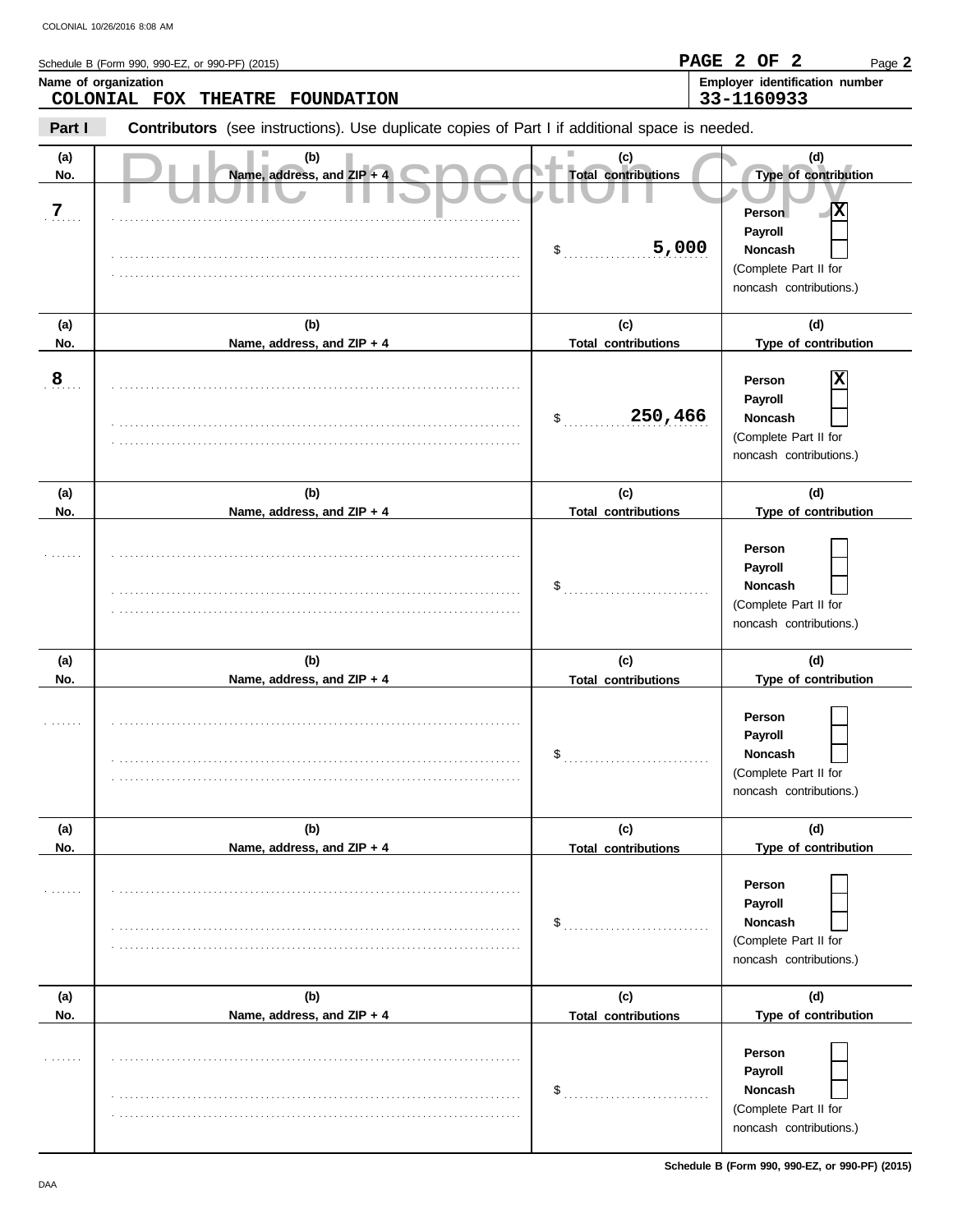| <b>SCHEDULE D</b><br>(Form 990)                                                                                                  |                                                                                                                                  | <b>Supplemental Financial Statements</b><br>u Complete if the organization answered "Yes" on Form 990,                                                                    |                      |            | OMB No. 1545-0047               |
|----------------------------------------------------------------------------------------------------------------------------------|----------------------------------------------------------------------------------------------------------------------------------|---------------------------------------------------------------------------------------------------------------------------------------------------------------------------|----------------------|------------|---------------------------------|
|                                                                                                                                  | Part IV, line 6, 7, 8, 9, 10, 11a, 11b, 11c, 11d, 11e, 11f, 12a, or 12b.<br>La Attach to Form 990.<br>Department of the Treasury |                                                                                                                                                                           |                      |            | Open to Public                  |
|                                                                                                                                  | u Information about Schedule D (Form 990) and its instructions is at www.irs.gov/form990.<br>Internal Revenue Service            |                                                                                                                                                                           |                      |            | Inspection                      |
|                                                                                                                                  | Name of the organization                                                                                                         |                                                                                                                                                                           |                      |            | Employer identification number  |
|                                                                                                                                  |                                                                                                                                  | COLONIAL FOX THEATRE FOUNDATION                                                                                                                                           |                      | 33-1160933 |                                 |
|                                                                                                                                  | Part I                                                                                                                           | Organizations Maintaining Donor Advised Funds or Other Similar Funds or Accounts.                                                                                         |                      |            |                                 |
|                                                                                                                                  |                                                                                                                                  | Complete if the organization answered "Yes" on Form 990, Part IV, line 6.                                                                                                 |                      |            |                                 |
|                                                                                                                                  |                                                                                                                                  | (a) Donor advised funds                                                                                                                                                   |                      |            | (b) Funds and other accounts    |
| 1                                                                                                                                |                                                                                                                                  |                                                                                                                                                                           |                      |            |                                 |
| 2                                                                                                                                |                                                                                                                                  | Aggregate value of contributions to (during year)                                                                                                                         |                      |            |                                 |
| 3                                                                                                                                |                                                                                                                                  |                                                                                                                                                                           |                      |            |                                 |
| 4                                                                                                                                |                                                                                                                                  |                                                                                                                                                                           |                      |            |                                 |
| 5                                                                                                                                |                                                                                                                                  | Did the organization inform all donors and donor advisors in writing that the assets held in donor advised                                                                |                      |            |                                 |
| 6                                                                                                                                |                                                                                                                                  | Did the organization inform all grantees, donors, and donor advisors in writing that grant funds can be used                                                              |                      |            | Yes<br>No                       |
|                                                                                                                                  |                                                                                                                                  | only for charitable purposes and not for the benefit of the donor or donor advisor, or for any other purpose                                                              |                      |            |                                 |
|                                                                                                                                  |                                                                                                                                  |                                                                                                                                                                           |                      |            | <b>Yes</b><br>No                |
|                                                                                                                                  | Part II                                                                                                                          | <b>Conservation Easements.</b>                                                                                                                                            |                      |            |                                 |
|                                                                                                                                  |                                                                                                                                  | Complete if the organization answered "Yes" on Form 990, Part IV, line 7.                                                                                                 |                      |            |                                 |
| 1                                                                                                                                |                                                                                                                                  | Purpose(s) of conservation easements held by the organization (check all that apply).                                                                                     |                      |            |                                 |
|                                                                                                                                  |                                                                                                                                  | Preservation of land for public use (e.g., recreation or education)<br>Preservation of a historically important land area                                                 |                      |            |                                 |
|                                                                                                                                  | Protection of natural habitat                                                                                                    | Preservation of a certified historic structure                                                                                                                            |                      |            |                                 |
|                                                                                                                                  | Preservation of open space                                                                                                       |                                                                                                                                                                           |                      |            |                                 |
| 2                                                                                                                                |                                                                                                                                  | Complete lines 2a through 2d if the organization held a qualified conservation contribution in the form of a conservation                                                 |                      |            |                                 |
|                                                                                                                                  | easement on the last day of the tax year.                                                                                        |                                                                                                                                                                           |                      |            | Held at the End of the Tax Year |
| а                                                                                                                                |                                                                                                                                  |                                                                                                                                                                           | 2a<br>2 <sub>b</sub> |            |                                 |
| b<br>c                                                                                                                           |                                                                                                                                  | Number of conservation easements on a certified historic structure included in (a) [[[[[[ [ [ ]]]                                                                         | 2c                   |            |                                 |
| d                                                                                                                                |                                                                                                                                  | Number of conservation easements included in (c) acquired after 8/17/06, and not on a                                                                                     |                      |            |                                 |
|                                                                                                                                  |                                                                                                                                  | historic structure listed in the National Register                                                                                                                        | 2d                   |            |                                 |
| 3                                                                                                                                |                                                                                                                                  | Number of conservation easements modified, transferred, released, extinguished, or terminated by the organization during the                                              |                      |            |                                 |
|                                                                                                                                  | tax year <b>u</b><br>.                                                                                                           |                                                                                                                                                                           |                      |            |                                 |
|                                                                                                                                  |                                                                                                                                  | Number of states where property subject to conservation easement is located u                                                                                             |                      |            |                                 |
| 5                                                                                                                                |                                                                                                                                  | Does the organization have a written policy regarding the periodic monitoring, inspection, handling of                                                                    |                      |            |                                 |
|                                                                                                                                  |                                                                                                                                  | violations, and enforcement of the conservation easements it holds?                                                                                                       |                      |            | Yes<br>No                       |
| 6                                                                                                                                |                                                                                                                                  | Staff and volunteer hours devoted to monitoring, inspecting, handling of violations, and enforcing conservation easements during the year                                 |                      |            |                                 |
|                                                                                                                                  | u <sub></sub>                                                                                                                    |                                                                                                                                                                           |                      |            |                                 |
| 7                                                                                                                                |                                                                                                                                  | Amount of expenses incurred in monitoring, inspecting, handling of violations, and enforcing conservation easements during the year                                       |                      |            |                                 |
| 8                                                                                                                                |                                                                                                                                  | Does each conservation easement reported on line 2(d) above satisfy the requirements of section 170(h)(4)(B)(i)                                                           |                      |            |                                 |
|                                                                                                                                  |                                                                                                                                  |                                                                                                                                                                           |                      |            | <b>Yes</b><br>No                |
| 9                                                                                                                                |                                                                                                                                  | In Part XIII, describe how the organization reports conservation easements in its revenue and expense statement, and                                                      |                      |            |                                 |
|                                                                                                                                  |                                                                                                                                  | balance sheet, and include, if applicable, the text of the footnote to the organization's financial statements that describes the                                         |                      |            |                                 |
|                                                                                                                                  |                                                                                                                                  | organization's accounting for conservation easements.                                                                                                                     |                      |            |                                 |
|                                                                                                                                  | Part III                                                                                                                         | Organizations Maintaining Collections of Art, Historical Treasures, or Other Similar Assets.<br>Complete if the organization answered "Yes" on Form 990, Part IV, line 8. |                      |            |                                 |
|                                                                                                                                  |                                                                                                                                  | 1a If the organization elected, as permitted under SFAS 116 (ASC 958), not to report in its revenue statement and balance sheet                                           |                      |            |                                 |
|                                                                                                                                  |                                                                                                                                  | works of art, historical treasures, or other similar assets held for public exhibition, education, or research in furtherance of                                          |                      |            |                                 |
|                                                                                                                                  |                                                                                                                                  | public service, provide, in Part XIII, the text of the footnote to its financial statements that describes these items.                                                   |                      |            |                                 |
|                                                                                                                                  |                                                                                                                                  | <b>b</b> If the organization elected, as permitted under SFAS 116 (ASC 958), to report in its revenue statement and balance sheet                                         |                      |            |                                 |
| works of art, historical treasures, or other similar assets held for public exhibition, education, or research in furtherance of |                                                                                                                                  |                                                                                                                                                                           |                      |            |                                 |
|                                                                                                                                  |                                                                                                                                  | public service, provide the following amounts relating to these items:                                                                                                    |                      |            |                                 |
|                                                                                                                                  | (i)                                                                                                                              |                                                                                                                                                                           |                      |            |                                 |
| 2                                                                                                                                |                                                                                                                                  | If the organization received or held works of art, historical treasures, or other similar assets for financial gain, provide the                                          |                      |            | $\mathbf{u}$ \$ $\ldots$        |
|                                                                                                                                  |                                                                                                                                  | following amounts required to be reported under SFAS 116 (ASC 958) relating to these items:                                                                               |                      |            |                                 |
| a                                                                                                                                |                                                                                                                                  |                                                                                                                                                                           |                      |            |                                 |
| b                                                                                                                                |                                                                                                                                  |                                                                                                                                                                           |                      |            |                                 |
|                                                                                                                                  |                                                                                                                                  | For Paperwork Reduction Act Notice, see the Instructions for Form 990                                                                                                     |                      |            | Schedule D (Form 990) 2015      |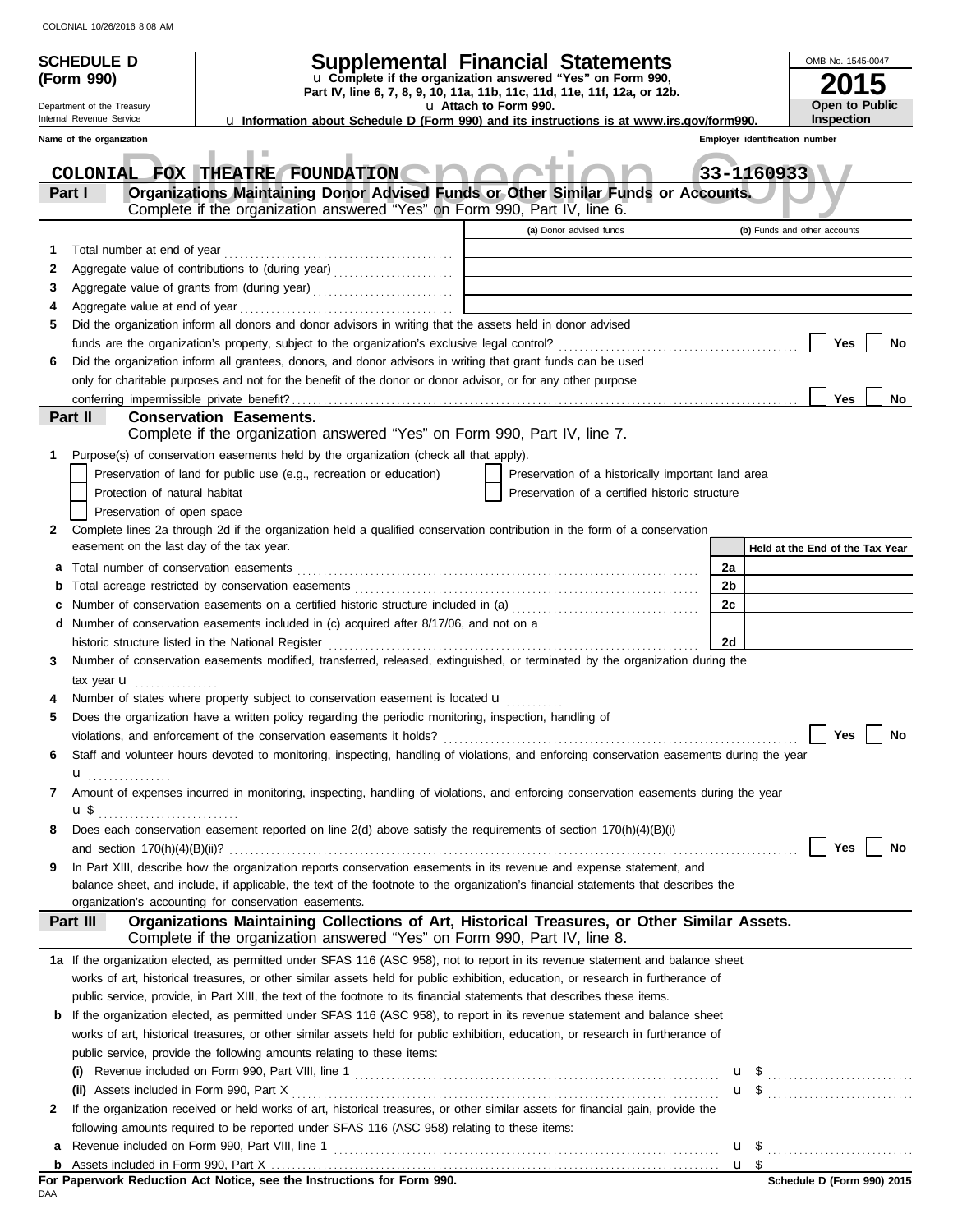|    | Schedule D (Form 990) 2015                                                                                                                                                   | COLONIAL FOX THEATRE FOUNDATION |                           |                         | 33-1160933           | Page 2              |
|----|------------------------------------------------------------------------------------------------------------------------------------------------------------------------------|---------------------------------|---------------------------|-------------------------|----------------------|---------------------|
|    | Organizations Maintaining Collections of Art, Historical Treasures, or Other Similar Assets (continued)<br>Part III                                                          |                                 |                           |                         |                      |                     |
| 3. | Using the organization's acquisition, accession, and other records, check any of the following that are a significant use of its<br>collection items (check all that apply): |                                 |                           |                         |                      |                     |
| a  | Public exhibition                                                                                                                                                            | d                               | Loan or exchange programs |                         |                      |                     |
| b  | Scholarly research                                                                                                                                                           | e                               | <b>Continnelled</b>       |                         |                      |                     |
| c  | Preservation for future generations                                                                                                                                          |                                 |                           |                         |                      |                     |
|    | Provide a description of the organization's collections and explain how they further the organization's exempt purpose in Part                                               |                                 |                           |                         |                      |                     |
|    | XIII.                                                                                                                                                                        |                                 |                           |                         |                      |                     |
| 5  | During the year, did the organization solicit or receive donations of art, historical treasures, or other similar                                                            |                                 |                           |                         |                      |                     |
|    |                                                                                                                                                                              |                                 |                           |                         |                      | <b>Yes</b><br>No    |
|    | <b>Escrow and Custodial Arrangements.</b><br>Part IV                                                                                                                         |                                 |                           |                         |                      |                     |
|    | Complete if the organization answered "Yes" on Form 990, Part IV, line 9, or reported an amount on Form                                                                      |                                 |                           |                         |                      |                     |
|    | 990, Part X, line 21.                                                                                                                                                        |                                 |                           |                         |                      |                     |
|    | 1a Is the organization an agent, trustee, custodian or other intermediary for contributions or other assets not                                                              |                                 |                           |                         |                      |                     |
|    |                                                                                                                                                                              |                                 |                           |                         |                      | Yes<br>No           |
|    | <b>b</b> If "Yes," explain the arrangement in Part XIII and complete the following table:                                                                                    |                                 |                           |                         |                      |                     |
|    |                                                                                                                                                                              |                                 |                           |                         |                      | Amount              |
| c  |                                                                                                                                                                              |                                 |                           |                         | 1c                   |                     |
|    |                                                                                                                                                                              |                                 |                           |                         | 1d                   |                     |
| е  |                                                                                                                                                                              |                                 |                           |                         | 1е                   |                     |
| f. | Ending balance <i>communically contained a contained a contained a contained a contained a contained a contained a</i>                                                       |                                 |                           |                         | 1f                   |                     |
|    | 2a Did the organization include an amount on Form 990, Part X, line 21, for escrow or custodial account liability?                                                           |                                 |                           |                         |                      | Yes<br><b>No</b>    |
|    |                                                                                                                                                                              |                                 |                           |                         |                      |                     |
|    | <b>Endowment Funds.</b><br><b>Part V</b>                                                                                                                                     |                                 |                           |                         |                      |                     |
|    | Complete if the organization answered "Yes" on Form 990, Part IV, line 10.                                                                                                   |                                 |                           |                         |                      |                     |
|    |                                                                                                                                                                              | (a) Current year                | (b) Prior year            | (c) Two years back      | (d) Three years back | (e) Four years back |
|    | 1a Beginning of year balance                                                                                                                                                 |                                 |                           |                         |                      |                     |
|    | <b>b</b> Contributions                                                                                                                                                       |                                 |                           |                         |                      |                     |
|    | c Net investment earnings, gains, and                                                                                                                                        |                                 |                           |                         |                      |                     |
|    |                                                                                                                                                                              |                                 |                           |                         |                      |                     |
|    | d Grants or scholarships                                                                                                                                                     |                                 |                           |                         |                      |                     |
|    | e Other expenditures for facilities and                                                                                                                                      |                                 |                           |                         |                      |                     |
|    |                                                                                                                                                                              |                                 |                           |                         |                      |                     |
|    | f Administrative expenses                                                                                                                                                    |                                 |                           |                         |                      |                     |
|    |                                                                                                                                                                              |                                 |                           |                         |                      |                     |
|    | 2 Provide the estimated percentage of the current year end balance (line 1g, column (a)) held as:                                                                            |                                 |                           |                         |                      |                     |
|    | a Board designated or quasi-endowment u %                                                                                                                                    |                                 |                           |                         |                      |                     |
| b  | Permanent endowment <b>u</b> %                                                                                                                                               |                                 |                           |                         |                      |                     |
| c  | Temporarily restricted endowment <b>u</b>                                                                                                                                    | %                               |                           |                         |                      |                     |
|    | The percentages on lines 2a, 2b, and 2c should equal 100%.                                                                                                                   |                                 |                           |                         |                      |                     |
|    | 3a Are there endowment funds not in the possession of the organization that are held and administered for the                                                                |                                 |                           |                         |                      |                     |
|    | organization by:                                                                                                                                                             |                                 |                           |                         |                      | Yes<br>No.          |
|    |                                                                                                                                                                              |                                 |                           |                         |                      | 3a(i)               |
|    | (ii) related organizations                                                                                                                                                   |                                 |                           |                         |                      | 3a(ii)              |
|    |                                                                                                                                                                              |                                 |                           |                         |                      | 3b                  |
|    | Describe in Part XIII the intended uses of the organization's endowment funds.                                                                                               |                                 |                           |                         |                      |                     |
|    | Land, Buildings, and Equipment.<br>Part VI                                                                                                                                   |                                 |                           |                         |                      |                     |
|    | Complete if the organization answered "Yes" on Form 990, Part IV, line 11a. See Form 990, Part X, line 10.                                                                   |                                 |                           |                         |                      |                     |
|    | Description of property                                                                                                                                                      | (a) Cost or other basis         |                           | (b) Cost or other basis | (c) Accumulated      | (d) Book value      |
|    |                                                                                                                                                                              | (investment)                    |                           | (other)                 | depreciation         |                     |
|    |                                                                                                                                                                              |                                 |                           |                         |                      |                     |
|    |                                                                                                                                                                              |                                 |                           |                         |                      |                     |
|    | c Leasehold improvements                                                                                                                                                     |                                 |                           |                         |                      |                     |
|    |                                                                                                                                                                              |                                 |                           |                         |                      |                     |
|    |                                                                                                                                                                              |                                 |                           | 1,219,374               | 6,284                | 1,213,090           |
|    | Total. Add lines 1a through 1e. (Column (d) must equal Form 990, Part X, column (B), line 10c.)                                                                              |                                 |                           |                         | u                    | 1,213,090           |

**Schedule D (Form 990) 2015**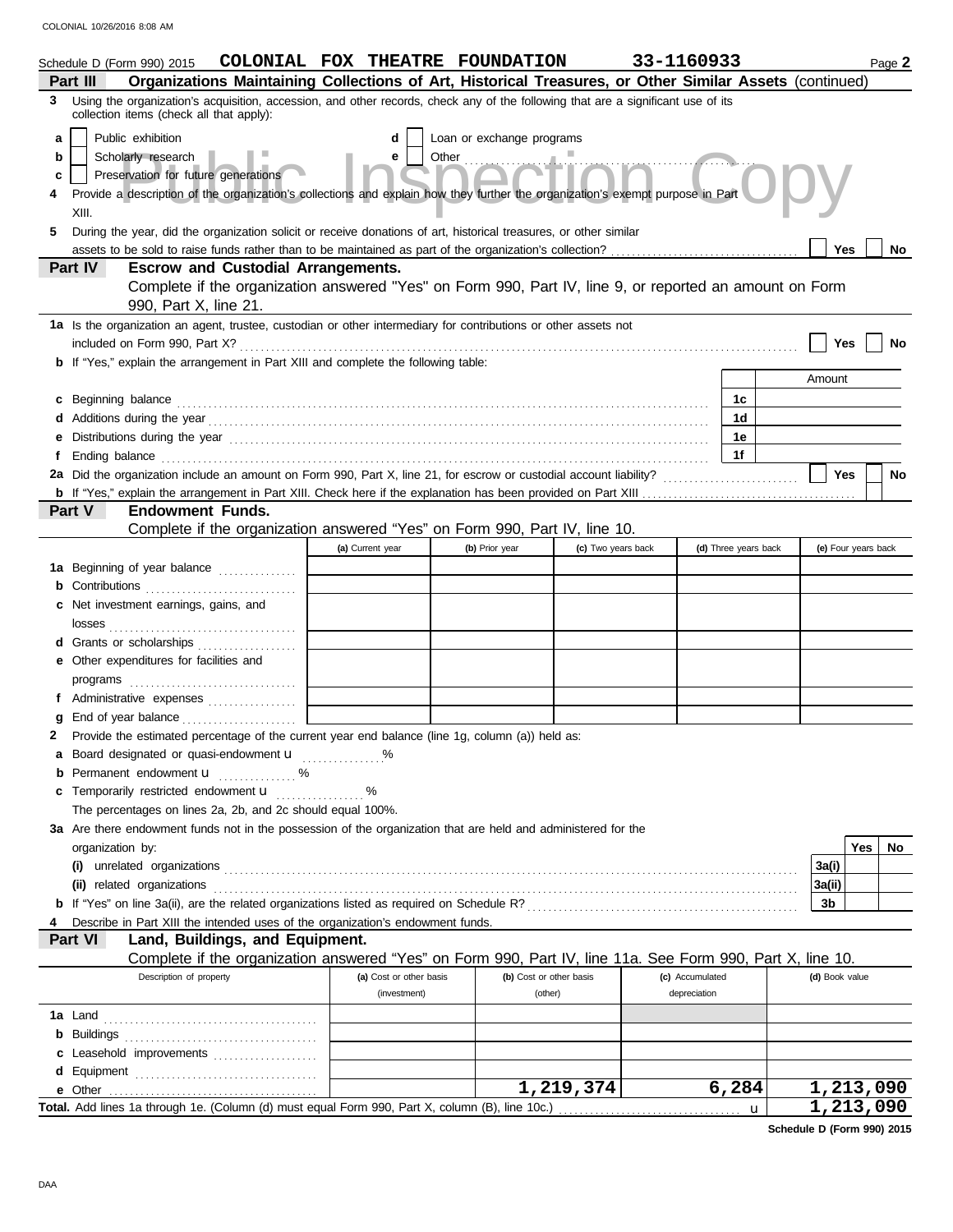| Schedule D (Form 990) 2015   | COLONIAL FOX THEATRE FOUNDATION                                                                            |                | 33-1160933                       | Page 3         |
|------------------------------|------------------------------------------------------------------------------------------------------------|----------------|----------------------------------|----------------|
| Part VII                     | <b>Investments-Other Securities.</b>                                                                       |                |                                  |                |
|                              | Complete if the organization answered "Yes" on Form 990, Part IV, line 11b. See Form 990, Part X, line 12. |                |                                  |                |
|                              | (a) Description of security or category                                                                    | (b) Book value | (c) Method of valuation:         |                |
|                              | (including name of security)                                                                               |                | Cost or end-of-year market value |                |
| (1) Financial derivatives    |                                                                                                            | ш              |                                  |                |
|                              | (2) Closely-held equity interests                                                                          |                |                                  |                |
| (3) Other                    |                                                                                                            |                |                                  |                |
|                              |                                                                                                            |                |                                  |                |
|                              |                                                                                                            |                |                                  |                |
| $\ldots$ (C) $\ldots$        |                                                                                                            |                |                                  |                |
| $\ldots$ (D)<br>$\ldots$ (E) |                                                                                                            |                |                                  |                |
| $\ldots$ (F)                 |                                                                                                            |                |                                  |                |
| (G)                          |                                                                                                            |                |                                  |                |
| (H)                          |                                                                                                            |                |                                  |                |
|                              | Total. (Column (b) must equal Form 990, Part X, col. (B) line 12.) u                                       |                |                                  |                |
| Part VIII                    | Investments-Program Related.                                                                               |                |                                  |                |
|                              | Complete if the organization answered "Yes" on Form 990, Part IV, line 11c. See Form 990, Part X, line 13. |                |                                  |                |
|                              | (a) Description of investment                                                                              | (b) Book value | (c) Method of valuation:         |                |
|                              |                                                                                                            |                | Cost or end-of-year market value |                |
| (1)                          |                                                                                                            |                |                                  |                |
| (2)                          |                                                                                                            |                |                                  |                |
| (3)                          |                                                                                                            |                |                                  |                |
| (4)                          |                                                                                                            |                |                                  |                |
| (5)                          |                                                                                                            |                |                                  |                |
| (6)<br>(7)                   |                                                                                                            |                |                                  |                |
| (8)                          |                                                                                                            |                |                                  |                |
| (9)                          |                                                                                                            |                |                                  |                |
|                              | Total. (Column (b) must equal Form 990, Part X, col. (B) line 13.) u                                       |                |                                  |                |
| Part IX                      | Other Assets.                                                                                              |                |                                  |                |
|                              | Complete if the organization answered "Yes" on Form 990, Part IV, line 11d. See Form 990, Part X, line 15. |                |                                  |                |
|                              | (a) Description                                                                                            |                |                                  | (b) Book value |
| (1)                          |                                                                                                            |                |                                  |                |
| (2)                          |                                                                                                            |                |                                  |                |
| (3)                          |                                                                                                            |                |                                  |                |
| (4)                          |                                                                                                            |                |                                  |                |
| (5)                          |                                                                                                            |                |                                  |                |
| (6)                          |                                                                                                            |                |                                  |                |
| (7)<br>(8)                   |                                                                                                            |                |                                  |                |
| (9)                          |                                                                                                            |                |                                  |                |
|                              | Total. (Column (b) must equal Form 990, Part X, col. (B) line 15.)                                         |                | u                                |                |
| Part X                       | Other Liabilities.                                                                                         |                |                                  |                |
|                              | Complete if the organization answered "Yes" on Form 990, Part IV, line 11e or 11f. See Form 990, Part X,   |                |                                  |                |
|                              | line 25.                                                                                                   |                |                                  |                |
| 1.                           | (a) Description of liability                                                                               | (b) Book value |                                  |                |
| (1)                          | Federal income taxes                                                                                       |                |                                  |                |
| (2)                          |                                                                                                            |                |                                  |                |
| (3)                          |                                                                                                            |                |                                  |                |
| (4)                          |                                                                                                            |                |                                  |                |
| (5)                          |                                                                                                            |                |                                  |                |

Total. (Column (b) must equal Form 990, Part X, col. (B) line 25.) **u** (9)

Liability for uncertain tax positions. In Part XIII, provide the text of the footnote to the organization's financial statements that reports the **2.** organization's liability for uncertain tax positions under FIN 48 (ASC 740). Check here if the text of the footnote has been provided in Part XIII .

(8) (7)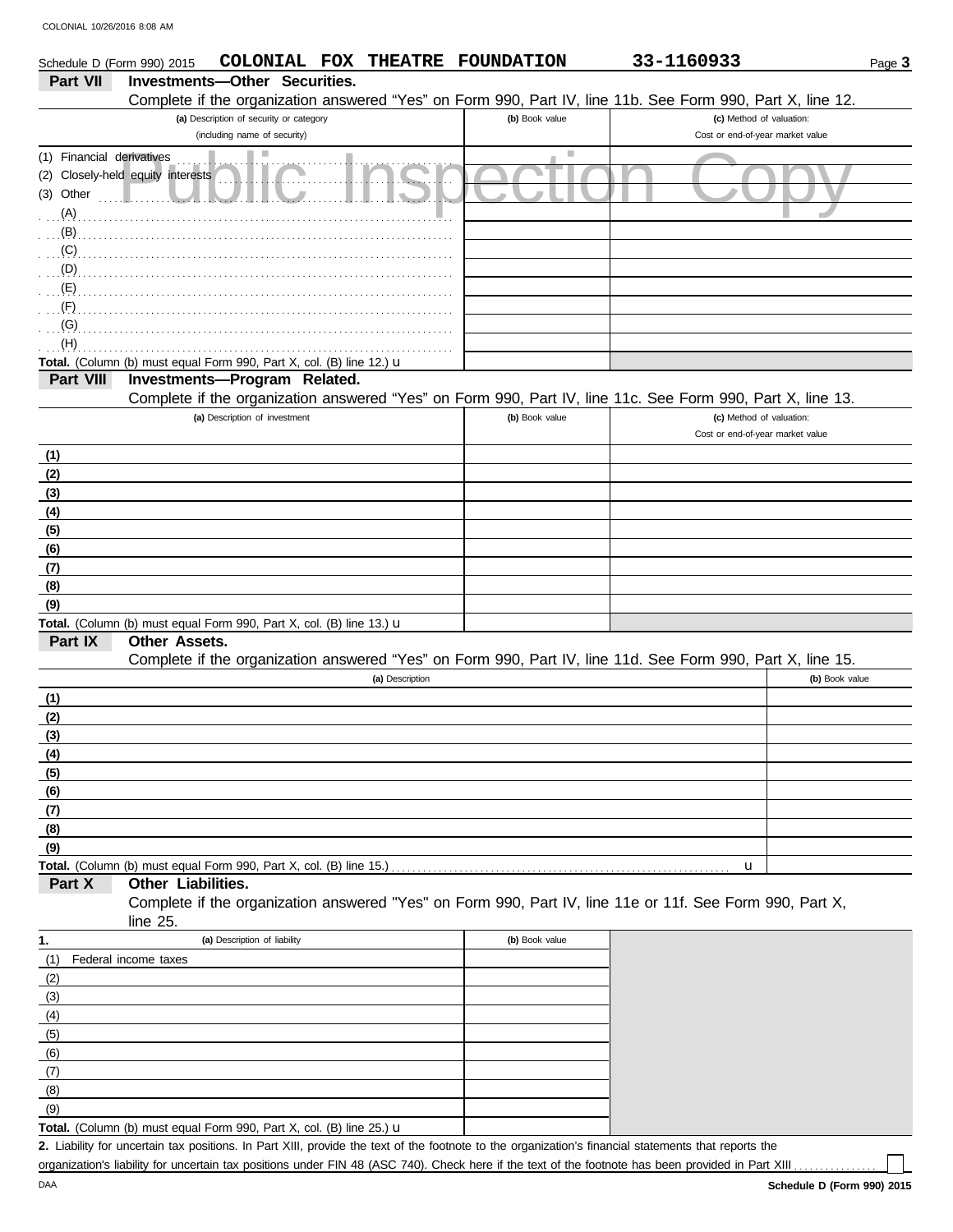| COLONIAL 10/26/2016 8:08 AM |  |  |
|-----------------------------|--|--|
|                             |  |  |

| Schedule D (Form 990) 2015 | COLONIAL FOX THEATRE FOUNDATION                                                                                                                                                                                                                                                  | 33-1160933     | Page 4       |
|----------------------------|----------------------------------------------------------------------------------------------------------------------------------------------------------------------------------------------------------------------------------------------------------------------------------|----------------|--------------|
| Part XI                    | Reconciliation of Revenue per Audited Financial Statements With Revenue per Return.<br>Complete if the organization answered "Yes" on Form 990, Part IV, line 12a.                                                                                                               |                |              |
| 1                          |                                                                                                                                                                                                                                                                                  |                | 1            |
| $\mathbf{2}$               | Amounts included on line 1 but not on Form 990, Part VIII, line 12:                                                                                                                                                                                                              |                |              |
| a                          |                                                                                                                                                                                                                                                                                  | 2a             |              |
| b                          | Net unrealized gains (losses) on investments<br>Donated services and use of facilities                                                                                                                                                                                           | 2 <sub>b</sub> |              |
| c                          | Recoveries of prior year grants <b>All Constitution Recoveries</b> of prior year grants                                                                                                                                                                                          | 2c             |              |
| d                          |                                                                                                                                                                                                                                                                                  | 2d             |              |
| е                          | Add lines 2a through 2d <b>contained a contained a contained a contained a contained a contained a contained a contained a contained a contained a contained a contained a contained a contained a contained a contained a conta</b>                                             |                | 2e           |
| 3                          |                                                                                                                                                                                                                                                                                  |                | 3            |
| 4                          | Amounts included on Form 990, Part VIII, line 12, but not on line 1:                                                                                                                                                                                                             |                |              |
| a                          |                                                                                                                                                                                                                                                                                  | 4a             |              |
| b                          |                                                                                                                                                                                                                                                                                  | 4b             |              |
| c                          | Add lines 4a and 4b                                                                                                                                                                                                                                                              |                | 4c           |
| 5                          |                                                                                                                                                                                                                                                                                  |                | 5            |
| Part XII                   | Reconciliation of Expenses per Audited Financial Statements With Expenses per Return.                                                                                                                                                                                            |                |              |
|                            | Complete if the organization answered "Yes" on Form 990, Part IV, line 12a.                                                                                                                                                                                                      |                |              |
| 1                          | Amounts included on line 1 but not on Form 990, Part IX, line 25:                                                                                                                                                                                                                |                | $\mathbf{1}$ |
| 2                          |                                                                                                                                                                                                                                                                                  | 2a             |              |
| a                          |                                                                                                                                                                                                                                                                                  |                |              |
| b                          |                                                                                                                                                                                                                                                                                  | 2 <sub>b</sub> |              |
| c                          |                                                                                                                                                                                                                                                                                  | 2с             |              |
| d                          |                                                                                                                                                                                                                                                                                  | 2d             |              |
| е                          | Add lines 2a through 2d [11] Add [12] Add [12] Add lines 2a through 2d [12] Add lines 2a through 2d                                                                                                                                                                              |                | 2e           |
| 3                          |                                                                                                                                                                                                                                                                                  |                | 3            |
| 4                          | Amounts included on Form 990, Part IX, line 25, but not on line 1:                                                                                                                                                                                                               |                |              |
| a                          |                                                                                                                                                                                                                                                                                  | 4a             |              |
| b                          |                                                                                                                                                                                                                                                                                  | 4b             |              |
| c                          | Add lines 4a and 4b                                                                                                                                                                                                                                                              |                | 4c           |
| 5.                         |                                                                                                                                                                                                                                                                                  |                |              |
|                            | Part XIII Supplemental Information.                                                                                                                                                                                                                                              |                |              |
|                            | Provide the descriptions required for Part II, lines 3, 5, and 9; Part III, lines 1a and 4; Part IV, lines 1b and 2b; Part V, line 4; Part X, line<br>2; Part XI, lines 2d and 4b; and Part XII, lines 2d and 4b. Also complete this part to provide any additional information. |                |              |
|                            |                                                                                                                                                                                                                                                                                  |                |              |
|                            |                                                                                                                                                                                                                                                                                  |                |              |
|                            |                                                                                                                                                                                                                                                                                  |                |              |
|                            |                                                                                                                                                                                                                                                                                  |                |              |
|                            |                                                                                                                                                                                                                                                                                  |                |              |
|                            |                                                                                                                                                                                                                                                                                  |                |              |
|                            |                                                                                                                                                                                                                                                                                  |                |              |
|                            |                                                                                                                                                                                                                                                                                  |                |              |
|                            |                                                                                                                                                                                                                                                                                  |                |              |
|                            |                                                                                                                                                                                                                                                                                  |                |              |
|                            |                                                                                                                                                                                                                                                                                  |                |              |
|                            |                                                                                                                                                                                                                                                                                  |                |              |
|                            |                                                                                                                                                                                                                                                                                  |                |              |
|                            |                                                                                                                                                                                                                                                                                  |                |              |
|                            |                                                                                                                                                                                                                                                                                  |                |              |
|                            |                                                                                                                                                                                                                                                                                  |                |              |
|                            |                                                                                                                                                                                                                                                                                  |                |              |
|                            |                                                                                                                                                                                                                                                                                  |                |              |
|                            |                                                                                                                                                                                                                                                                                  |                |              |
|                            |                                                                                                                                                                                                                                                                                  |                |              |
|                            |                                                                                                                                                                                                                                                                                  |                |              |
|                            |                                                                                                                                                                                                                                                                                  |                |              |
|                            |                                                                                                                                                                                                                                                                                  |                |              |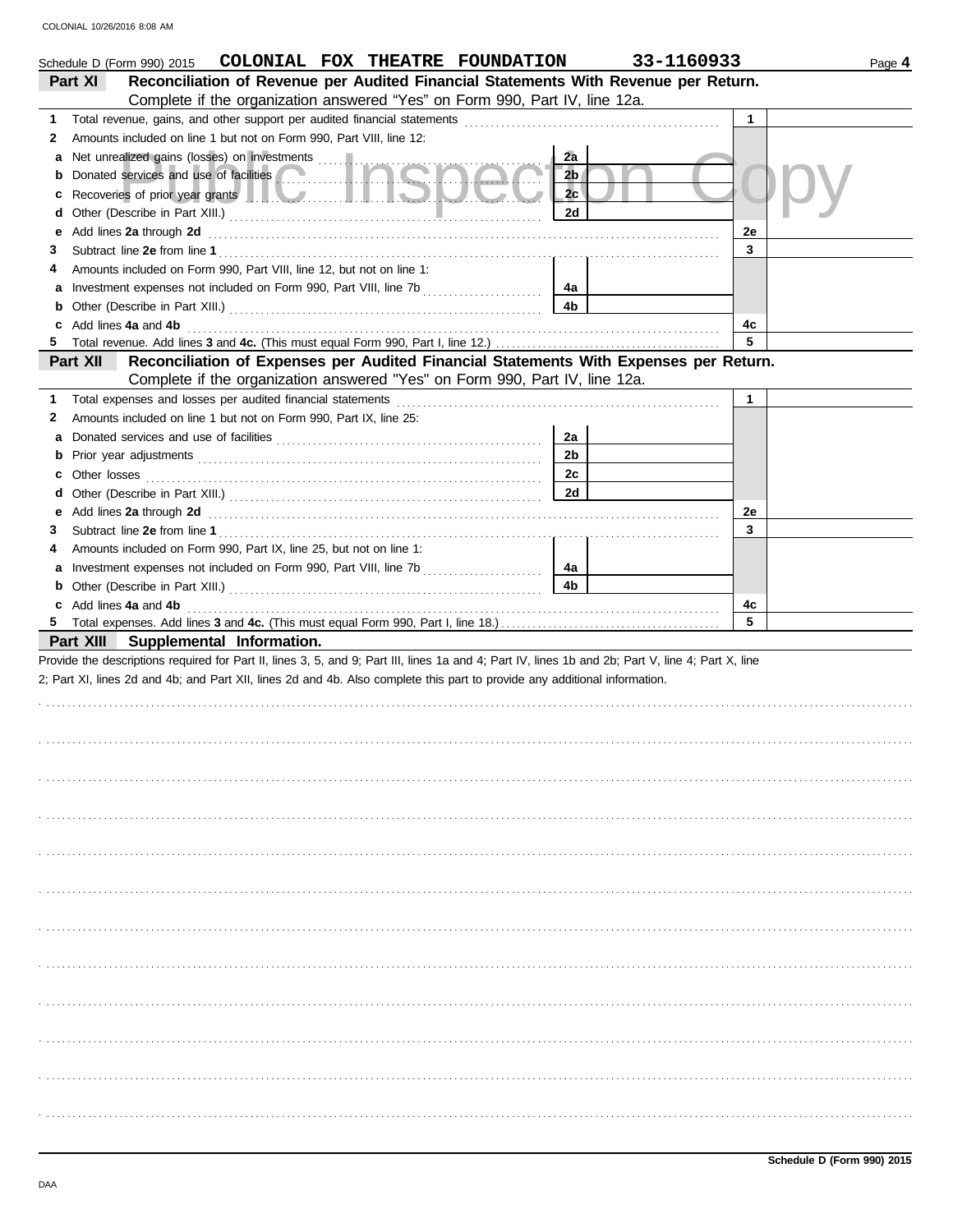|                  |                                      | Schedule D (Form 990) 2015 COLONIAL FOX THEATRE FOUNDATION | 33-1160933            | Page 5 |
|------------------|--------------------------------------|------------------------------------------------------------|-----------------------|--------|
| <b>Part XIII</b> | Supplemental Information (continued) |                                                            |                       |        |
|                  |                                      |                                                            |                       |        |
|                  |                                      |                                                            |                       |        |
|                  |                                      |                                                            | Public Inspection Cor |        |
|                  |                                      |                                                            |                       |        |
|                  |                                      |                                                            |                       |        |
|                  |                                      |                                                            |                       |        |
|                  |                                      |                                                            |                       |        |
|                  |                                      |                                                            |                       |        |
|                  |                                      |                                                            |                       |        |
|                  |                                      |                                                            |                       |        |
|                  |                                      |                                                            |                       |        |
|                  |                                      |                                                            |                       |        |
|                  |                                      |                                                            |                       |        |
|                  |                                      |                                                            |                       |        |
|                  |                                      |                                                            |                       |        |
|                  |                                      |                                                            |                       |        |
|                  |                                      |                                                            |                       |        |
|                  |                                      |                                                            |                       |        |
|                  |                                      |                                                            |                       |        |
|                  |                                      |                                                            |                       |        |
|                  |                                      |                                                            |                       |        |
|                  |                                      |                                                            |                       |        |
|                  |                                      |                                                            |                       |        |
|                  |                                      |                                                            |                       |        |
|                  |                                      |                                                            |                       |        |
|                  |                                      |                                                            |                       |        |
|                  |                                      |                                                            |                       |        |
|                  |                                      |                                                            |                       |        |
|                  |                                      |                                                            |                       |        |
|                  |                                      |                                                            |                       |        |
|                  |                                      |                                                            |                       |        |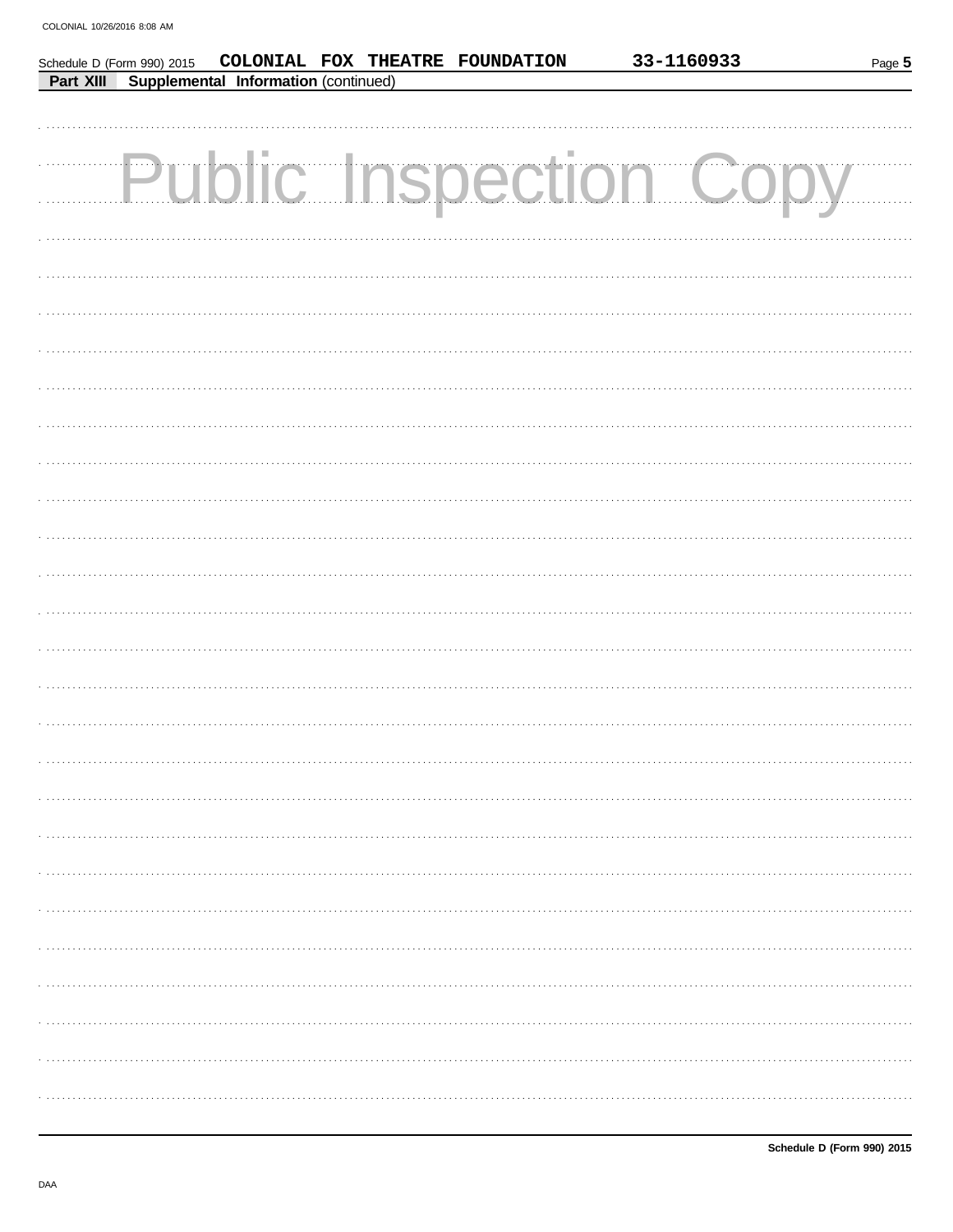| <b>SCHEDULE O</b>                                                               | Supplemental Information to Form 990 or 990-EZ                                                                                          |                                            |  |  |  |  |  |
|---------------------------------------------------------------------------------|-----------------------------------------------------------------------------------------------------------------------------------------|--------------------------------------------|--|--|--|--|--|
| (Form 990 or 990-EZ)                                                            | Complete to provide information for responses to specific questions on<br>Form 990 or 990-EZ or to provide any additional information.  |                                            |  |  |  |  |  |
| Department of the Treasury<br>Internal Revenue Service                          | u Attach to Form 990 or 990-EZ.<br>La Information about Schedule O (Form 990 or 990-EZ) and its instructions is at www.irs.gov/form990. | <b>Open to Public</b><br><b>Inspection</b> |  |  |  |  |  |
| Name of the organization                                                        | Employer identification number<br>33-1160933<br><b>COLONIAL FOX</b><br>THEATRE FOUNDATION                                               |                                            |  |  |  |  |  |
| FORM 990                                                                        | ORGANIZATION'S MISSION                                                                                                                  |                                            |  |  |  |  |  |
| TO                                                                              | ACQUIRE, MAINTAIN AND OPERATE THE HISTORICAL COLONIAL FOX THEATRE                                                                       |                                            |  |  |  |  |  |
|                                                                                 | BUILDING IN PITTSBURG, KS,<br>IN ORDER TO BE AN ENDURING DYANMIC<br><b>CULTURAL</b>                                                     |                                            |  |  |  |  |  |
| <b>CENTER ENRICHING THE</b>                                                     | QUALITY OF LIFE AND ECONOMIC VITALITY OF                                                                                                | <b>PITTSBURG AND</b>                       |  |  |  |  |  |
| <b>SURROUNDING</b>                                                              | COMMUNITIES.                                                                                                                            |                                            |  |  |  |  |  |
|                                                                                 |                                                                                                                                         |                                            |  |  |  |  |  |
|                                                                                 | FORM 990, PART VI, LINE 6<br>- CLASSES OF MEMBERS<br>OR STOCKHOLDERS                                                                    |                                            |  |  |  |  |  |
|                                                                                 | ACTIVE MEMBERS WILL BE DESIGNATED EACH YEAR BY<br>THE BOARD OF<br>TRUSTEES AS                                                           |                                            |  |  |  |  |  |
|                                                                                 | THOSE WHO MAKE A MINIMUSM CONTRIBUTION<br>TO.<br>THE<br>CORPORATION AS                                                                  | SPECIFIED BY                               |  |  |  |  |  |
| BOARD<br>THE                                                                    | <b>TRUSTEES EACH YEAR AT</b><br>THE<br>ANNUAL MEETING.<br><b>MEMBERSHIP</b><br>OF                                                       | <b>RIGHTS</b>                              |  |  |  |  |  |
|                                                                                 | WILL BE BASED IN A CURRENT CALENDAR YEAR ON A MINIMUM GIFT DURING THE                                                                   |                                            |  |  |  |  |  |
|                                                                                 | PREVIOUS OR CURRENT CALENDAR YEAR.                                                                                                      |                                            |  |  |  |  |  |
|                                                                                 |                                                                                                                                         |                                            |  |  |  |  |  |
| FORM 990,                                                                       | 7A -<br><b>ELECTION OF MEMBERS AND</b><br>PART VI, LINE<br>THEIR RIGHTS                                                                 |                                            |  |  |  |  |  |
| TRUSTEES ARE ELECTED BY A MAJORITY VOTE OF<br>CURRENT<br>TRUSTEES, NOT MEMBERS; |                                                                                                                                         |                                            |  |  |  |  |  |
| HOWEVER MEMBERS MAY VOTE ON SPECIFIED ISSUES AND DECISIONS.                     |                                                                                                                                         |                                            |  |  |  |  |  |
|                                                                                 |                                                                                                                                         |                                            |  |  |  |  |  |
|                                                                                 | FORM 990, PART VI, LINE 7B - DECISIONS SUBJECT TO APPROVAL OF MEMBERS                                                                   |                                            |  |  |  |  |  |
| AT EVERY MEETING, EACH MEMBER SHALL BE ABLE TO CAST ONE VOTE, WHICH MAY BE      |                                                                                                                                         |                                            |  |  |  |  |  |
| CAST EITHER IN PERSON OR BY PROXY. ALL PROXIES SHALL BE FILED IN WRITING        |                                                                                                                                         |                                            |  |  |  |  |  |
| WITH THE SECRETARY AND ENTERED IN THE MINUTES OF THE MEETING.                   |                                                                                                                                         |                                            |  |  |  |  |  |
|                                                                                 |                                                                                                                                         |                                            |  |  |  |  |  |
|                                                                                 | FORM 990, PART VI, LINE 11B - ORGANIZATION'S PROCESS TO REVIEW FORM 990                                                                 |                                            |  |  |  |  |  |
|                                                                                 | FORM 990 IS PREPARD BY AN INDEPENDENT ACCOUNTING FIRM BASED ON INFORMATION                                                              |                                            |  |  |  |  |  |
|                                                                                 | PROVIDED BY THE ORGANIZATION. THE FINAL VERSION OF THE FORM 990 IS                                                                      |                                            |  |  |  |  |  |
|                                                                                 |                                                                                                                                         |                                            |  |  |  |  |  |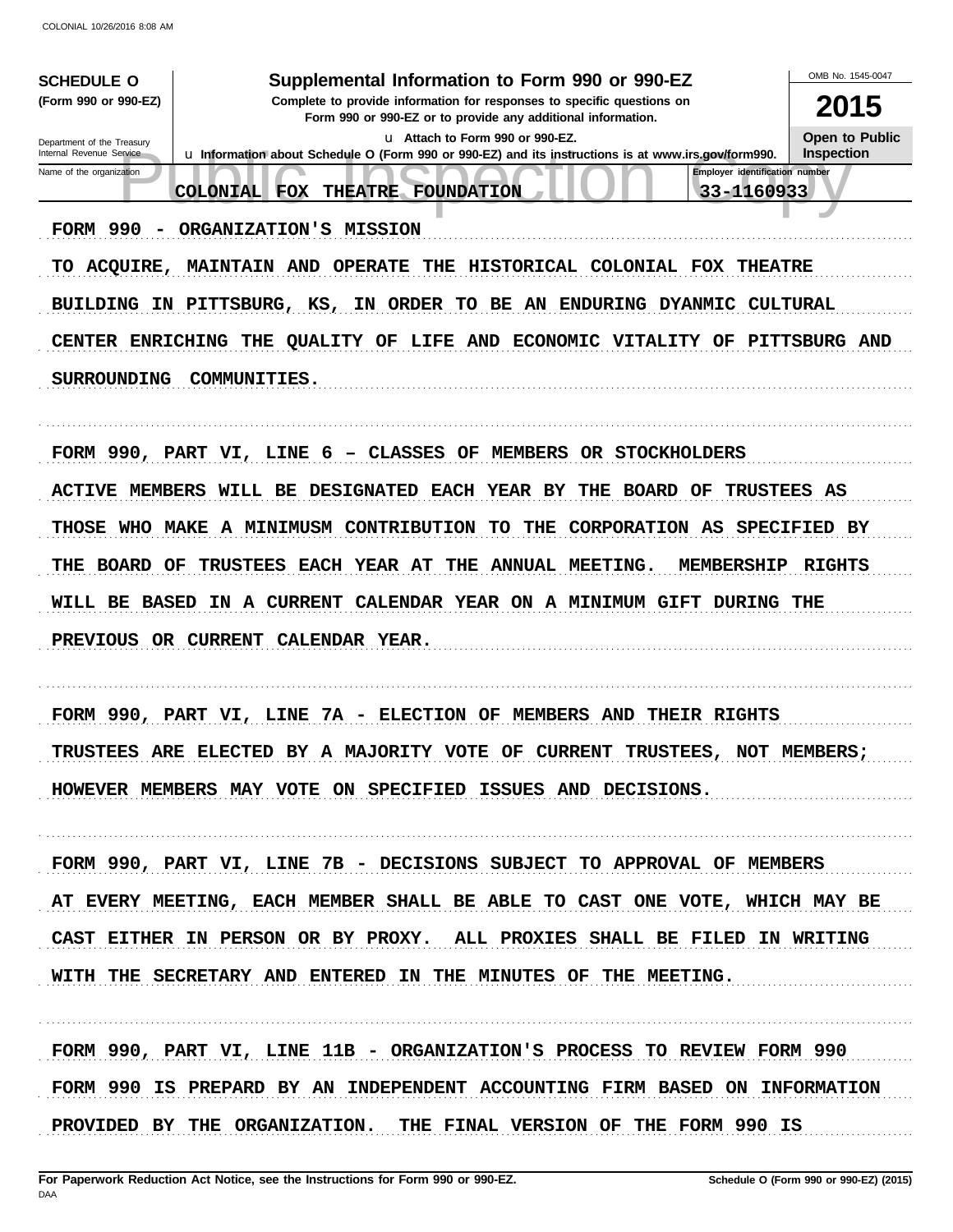| Schedule O (Form 990 or 990-EZ) (2015)                                                             | Page 2                                       |
|----------------------------------------------------------------------------------------------------|----------------------------------------------|
| Name of the organization                                                                           | Employer identification number<br>33-1160933 |
| COLONIAL FOX THEATRE FOUNDATION                                                                    |                                              |
| TO EACH BOARD MEMBER BEFORE THE FORM IS<br><b>PROVIDED</b><br><b>FILED WITH</b>                    | THE IRS.                                     |
| FURTHER, THE FORM 990 IS REVIEWED BY THE BOARD MEMBERS PRIOR TO FILING THE                         |                                              |
| THE<br>FORM WITH THE IRS.<br><b>THE</b><br><b>PRESIDENT</b><br>OF<br>ORGANIZATION PRESIDES AND THE |                                              |
| <b>THE</b><br>TREASURER LEADS<br><b>REVIEW.</b>                                                    |                                              |
| FORM 990, PART VI, LINE 12C - ENFORCEMENT OF CONFLICTS POLICY                                      |                                              |
| BOARD MEMBERS AND ANY PARTIES WITH DELEGATED POWERS ARE REQUIRED TO SIGN A                         |                                              |
| INTEREST POLICY ON AN ANNUAL BASIS.<br>WRITTEN CONFLICT OF                                         | ANY MEMBER WITH A                            |
| CONFLICT OR POTENTIAL CONFLICT OF INTEREST WOULD ABSTAIN FROM VOTING ON ANY                        |                                              |
| SISSUE RELATED TO THAT CONFLICT.                                                                   |                                              |
|                                                                                                    |                                              |
| FORM 990, PART VI, LINE 19 - GOVERNING DOCUMENTS DISCLOSURE EXPLANATION                            |                                              |
| ORGANIZATION'S GOVERNING DOCUMENTS, CONFLICT OF<br>THE                                             | INTEREST POLICY, AND                         |
| FINANCIAL STATEMENTS ARE AVAILABLE TO BE VIEWED AT                                                 | THE ORGANIZATION'S PLACE                     |
| <b>BUSINESS.</b><br>OF.                                                                            |                                              |
|                                                                                                    |                                              |
|                                                                                                    |                                              |
|                                                                                                    |                                              |
|                                                                                                    |                                              |
|                                                                                                    |                                              |
|                                                                                                    |                                              |
|                                                                                                    |                                              |
|                                                                                                    |                                              |
|                                                                                                    |                                              |
|                                                                                                    |                                              |
|                                                                                                    |                                              |
|                                                                                                    |                                              |
|                                                                                                    |                                              |